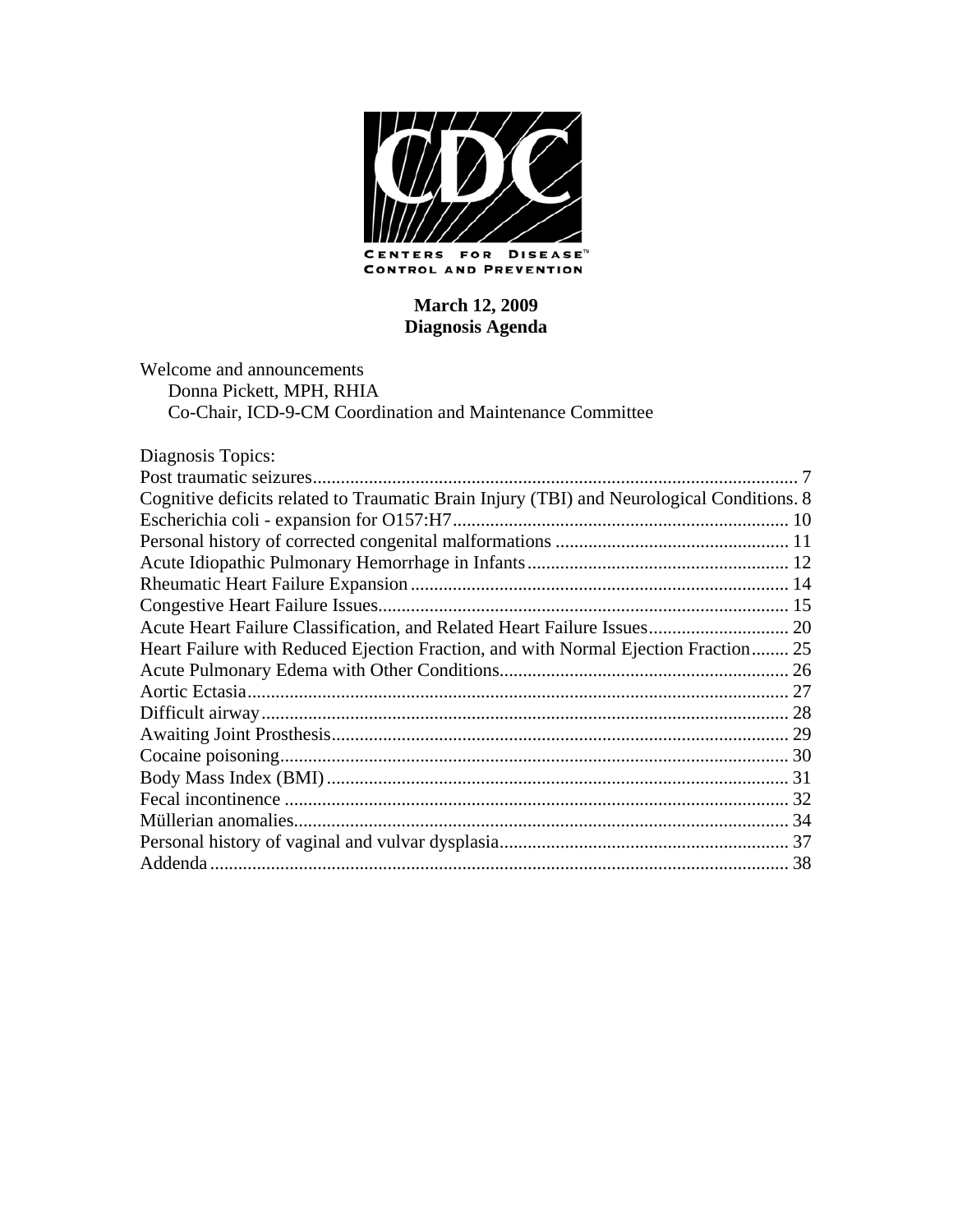# **ICD-9-CM TIMELINE**

A timeline of important dates in the ICD-9-CM process is described below:

| January 9, 2009                       | Deadline for requestors: Those members of the public<br>requesting that topics be discussed at the March 11–March<br>12, 2009 ICD-9-CM Coordination and Maintenance<br>Committee meeting must have their requests to CMS for<br>procedures and NCHS for diagnoses by this date. |
|---------------------------------------|---------------------------------------------------------------------------------------------------------------------------------------------------------------------------------------------------------------------------------------------------------------------------------|
| February 2009                         | Draft agenda for the Procedure part of the March 11, 2009<br>ICD-9-CM Coordination and Maintenance Committee<br>meeting posted on CMS homepage as follows:<br>http://www.cms.hhs.gov/ICD9ProviderDiagnosticCodes                                                                |
|                                       | Draft agenda for the Diagnosis part of the March 12, 2009<br>ICD-9-CM Coordination and Maintenance Committee<br>meeting posted on NCHS homepage as follows:<br>http://www.cdc.gov/nchs/icd9.htm                                                                                 |
|                                       | Federal Register notice of March 11 – March 12, 2009<br>ICD-9-CM Coordination and Maintenance Committee<br>Meeting will be published.                                                                                                                                           |
| February 15, 2009                     | On-line registration opens for the March $11 - 12$ , 2009<br><b>ICD-9-CM Coordination and Maintenance Committee</b><br>meeting at: http://www.cms.hhs.gov/apps/events                                                                                                           |
| March 2009                            | Because of increased security requirements, those wishing<br>to attend the March 11 - March 12, 2009 ICD-9-CM<br>Coordination and Maintenance Committee meeting must<br>register for the meeting online at:<br>http://www.cms.hhs.gov/apps/events                               |
|                                       | Attendees must register online by March 5, 2009 failure<br>to do so may result in lack of access to the meeting.                                                                                                                                                                |
| March $11 - \text{March } 12$<br>2009 | ICD-9-CM Coordination and Maintenance Committee<br>meeting.                                                                                                                                                                                                                     |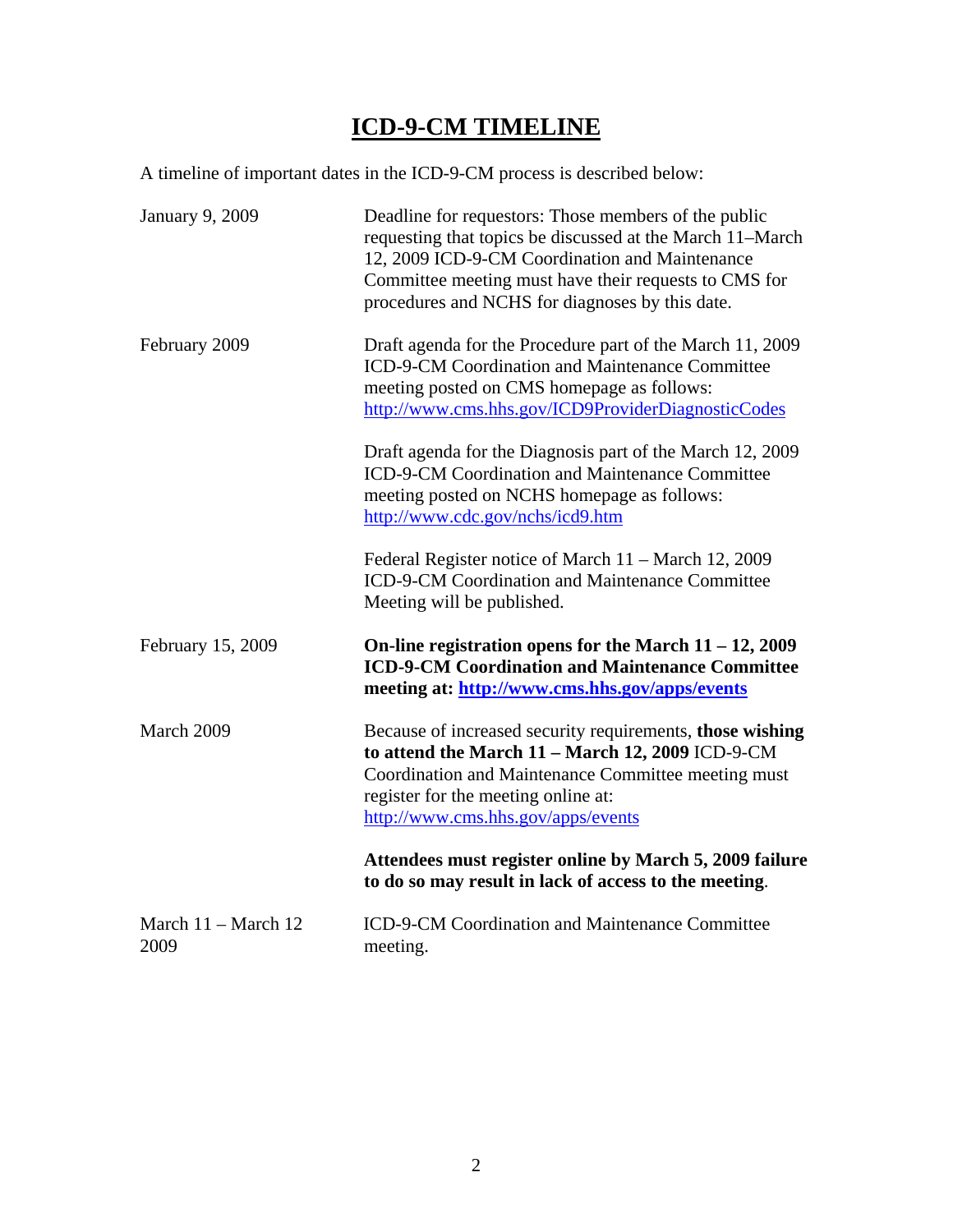| April 1, 2009        | Any new ICD-9-CM codes required to capture new<br>technology will be implemented. Information on any new<br>codes implemented on April 1, 2009 previously posted in<br>early October 2008 will be on the following websites:<br>http://www.cms.hhs.gov/ICD9ProviderDiagnosticCodes<br>http://www.cdc.gov/nchs/icd9.htm<br>http://www.cms.hhs.gov/MLNGenInfo                                                                  |
|----------------------|------------------------------------------------------------------------------------------------------------------------------------------------------------------------------------------------------------------------------------------------------------------------------------------------------------------------------------------------------------------------------------------------------------------------------|
| April 3, 2009        | Deadline for receipt of public comments on proposed code<br>revisions discussed at the March 11-12, 2009 ICD-9-CM<br>Coordination and Maintenance Committee meetings for<br>implementation on October 1, 2009.                                                                                                                                                                                                               |
| April 2009           | Notice of Proposed Rulemaking to be published in the<br>Federal Register as mandated by Public Law 99-509. This<br>notice will include the final ICD-9-CM diagnosis and<br>procedure codes for the upcoming fiscal year. It will also<br>include proposed revisions to the DRG system on which<br>the public may comment. The proposed rule can be<br>accessed at:<br>http://www.cms.hhs.gov/AcuteInpatientPPS/IPPS/list.asp |
| April 2009           | Summary report of the Procedure part of the March 11,<br>2009 ICD-9-CM Coordination and Maintenance<br>Committee meeting will be posted on CMS homepage as<br>follows:<br>http://www.cms.hhs.gov/ICD9ProviderDiagnosticCodes                                                                                                                                                                                                 |
|                      | Summary report of the Diagnosis part of the March 12,<br>2009 ICD-9-CM Coordination and Maintenance<br>Committee meeting report will be posted on NCHS<br>homepage as follows:<br>http://www.cdc.gov/nchs/icd9.htm                                                                                                                                                                                                           |
| June 2009            | Final addendum posted on web pages as follows:<br>Diagnosis addendum at -<br>http://www.cdc.gov/nchs/icd9.htm<br>Procedure addendum at -<br>http://www.cms.hhs.gov/ICD9ProviderDiagnosticCodes                                                                                                                                                                                                                               |
| <b>June 12, 2009</b> | Deadline for receipt of public comments on proposed<br>diagnosis code revisions discussed at the March 11-12,<br>2009 ICD-9-CM Coordination and Maintenance<br>Committee meetings for implementation on October 1,<br>2010.                                                                                                                                                                                                  |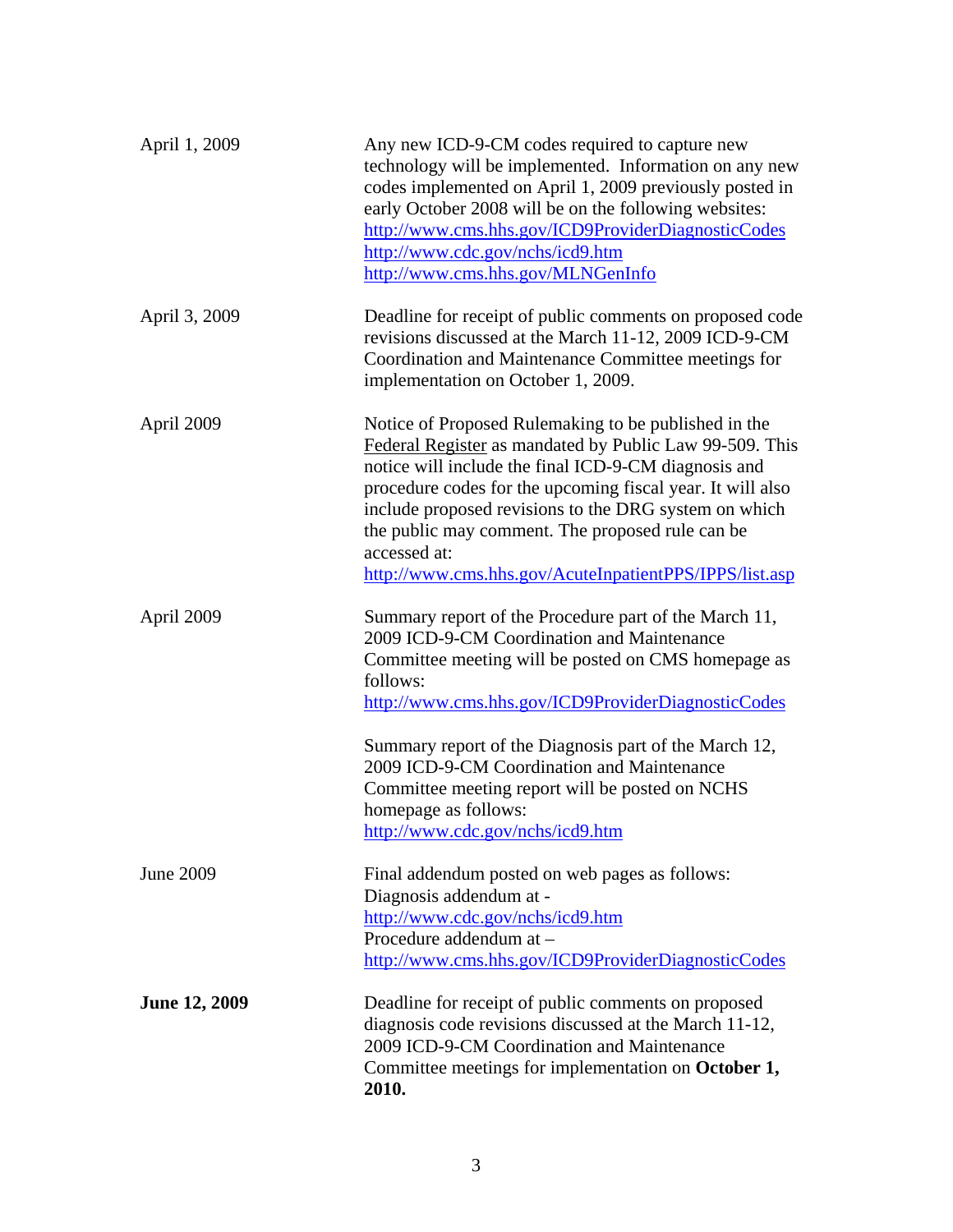|                        | Attendees must register online by September 10, 2009;<br>failure to do so may result in lack of access to the<br>meeting.                                                                                                                                                                                                    |  |  |
|------------------------|------------------------------------------------------------------------------------------------------------------------------------------------------------------------------------------------------------------------------------------------------------------------------------------------------------------------------|--|--|
| September 10, 2009     | Because of increased security requirements, those wishing<br>to attend the September 16 - 17, 2009 ICD-9-CM<br>Coordination and Maintenance Committee meeting must<br>register for the meeting online at:<br>http://www.cms.hhs.gov/apps/events                                                                              |  |  |
| <b>August 15, 2009</b> | On-line registration opens for the September 16-17,<br><b>2009 ICD-9-CM Coordination and Maintenance</b><br><b>Committee meeting at:</b><br>http://www.cms.hhs.gov/apps/events                                                                                                                                               |  |  |
|                        | Federal Register notice for the September $16 - 17$ , 2009<br>ICD-9-CM Coordination and Maintenance Committee<br>meeting will be published. This will include the tentative<br>agenda.                                                                                                                                       |  |  |
|                        | Tentative agenda for the Diagnosis part of the September<br>16 - 17, 2009 ICD-9-CM Coordination and Maintenance<br>Committee meeting will be posted on NCHS homepage at -<br>http://www.cdc.gov/nchs/icd9.htm                                                                                                                |  |  |
| August 2009            | Tentative agenda for the Procedure part of the September<br>16 – 17, 2009 ICD-9-CM Coordination and Maintenance<br>Committee meeting will be posted on CMS homepage at -<br>http://www.cms.hhs.gov/ICD9ProviderDiagnosticCodes                                                                                               |  |  |
| August 1, 2009         | Hospital Inpatient Prospective Payment System final rule to<br>be published in the Federal Register as mandated by Public<br>Law 99-509. This rule will also include all the final codes<br>to be implemented on October 1, 2009.<br>This rule can be accessed at:<br>http://www.cms.hhs.gov/AcuteInpatientPPS/IPPS/list.asp |  |  |
| July 17, 2009          | Those members of the public requesting that topics be<br>discussed at the September $16 - 17$ , 2009 ICD-9-CM<br>Coordination and Maintenance Committee meeting must<br>have their requests to CMS for procedures and NCHS for<br>diagnoses.                                                                                 |  |  |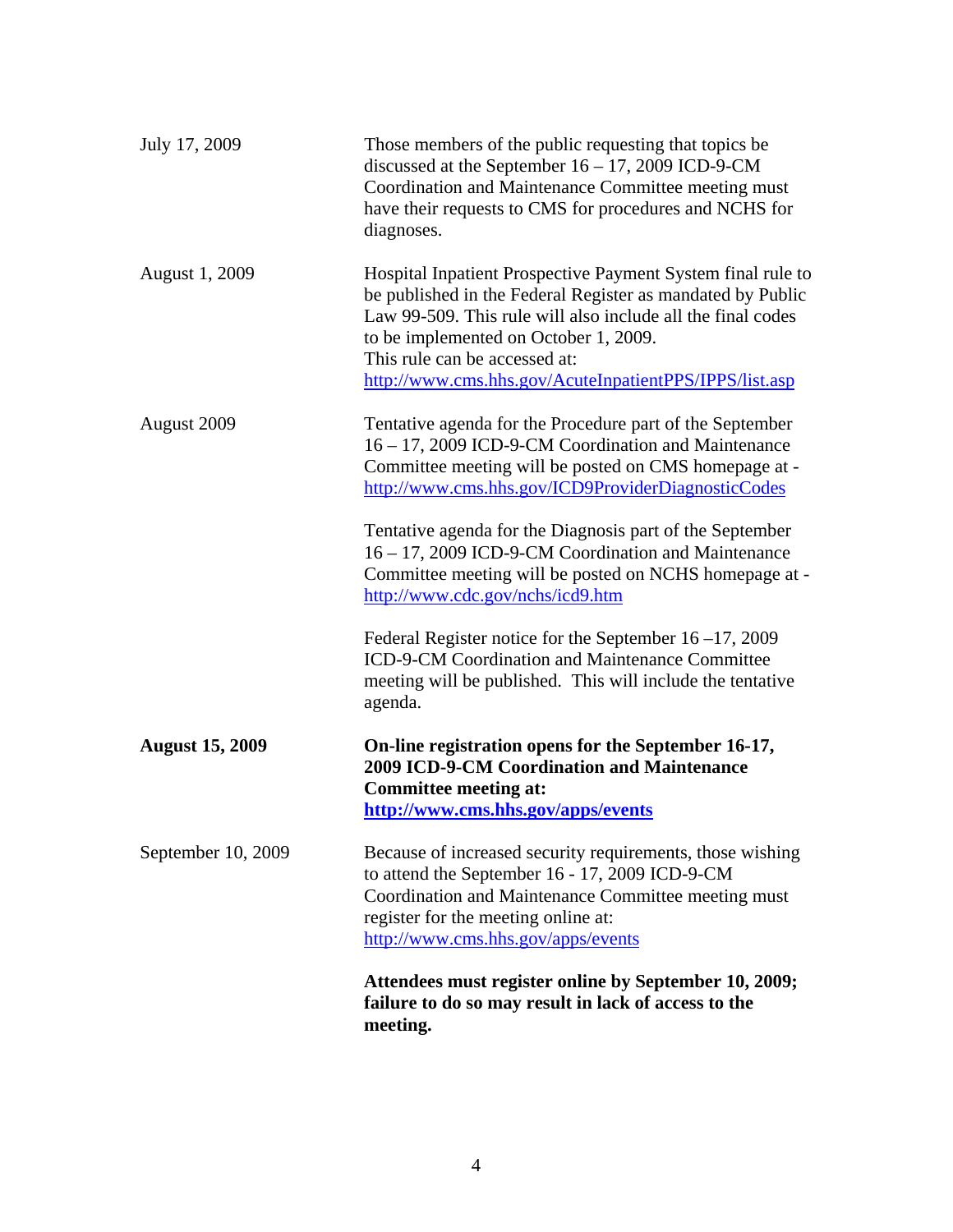| September $16 - 17$ ,<br>2009 | ICD-9-CM Coordination and Maintenance Committee<br>meeting.                                                                                                                                                                                                                                                                                 |  |  |  |
|-------------------------------|---------------------------------------------------------------------------------------------------------------------------------------------------------------------------------------------------------------------------------------------------------------------------------------------------------------------------------------------|--|--|--|
|                               | Those who wish to attend the ICD-9-CM Coordination and<br>Maintenance Committee meeting must have registered for<br>the meeting online by September 10, 2009. You must<br>bring an official form of picture identification (such as a<br>drivers license) in order to be admitted to the building.                                          |  |  |  |
| October 2009                  | Summary report of the Procedure part of the September 16<br>- 17, 2009 ICD-9-CM Coordination and Maintenance<br>Committee meeting will be posted on CMS homepage as<br>follows:<br>http://www.cms.hhs.gov/ICD9ProviderDiagnosticCodes                                                                                                       |  |  |  |
|                               | Summary report of the Diagnosis part of the September 24–<br>25, 2008 ICD-9-CM Coordination and Maintenance<br>Committee meeting report will be posted on NCHS<br>homepage as follows:<br>http://www.cdc.gov/nchs/icd9.htm                                                                                                                  |  |  |  |
| October 1, 2009               | New and revised ICD-9-CM codes go into effect along<br>with DRG changes. Final addendum posted on web pages<br>as follows:<br>Diagnosis addendum - http://www.cdc.gov/nchs/icd9.htm<br>Procedure addendum at -<br>http://www.cms.hhs.gov/ICD9ProviderDiagnosticCodes                                                                        |  |  |  |
| October 9, 2009               | Deadline for receipt of public comments on proposed<br>code revisions discussed at the September 16-17, 2009<br><b>ICD-9-CM Coordination and Maintenance Committee</b><br>meetings for implementation of April 1, 2010.                                                                                                                     |  |  |  |
| November 2009                 | Any new ICD-9-CM codes required to capture new<br>technology that will be implemented on the following April<br>1 will be announced. Information on any new codes to be<br>implemented April 1, 2010 will be posted on the following<br>websites:<br>http://www.cms.hhs.gov/ICD9ProviderDiagnosticCodes<br>http://www.cdc.gov/nchs/icd9.htm |  |  |  |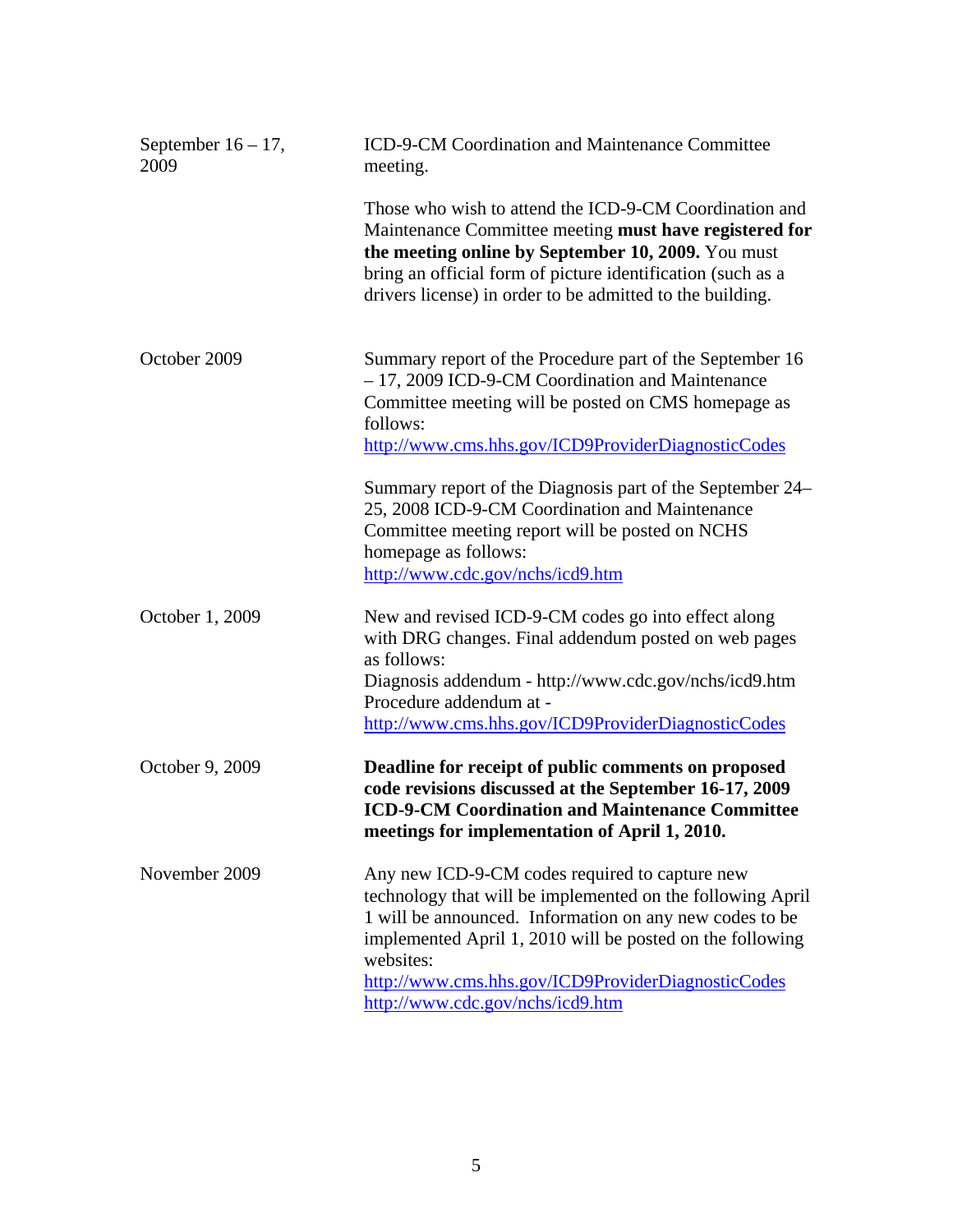December 5, 2009 Deadline for receipt of public comments on proposed code revisions discussed at the September 16-17, 2009 ICD-9- CM Coordination and Maintenance Committee meetings for implementation of October 1, 2010.

Contact Information:

Mailing address:

National Center for Health Statistics ICD-9-CM Coordination and Maintenance Committee 3311 Toledo Road, Room 2402 Hyattsville, Maryland 20782

Fax: (301) 458-4022

- Donna Pickett: (301) 458-4434 E-mail: [dfp4@cdc.gov](mailto:dfp4@cdc.gov)
- Amy Blum: (301) 458-4106 E-mail [alb8@cdc.gov](mailto:alb8@cdc.gov)
- David Berglund (301) 458-4095 E-mail [zhc2@cdc.gov](mailto:zhc2@cdc.gov)
- Lizabeth Fisher (301) 458-4091 E-mail [llw4@cdc.gov](mailto:llw4@cdc.gov)

NCHS Classifications of Diseases web page: <http://www.cdc.gov/nchs/icd9.htm>

Please consult this web page for updated information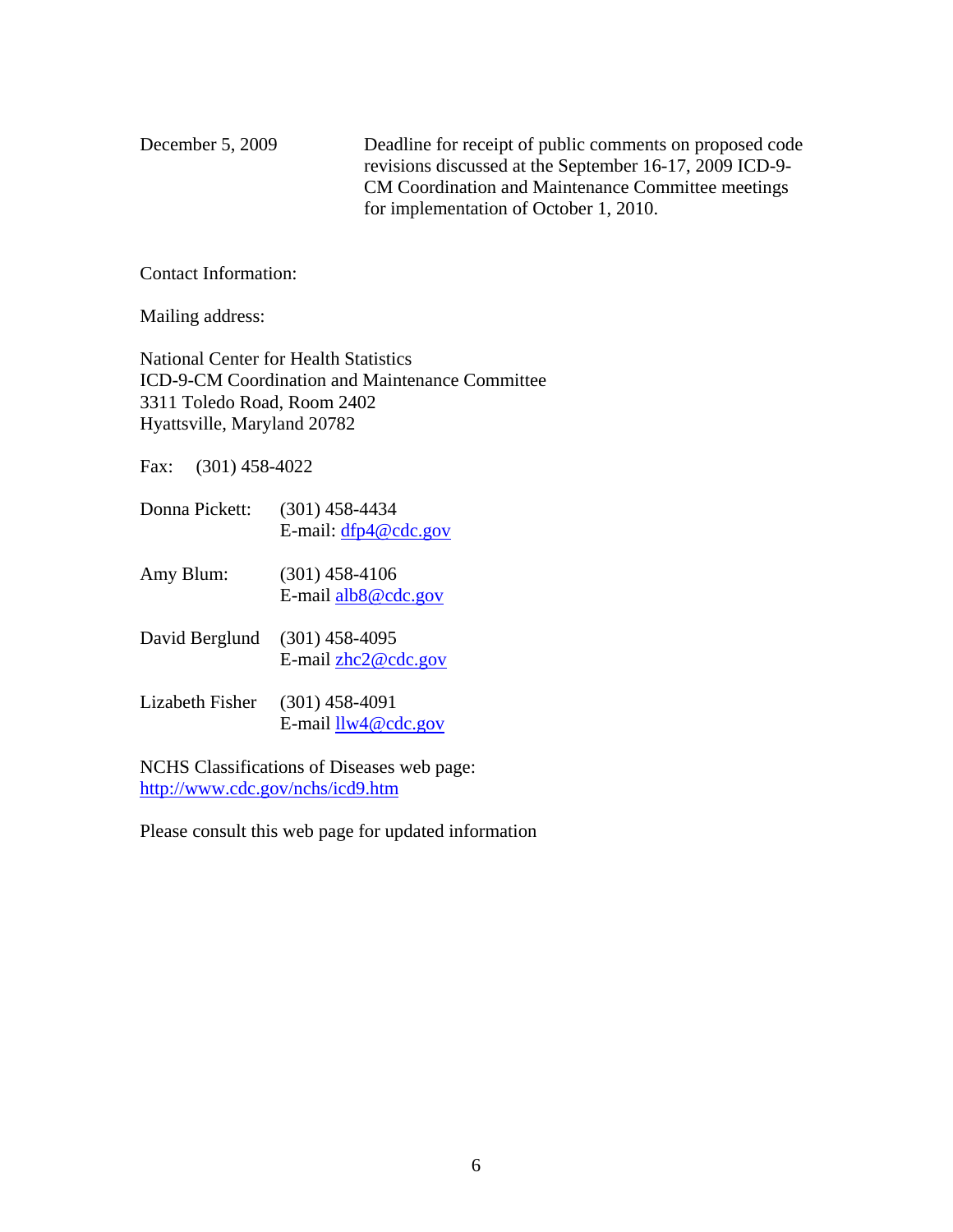#### <span id="page-6-0"></span>**Post traumatic seizures**

The National Association of Epilepsy Centers (NAEC) and the American Academy of Neurology (AAN) have requested a new code for post traumatic seizures. This code would be distinct from post traumatic epilepsy. Gregory L. Barkley, M.D., representing the NAEC, will present this topic.

Post traumatic seizures are acute, symptomatic seizures following a head injury. A unique code for this type of seizure is important because these patients need to be followed for treatment as well as prognostic and epidemiologic considerations.

## TABULAR MODIFICATION

|  |  | 780.33 Post traumatic seizures            |
|--|--|-------------------------------------------|
|  |  | 780 General symptoms<br>780.3 Convulsions |

Excludes: post traumatic epilepsy (345.00-345.91)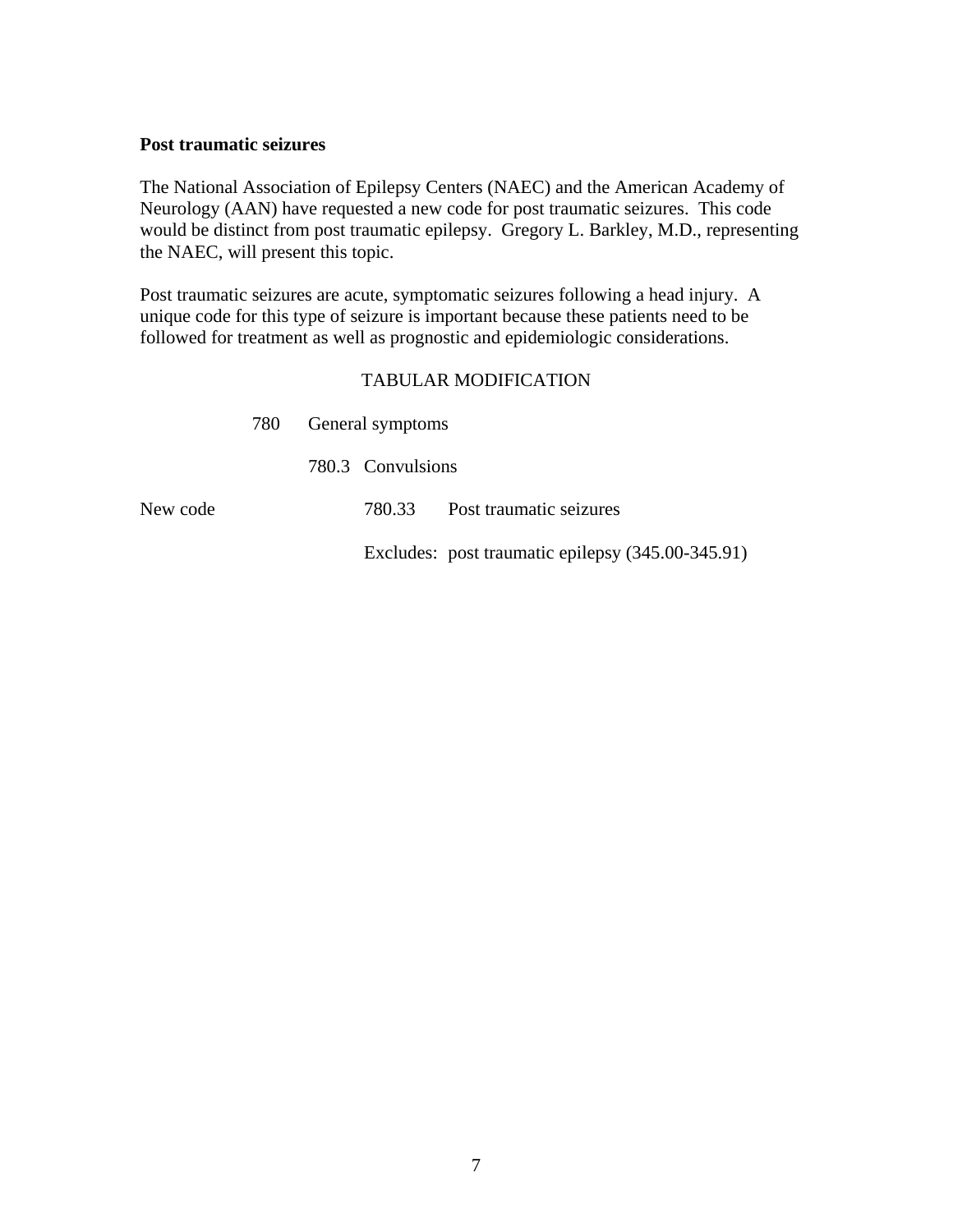## <span id="page-7-0"></span>**Cognitive deficits related to Traumatic Brain Injury (TBI) and Neurological Conditions**

At the September 25, 2008, ICD-9-CM Coordination and Maintenance Committee meeting the Department of Defense (DoD) and the Veteran's Administration (VA) jointly requested changes to the ICD-9-CM classification to better classify traumatic brain injury (TBI) and its associated conditions. Within the proposal was a request for new codes for cognitive symptoms associated with TBI. These codes would be used to describe cognitive impairments such as problems with memory, concentration, attention, communication, and executive function. The American Academy of Neurology expressed support for codes to help classify patients presenting with these symptoms from a neurologic condition. It would allow using them as supplementary codes when the causation is known as well as before a more specific diagnosis is made. Originally the codes were proposed to a new subcategory 349.5, Cognitive symptoms due to neurological conditions classified elsewhere. Participants at the September 2008 meeting and comments received following the meeting requested further review for overlap of these conditions with those represented elsewhere in ICD-9-CM. It was also recommended to try placing these codes in Chapter 16, Signs, Symptoms and Ill-Defined Conditions. The original and revised proposals are presented here for discussion.

## **ORIGINAL PROPOSAL – September 2008**  TABULAR MODIFICATIONS

| <b>New</b><br>subcategory | 349.5 Cognitive symptoms due to neurological conditions classified<br>elsewhere |  |  |  |
|---------------------------|---------------------------------------------------------------------------------|--|--|--|
|                           | Code first underlying condition, such as:                                       |  |  |  |
|                           | Alzheimer's disease (331.0)                                                     |  |  |  |
|                           | epilepsy (345.0-345.9)                                                          |  |  |  |
|                           | brain injury - injuries classifiable to categories 800-804, 850-854             |  |  |  |
|                           | multiple sclerosis (340)                                                        |  |  |  |
|                           | Use additional code for late effect of injury (905-909)                         |  |  |  |
|                           | Excludes: conditions classifiable to non-psychotic mental health                |  |  |  |
|                           | conditions due to:                                                              |  |  |  |
|                           | late effects of cerebrovascular disease (438)                                   |  |  |  |
|                           | memory loss $(780.93)$                                                          |  |  |  |
|                           | mild cognitive impairment, so stated (331.83)                                   |  |  |  |
|                           | organic brain damage (310.0-310.9)                                              |  |  |  |
| New code                  | 349.51 Attention or concentration deficit                                       |  |  |  |
| New code                  | 349.52 Memory deficit                                                           |  |  |  |
| New code                  | 349.53 Language or speech deficit                                               |  |  |  |
| New code                  | 349.54 Visiospatial deficit                                                     |  |  |  |
| New code                  | 349.55 Psychomotor deficit                                                      |  |  |  |
| New code                  | 349.56 Frontal lobe and executive function deficit                              |  |  |  |
| New code                  | 349.58 Other cognitive symptoms                                                 |  |  |  |
| New code                  | 349.59 Unspecified cognitive symptoms                                           |  |  |  |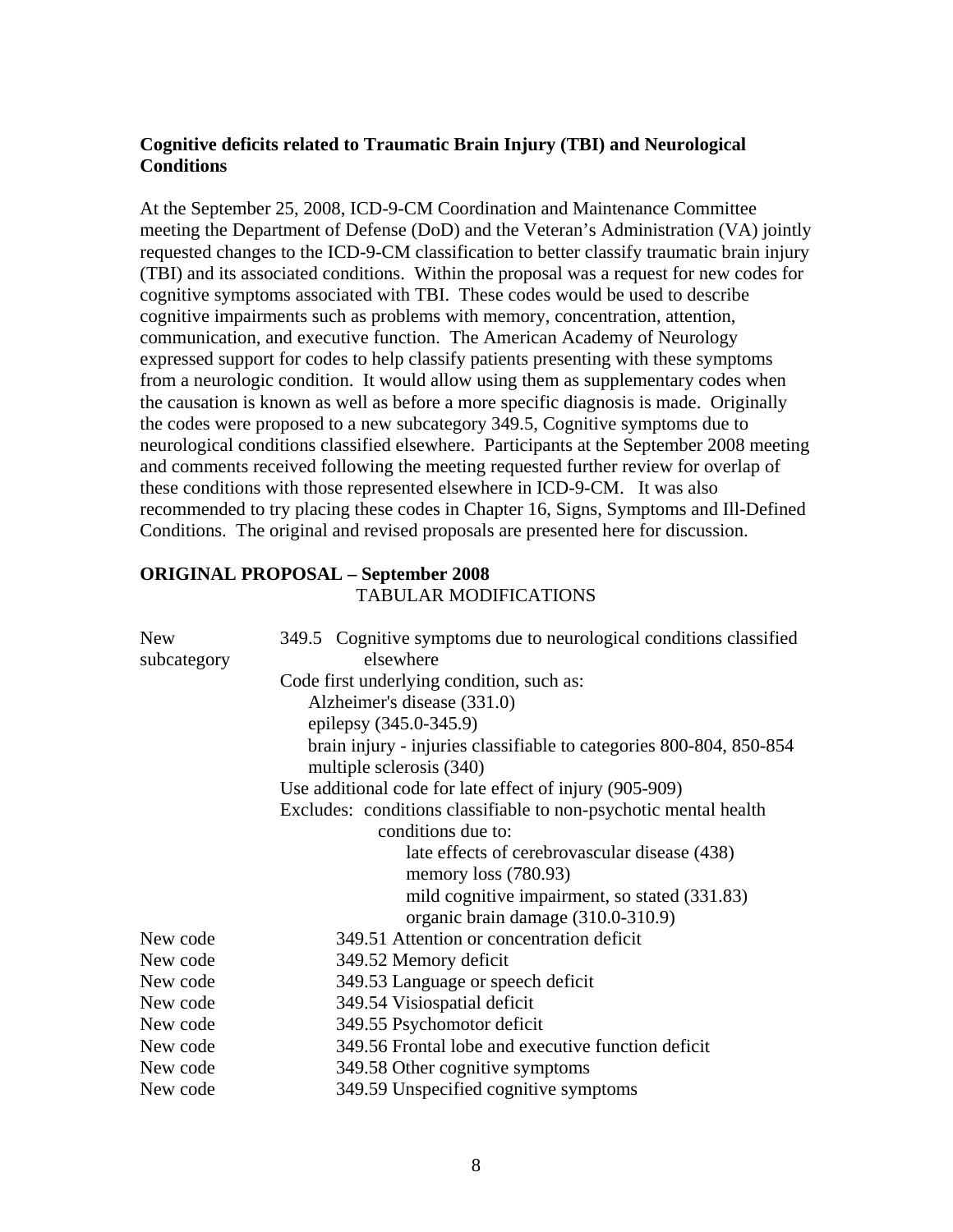## **NEW PROPOSAL March 2009**

|                           | 781 |                                                                                                                                                                                                                                                                                                                                    | Symptoms involving nervous and musculoskeletal systems |  |  |
|---------------------------|-----|------------------------------------------------------------------------------------------------------------------------------------------------------------------------------------------------------------------------------------------------------------------------------------------------------------------------------------|--------------------------------------------------------|--|--|
| Revise                    |     |                                                                                                                                                                                                                                                                                                                                    | 781.8 Neurologic neglect syndrome                      |  |  |
| Add                       |     |                                                                                                                                                                                                                                                                                                                                    | Excludes: visuospatial deficit (799.53)                |  |  |
|                           | 799 | Other ill-defined and unknown causes of morbidity and mortality                                                                                                                                                                                                                                                                    |                                                        |  |  |
| <b>New</b><br>Subcategory |     | 799.5 Signs and symptoms involving cognition                                                                                                                                                                                                                                                                                       |                                                        |  |  |
|                           |     | Excludes: amnesia (780.93)<br>amnestic syndrome (294.0)<br>attention deficit disorder (314.00-314.01)<br>late effects of cerebrovascular disease (438)<br>memory loss (780.93)<br>mild cognitive impairment, so stated (331.83)<br>specific problems in developmental delay (315.00-<br>315.9)<br>transient global amnesia (437.7) |                                                        |  |  |
| New code                  |     | 799.50                                                                                                                                                                                                                                                                                                                             | Unspecified signs and symptoms involving<br>cognition  |  |  |
| New code                  |     | 799.51                                                                                                                                                                                                                                                                                                                             | Attention or concentration deficit                     |  |  |
| New code                  |     | 799.52                                                                                                                                                                                                                                                                                                                             | Cognitive communication deficit                        |  |  |
| New code                  |     | 799.53                                                                                                                                                                                                                                                                                                                             | Visuospatial deficit                                   |  |  |
| New code                  |     | 799.54                                                                                                                                                                                                                                                                                                                             | Psychomotor deficit                                    |  |  |
| New code                  |     | 799.55                                                                                                                                                                                                                                                                                                                             | Frontal lobe and executive function deficit            |  |  |
| New code                  |     | 799.59                                                                                                                                                                                                                                                                                                                             | Other signs and symptoms involving cognition           |  |  |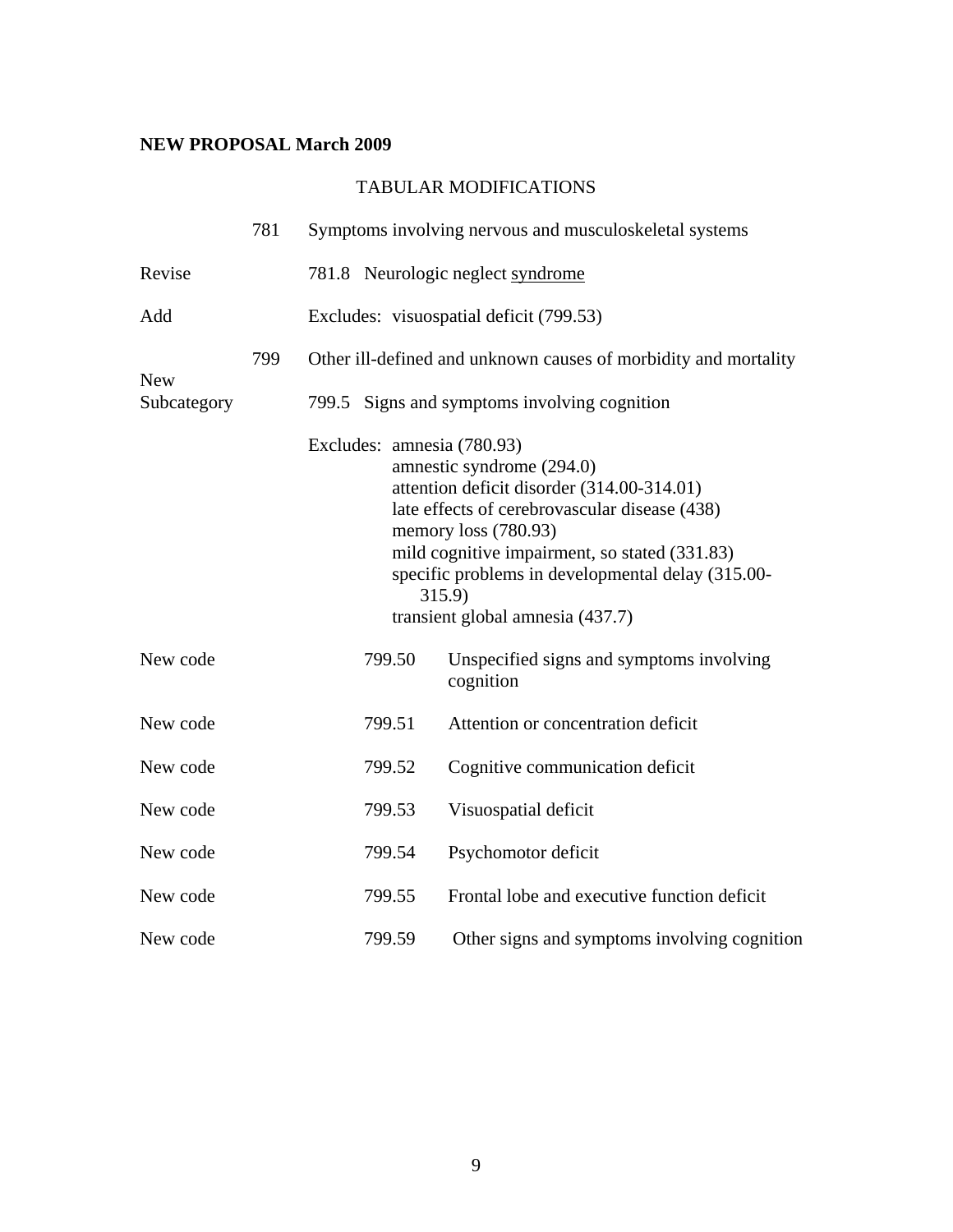#### <span id="page-9-0"></span>**Escherichia coli - expansion for O157:H7**

In 1982, *Escherichia coli* (*E. coli*) O157:H7 was recognized as the cause of an outbreak of bloody diarrhea*. Escherichia coli* (abbreviated as *E. coli*) are a large and diverse group of bacteria. Although most strains of *E. coli* are harmless, some can cause diarrhea, while others may cause urinary tract infections, respiratory illness, and other illnesses. Some kinds of *E. coli* cause disease by making a toxin called Shiga toxin (STEC for short). The most commonly identified STEC in North America is *E. coli* O157:H7 (often shortened to *E. coli* O157 or even just "O157"). News reports about outbreaks of "*E. coli*" infections are usually talking about *E. coli* O157. Exposures that result in illness include consumption of contaminated food, unpasteurized (raw) milk, or water that has not been disinfected. Infection with this organism has been identified with the development of hemolytic uremic syndrome (code 283.11), a potentially lifethreatening condition especially in the very young and elderly. It is now common for physicians and hospitals to test for this organism separately from other *E. coli* species. Additionally, the CDC has established a surveillance program and specific website because of the serious health risk associated with this organism.

The American Academy of Pediatrics is requesting a subdivision of the current 041.4 subcategory to specifically code and track the E.coli O157:H7.

|          | (141) | Bacterial infection in conditions classified elsewhere and of<br>unspecified site |        |                                    |
|----------|-------|-----------------------------------------------------------------------------------|--------|------------------------------------|
|          |       |                                                                                   |        | 041.4 Escherichia coli [E.coli]    |
| New code |       |                                                                                   | 041.41 | Escherichia coli [E. coli] O157:H7 |
| New code |       |                                                                                   | 041.49 | Other Escherichia coli [E. coli]   |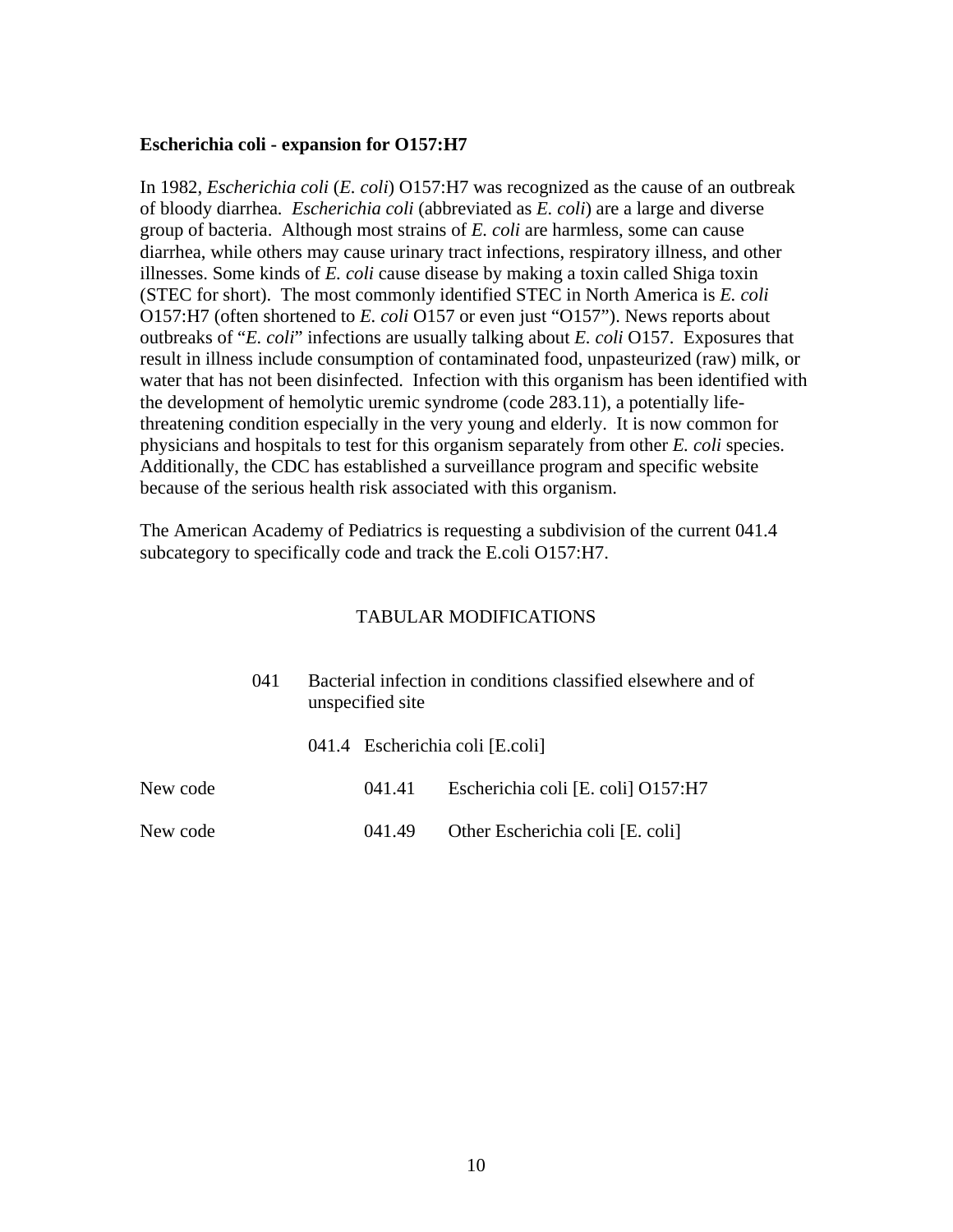#### <span id="page-10-0"></span>**Personal history of corrected congenital malformations**

Due to advance in medical science, many congenital conditions can be repaired and leave little or no residual condition. When corrected, *Coding Guidelines* directs that "a personal history code should be used to identify the history of the anomaly." None of these conditions can be easily identified under the current codes for personal history of congenital malformations in subcategory V13.6. The American Academy of Pediatrics is requesting to expand and add codes at this to identify personal history of congenital anomalies by body system.

|          | V13 | Personal history of other diseases |                                                                                                                  |
|----------|-----|------------------------------------|------------------------------------------------------------------------------------------------------------------|
| Revise   |     |                                    | V13.6 Congenital (corrected) malformations                                                                       |
| New code |     | V13.60                             | Personal history of (corrected) congenital inborn<br>errors of metabolism and chromosomal<br>anomalies           |
| New code |     | V13.62                             | Personal history of other (corrected) congenital<br>malformations of genitourinary system                        |
| New code |     | V13.63                             | Personal history of (corrected) congenital<br>malformations of nervous system                                    |
| New code |     | V13.64                             | Personal history of (corrected) congenital<br>malformations of eye, ear, face and neck                           |
| New code |     | V13.65                             | Personal history of (corrected) congenital<br>malformations of heart and circulatory system                      |
| New code |     | V13.66                             | Personal history of (corrected) congenital<br>malformations of respiratory system                                |
| New code |     | V13.67                             | Personal history of (corrected) congenital<br>malformations of digestive system                                  |
| New code |     | V13.68                             | Personal history of (corrected) congenital<br>malformations of integument, limbs, and<br>musculoskeletal systems |
| Revise   |     | V13.69                             | Personal history of other (corrected) congenital<br>malformations                                                |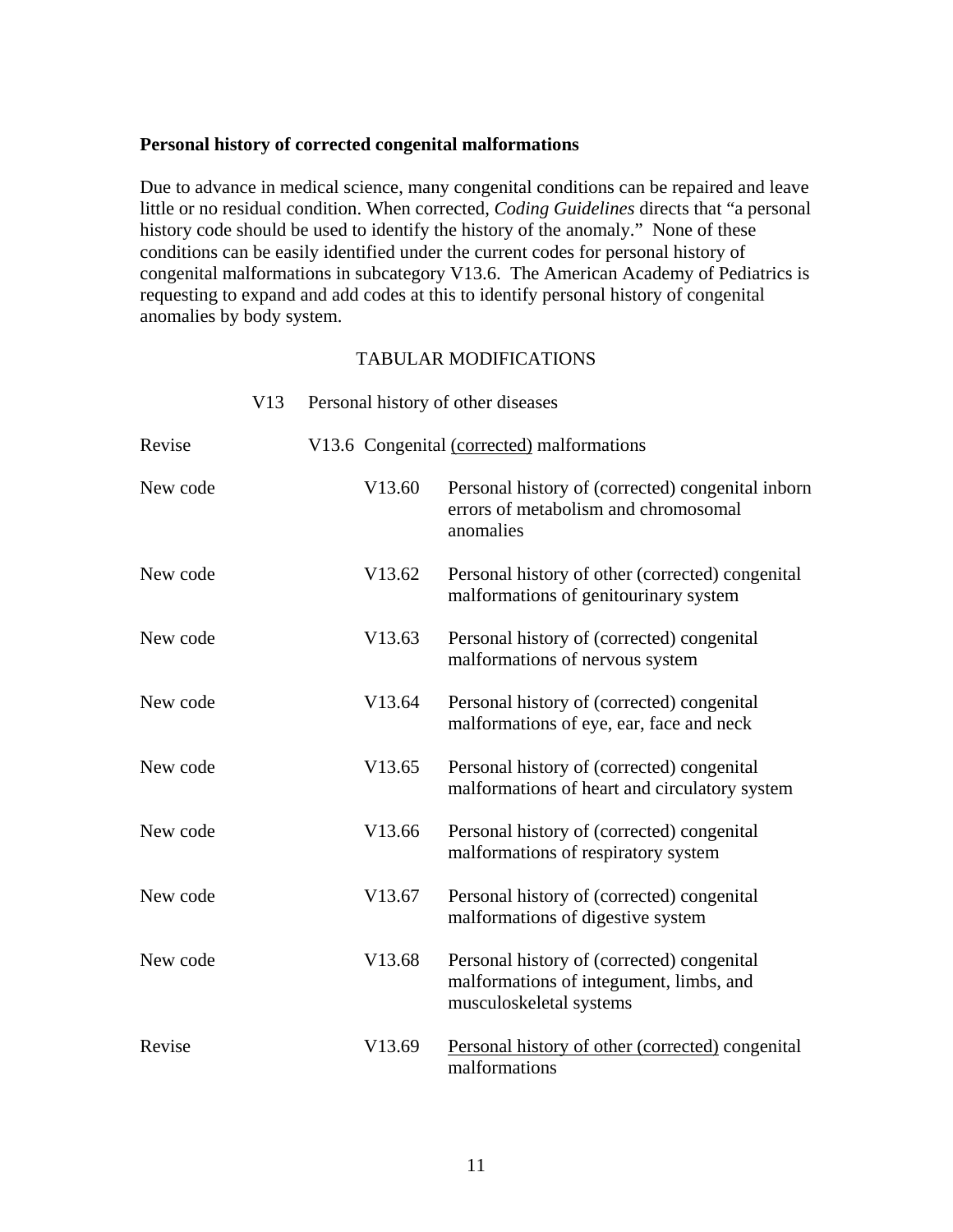## <span id="page-11-0"></span>**Acute Idiopathic Pulmonary Hemorrhage in Infants**

The diagnosis of Acute Idiopathic Pulmonary Hemorrhage in Infants (AIPHI) is relatively rare. A number of cases were reported in Ohio in the 1990s, with subsequent suggestion of potential connection to mold exposure. However, on subsequent review, this connection was not considered to be established.

There was a CDC case definition of AIPHI published in 2001. Proposed criteria for a clinically confirmed case included pulmonary hemorrhage in a previously healthy infant with gestational age over 32 weeks and no history of prior medical problems that could cause pulmonary hemorrhage; with abrupt onset of bleeding or blood in the airway; severe presentation of the pulmonary hemorrhage leading to acute respiratory distress or respiratory failure, resulting in hospitalization in a pediatric intensive care unit with intubation or mechanical respiration; and diffuse, bilateral pulmonary infiltrates on chest x-ray or CT of the chest.

A number of cases of AIPHI were reported in Massachusetts in 2002-2003, at least some of which were subsequently determined to be related to von Willebrand disease. It was recommended in 2004 that von Willebrand disease be excluded before diagnosis of AIPHI is confirmed (reference MMWR 53(35):817-820).

The proposal to create a specific new code for AIPHI originated with CDC. While AIPHI is rare, a specific code would be useful for tracking purposes. Additional information about AIPHI is available from the CDC's Air Pollution and Respiratory Health Branch, Division of Environmental Hazards and Health Effects, National Center for Environmental Health.

|        | 516 | Other alveolar and parietoal veolar pneumonopathy                      |  |
|--------|-----|------------------------------------------------------------------------|--|
|        |     | 516.1 Idiopathic pulmonary hemosiderosis                               |  |
| Add    |     | Excludes: acute idiopathic pulmonary hemorrhage in infants<br>(786.31) |  |
|        | 784 | Symptoms involving head and neck                                       |  |
|        |     | 784.8 Hemorrhage from throat                                           |  |
| Revise |     | Excludes: hemoptysis (786.30-786.39)                                   |  |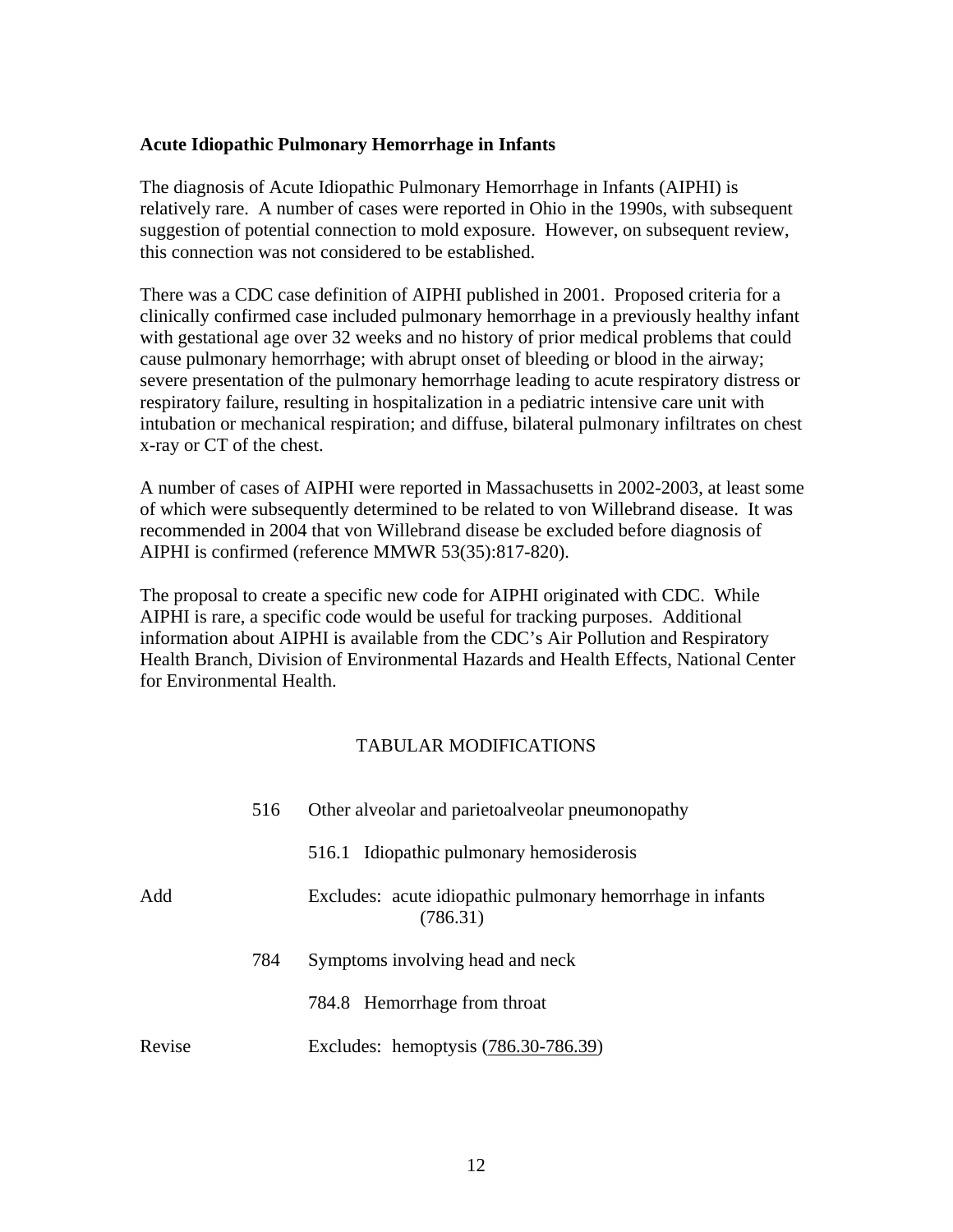|                  | 786 |                  | Symptoms involving respiratory system and other chest symptoms |
|------------------|-----|------------------|----------------------------------------------------------------|
|                  |     | 786.2 Cough      |                                                                |
| Revise           |     | Excludes: cough: | with hemorrhage (786.39)                                       |
| Delete<br>Delete |     | 786.3 Hemoptysis | Cough with hemorrhage<br>Pulmonary hemorrhage NOS              |
| Delete           |     |                  | Excludes: pulmonary hemorrhage of newborn (770.3)              |
| New code         |     | 786.30           | Hemoptysis, unspecified<br>Pulmonary hemorrhage NOS            |
| New code         |     | 786.31           | Acute idiopathic pulmonary hemorrhage in<br>infants            |
|                  |     |                  | Excludes: pulmonary hemorrhage of newborn (770.3)              |
| New code         |     | 786.39           | Other hemoptysis<br>Cough with hemorrhage                      |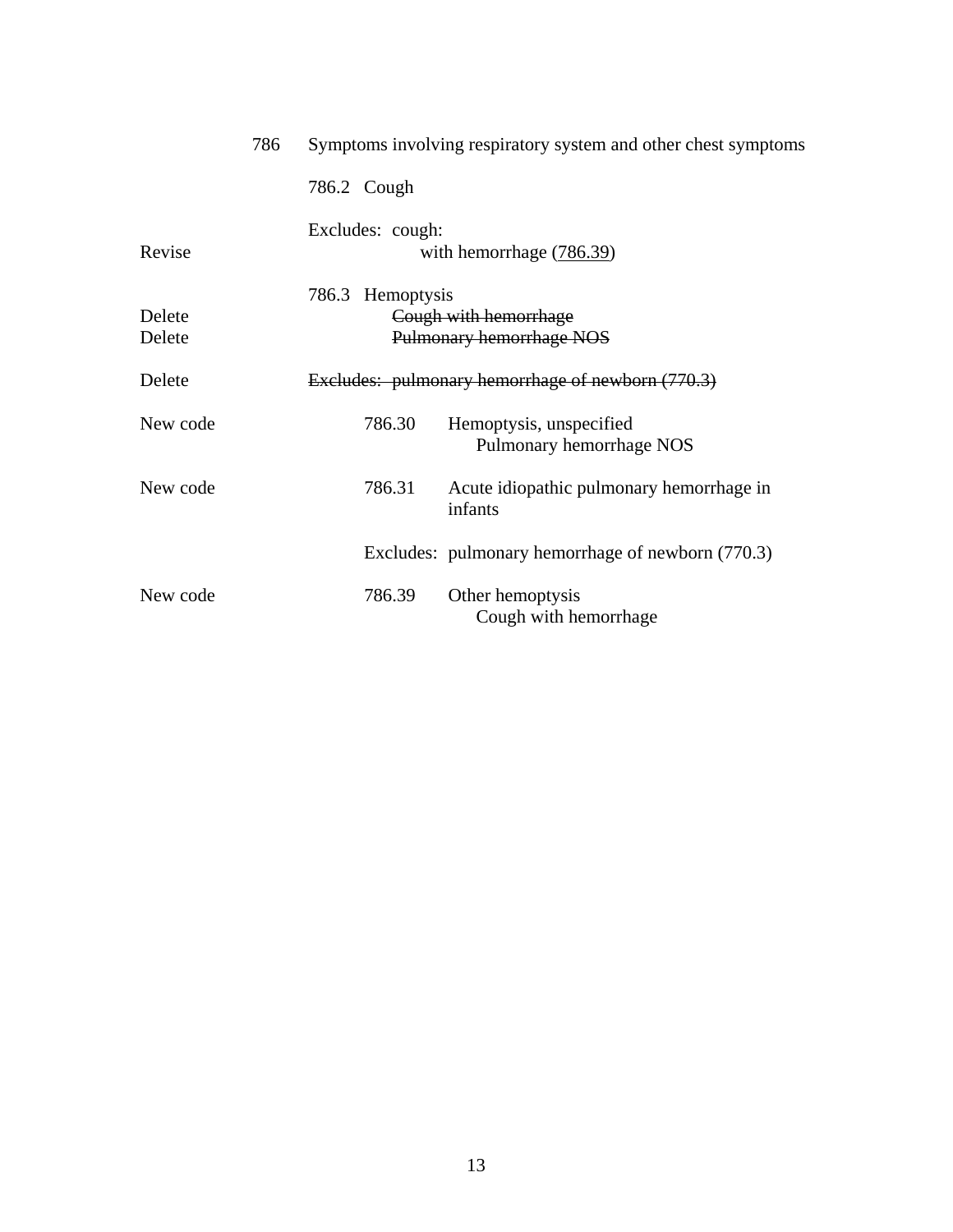#### <span id="page-13-0"></span>**Rheumatic Heart Failure Expansion**

At this time, it is not possible to tell from the rheumatic heart failure code (398.91) whether the heart failure is acute or chronic. Also, it has not been possible to tell additional information about the type of heart failure. In order to be able to convey more information about rheumatic heart failure, it was requested by the American Hospital Association (AHA) that codes be added. A related proposal was made in March 2008, to create new codes at subcategory 398.9, along with a number of other changes. This proposal is made by NCHS, based on that previous request. It would add a note for rheumatic heart failure, to use an additional code for the type of heart failure.

|     | 391 |        | Rheumatic fever with heart involvement                          |
|-----|-----|--------|-----------------------------------------------------------------|
| Add |     |        | Use additional code for heart failure, if present (428.0-428.9) |
|     | 398 |        | Other rheumatic heart disease                                   |
|     |     |        | 398.9 Other and unspecified rheumatic heart diseases            |
|     |     | 398.91 | Rheumatic heart failure (congestive)                            |
| Add |     |        | Use additional code for type of heart failure (428.0-428.43)    |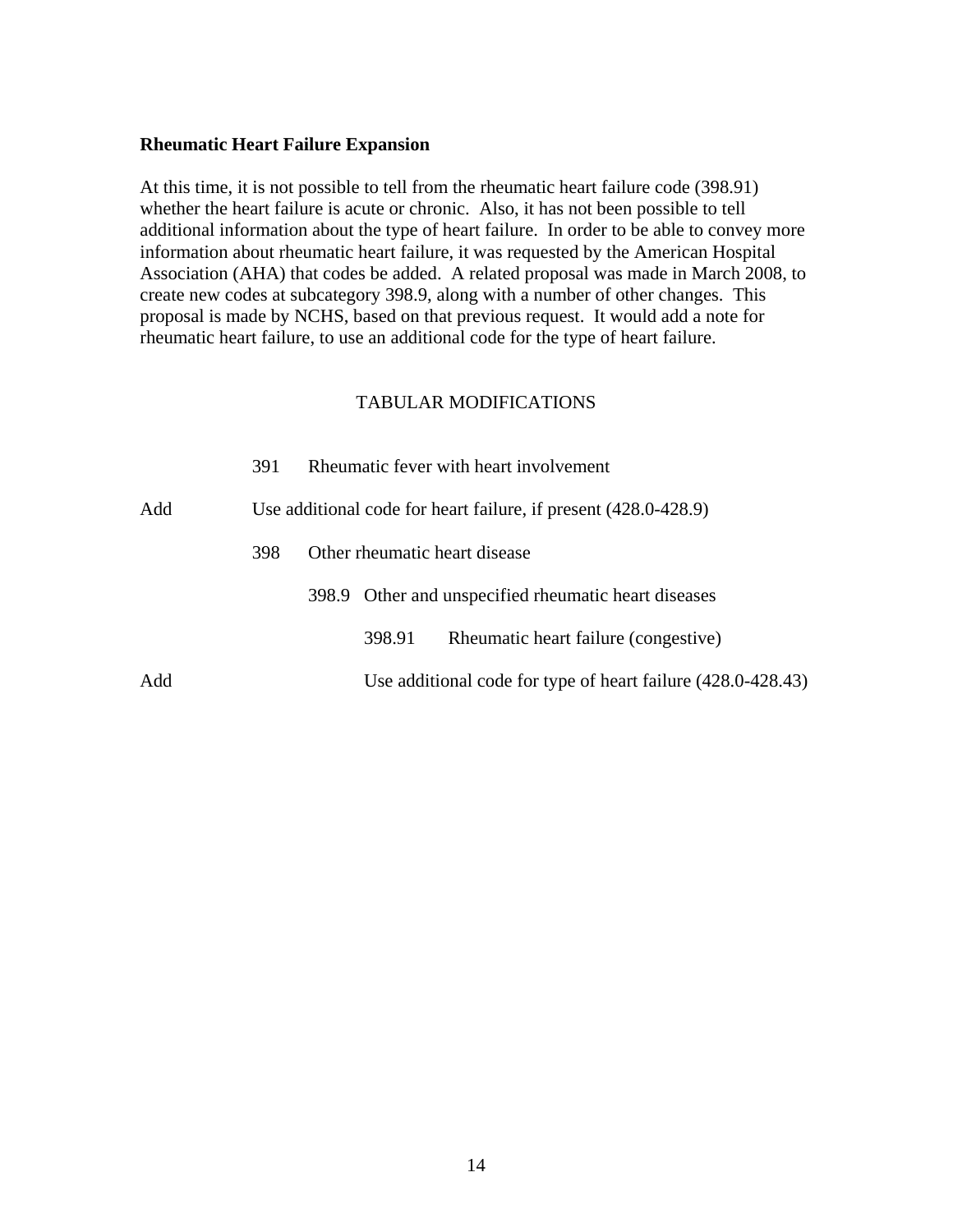## <span id="page-14-0"></span>**Congestive Heart Failure Issues Alternative 1 - Congestive Heart Failure Expansion**

Physicians may often use the diagnosis of "acute congestive heart failure," without specifying further certain details, such as whether a case involves systolic failure or diastolic failure. It is clinically important to be able to track whether or not congestive heart failure is an acute problem in an individual case.

In order to be able to better capture information about the acute nature of heart failure, it was requested by the American Hospital Association that the existing codes for congestive heart failure be expanded. A proposal to make such expansions along with a number of other changes was presented previously, but there were a number of concerns with a variety of views being expressed.

This proposal will show only the changes needed to better classify acute congestive heart failure, with expansion of the congestive heart failure code to become a subcategory. Alternatives and other additional proposals will be shown separately.

## TABULAR MODIFICATIONS

| Delete   | 428.0 |        | Congestive heart failure, unspecified<br>Congestive heart disease<br>Right heart failure (secondary to left heart failure)                                          |
|----------|-------|--------|---------------------------------------------------------------------------------------------------------------------------------------------------------------------|
| New code |       | 428.00 | Congestive heart failure, unspecified<br>Congestive heart disease<br>Right heart failure (secondary to left heart)<br>failure)                                      |
| New code |       | 428.01 | Acute congestive heart failure<br>Acute congestive heart failure<br>Acute right heart failure (secondary to left)<br>heart failure)                                 |
| New code |       | 428.02 | Chronic congestive heart failure<br>Chronic congestive heart failure<br>Chronic right heart failure (secondary to left)<br>heart failure)                           |
| New code |       | 428.03 | Acute on chronic congestive heart failure<br>Acute on chronic congestive heart disease<br>Acute on chronic right heart failure<br>(secondary to left heart failure) |

#### 428 Heart failure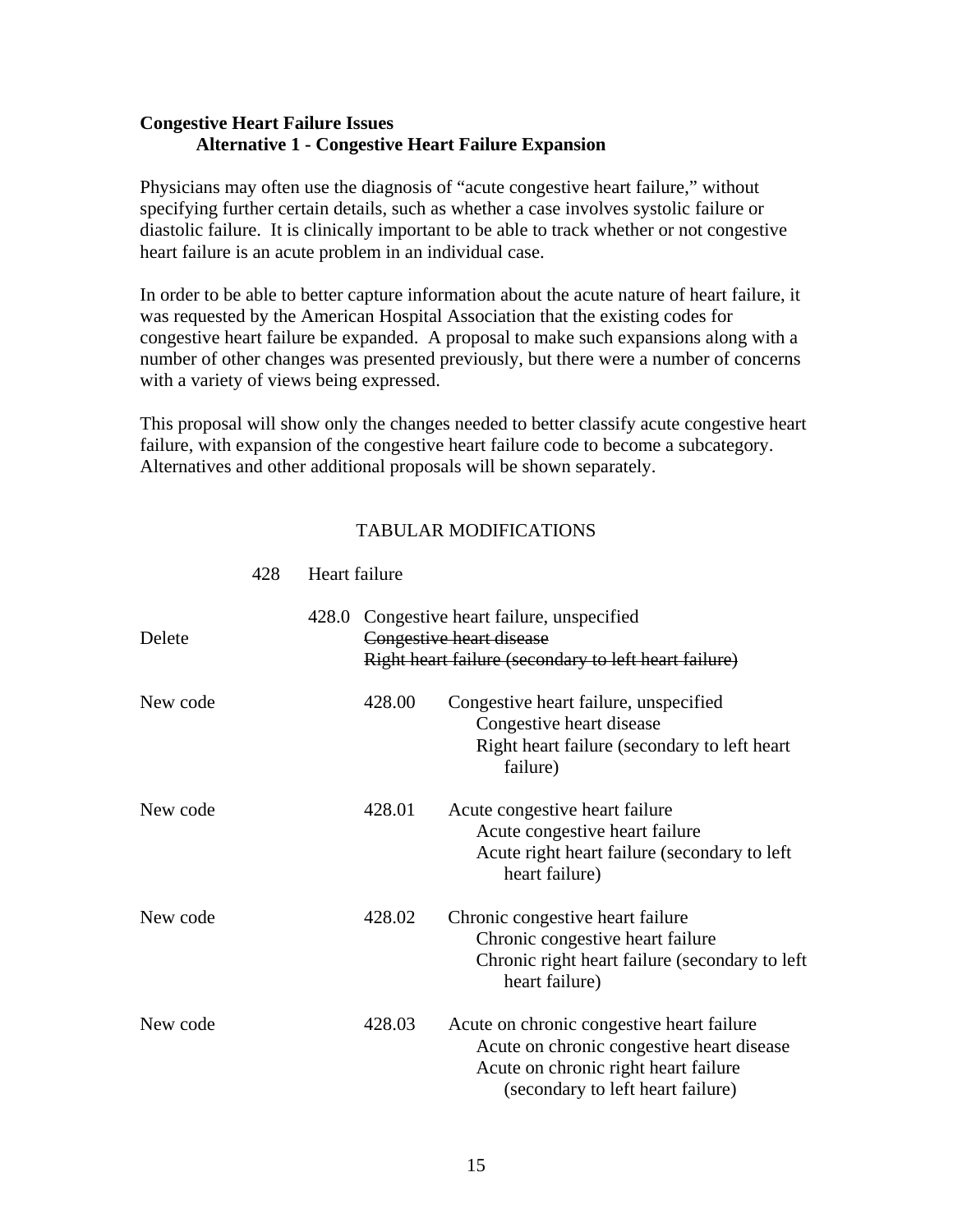### **Congestive Heart Failure Issues Alternative 2 - Systolic Heart Failure, Diastolic Heart Failure, and Combined Heart Failure with Congestive Heart Failure**

Since the creation of codes for systolic heart failure, diastolic heart failure, and combined systolic and diastolic heart failure, there have been questions on how these new codes should be used together with existing codes, particularly the code for congestive heart failure. Based on some of the comments from the earlier proposal to create codes for acute congestive heart failure, some were opposed to that proposal. There have been comments and concerns about how to code heart failure that is identified as congestive, along with being systolic or diastolic. There was the suggestion that the codes that have been created for systolic heart failure, diastolic heart failure, and combined heart failure be expanded, to enable capturing cases that are congestive in nature with one code.

This proposal also would add inclusion terms conveying the relationship between the left ventricular function and the type of heart failure. Thus, systolic heart failure has reduced left ventricular function, and diastolic heart failure has preserved left ventricular function. In addition, it is proposed to revise the title to code 428.1, Left heart failure, by adding "unspecified" at the end of the title. Also, it is proposed that the codes for systolic heart failure, diastolic heart failure, and combined systolic and diastolic heart failure be excluded from 428.1.

This may be considered as an alternative to the congestive heart failure expansion proposal (which proposes to create codes for acute congestive heart failure, along with chronic and acute on chronic congestive heart failure).

|        | 428 | Heart failure                                                                                                                                                                                                   |
|--------|-----|-----------------------------------------------------------------------------------------------------------------------------------------------------------------------------------------------------------------|
|        |     | 428.0 Congestive heart failure, unspecified                                                                                                                                                                     |
| Add    |     | Excludes: combined systolic and diastolic heart failure with<br>congestion (428.40-428.46)<br>diastolic heart failure with congestion (428.30-428.36)<br>systolic heart failure with congestion (428.20-428.26) |
| Revise |     | 428.1 Left heart failure, unspecified                                                                                                                                                                           |
| Revise |     | Cardiac asthma NOS                                                                                                                                                                                              |
| Revise |     | Left ventricular failure NOS                                                                                                                                                                                    |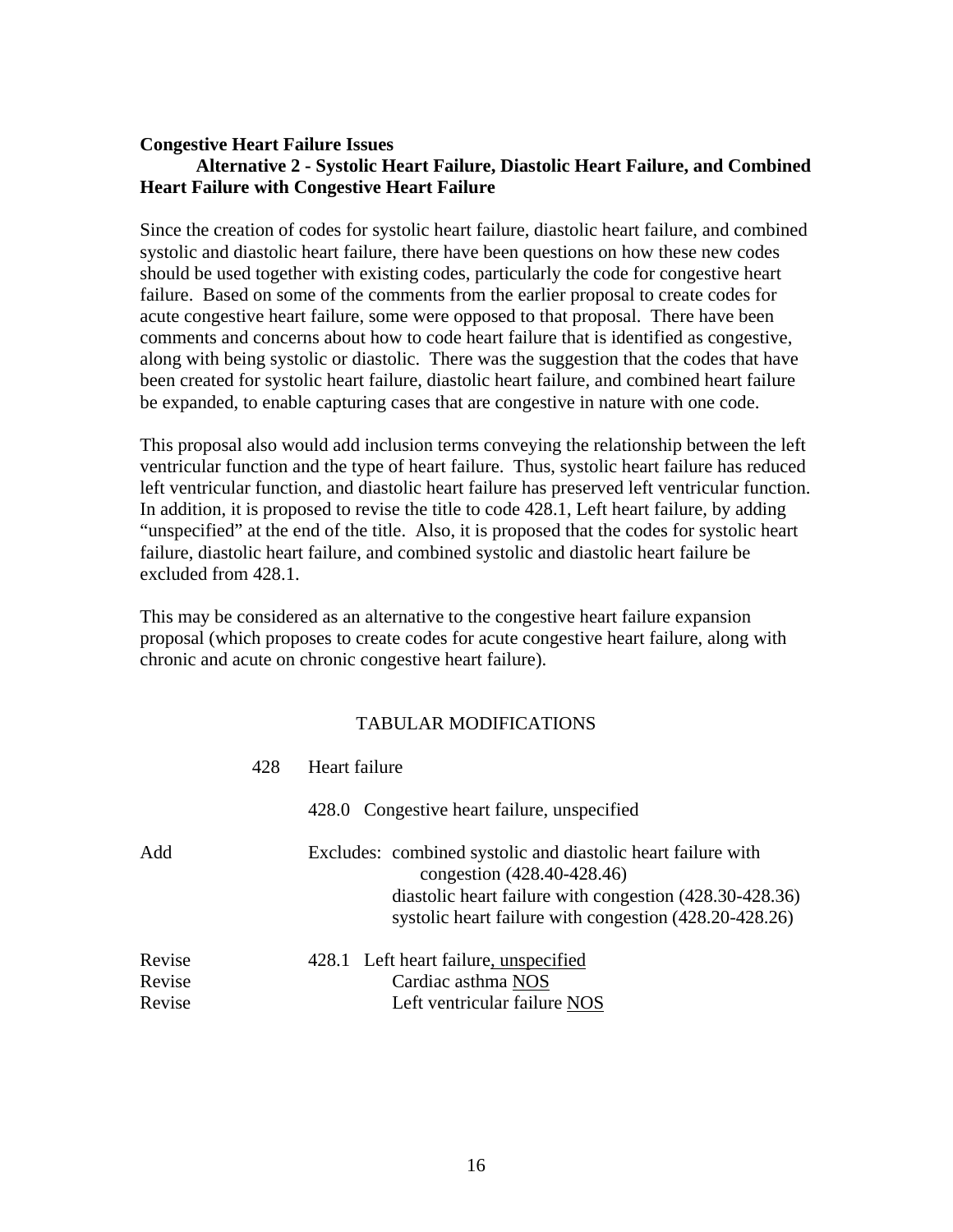| Add                         |                              | Excludes: combined systolic and diastolic heart failure with<br>congestion (428.40-428.46)<br>diastolic heart failure with congestion (428.30-428.36)<br>heart failure with preserved left ventricular function<br>$(428.30 - 428.36)$<br>heart failure with reduced left ventricular function<br>$(428.20 - 428.26)$<br>systolic heart failure with congestion (428.20-428.26) |
|-----------------------------|------------------------------|---------------------------------------------------------------------------------------------------------------------------------------------------------------------------------------------------------------------------------------------------------------------------------------------------------------------------------------------------------------------------------|
| Add                         | 428.2 Systolic heart failure | Heart failure with reduced left ventricular function                                                                                                                                                                                                                                                                                                                            |
| Revise                      |                              | Excludes: combined systolic and diastolic heart failure (428.40-<br>428.46)                                                                                                                                                                                                                                                                                                     |
| Revise (full titles)<br>Add | 428.20                       | Unspecified systolic heart failure<br>Systolic heart failure NOS with or without<br>congestion                                                                                                                                                                                                                                                                                  |
| Revise                      | 428.21                       | Acute systolic heart failure not specified as<br>congestive                                                                                                                                                                                                                                                                                                                     |
| Add<br>Revise               | 428.22                       | Acute systolic heart failure NOS<br>Chronic systolic heart failure not specified as<br>congestive                                                                                                                                                                                                                                                                               |
| Add<br>Revise               | 428.23                       | Chronic systolic heart failure NOS<br>Acute on chronic systolic heart failure not<br>specified as congestive                                                                                                                                                                                                                                                                    |
| Add<br>Add                  |                              | Acute on chronic systolic heart failure NOS<br>Exacerbation (acute) of chronic systolic<br>heart failure NOS                                                                                                                                                                                                                                                                    |
| New code                    | 428.24                       | Acute systolic heart failure with mention of<br>congestion<br>Congestive acute systolic heart failure                                                                                                                                                                                                                                                                           |
| New code                    | 428.25                       | Chronic systolic heart failure with mention of<br>congestion<br>Congestive chronic systolic heart failure                                                                                                                                                                                                                                                                       |
| New code                    | 428.26                       | Acute on chronic systolic heart failure with<br>mention of congestion<br>Congestive acute on chronic systolic heart<br>failure<br>Exacerbation (acute) of chronic systolic<br>heart failure with congestion                                                                                                                                                                     |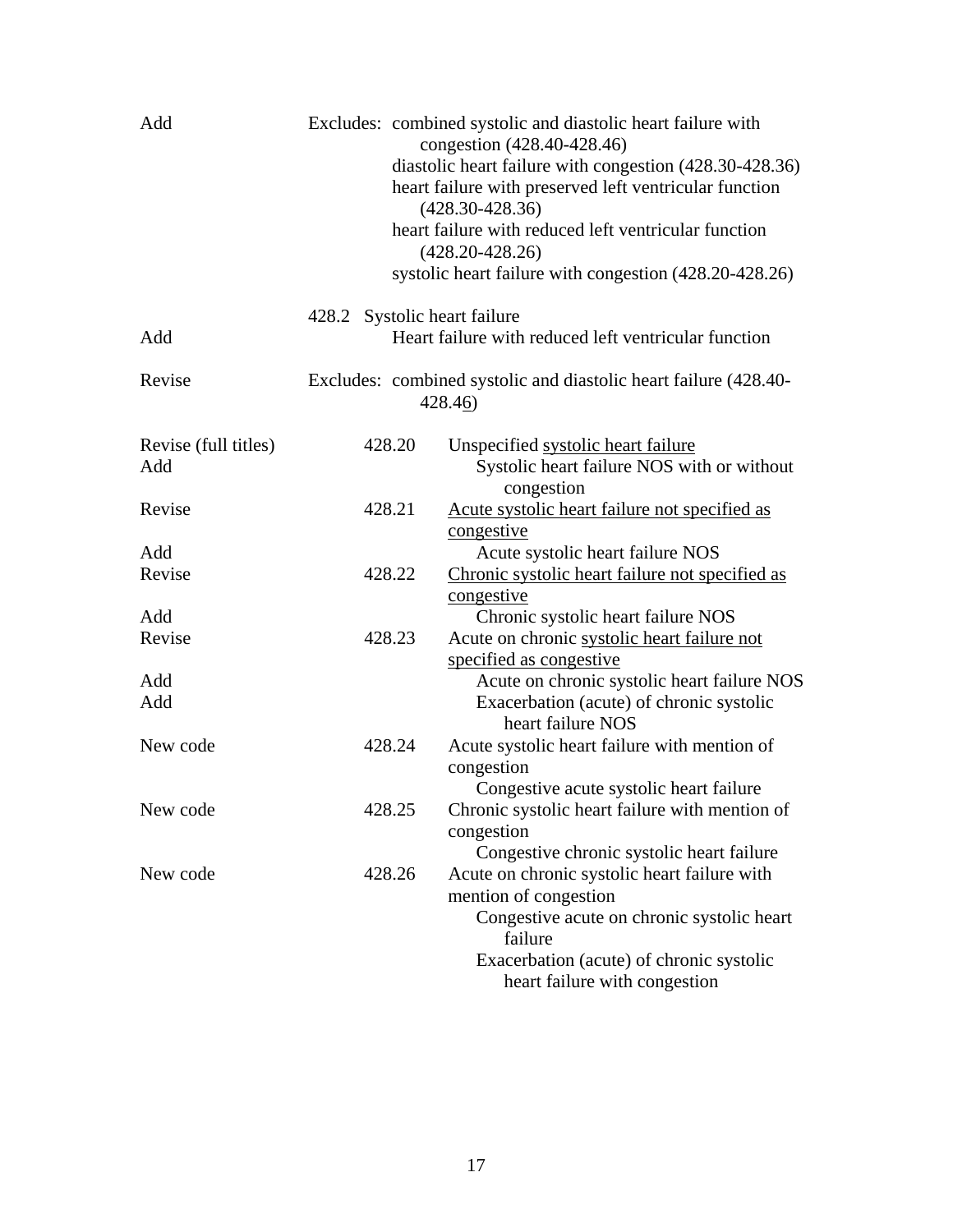| Add                         |        | 428.3 Diastolic heart failure<br>Heart failure with preserved left ventricular function                              |
|-----------------------------|--------|----------------------------------------------------------------------------------------------------------------------|
| Revise                      |        | Excludes: combined systolic and diastolic heart failure (428.40-<br>428.46)                                          |
| Revise (full titles)<br>Add | 428.30 | Unspecified diastolic heart failure<br>Diastolic heart failure NOS with or without<br>congestion                     |
| Revise                      | 428.31 | Acute diastolic heart failure not specified as<br>congestive                                                         |
| Add<br>Revise               | 428.32 | Acute diastolic heart failure NOS<br>Chronic diastolic heart failure not specified as                                |
| Add<br>Revise               | 428.33 | congestive<br>Chronic diastolic heart failure NOS<br>Acute on chronic diastolic heart failure not                    |
| Add<br>Add                  |        | specified as congestive<br>Acute on chronic diastolic heart failure NOS<br>Exacerbation (acute) of chronic diastolic |
| New code                    | 428.34 | heart failure NOS<br>Acute diastolic heart failure with mention of                                                   |
|                             |        | congestion<br>Congestive acute diastolic heart failure                                                               |
| New code                    | 428.35 | Chronic diastolic heart failure with mention of<br>congestion<br>Congestive chronic diastolic heart failure          |
| New code                    | 428.36 | Acute on chronic diastolic heart failure with<br>mention of congestion                                               |
|                             |        | Congestive acute on chronic diastolic heart<br>failure                                                               |
|                             |        | Exacerbation (acute) of chronic diastolic<br>heart failure with congestion                                           |
|                             |        | 428.4 Combined systolic and diastolic heart failure                                                                  |
| Revise (full titles)        | 428.40 | Unspecified combined systolic and diastolic<br>heart failure                                                         |
| Add                         |        | Combined systolic and diastolic heart failure<br>NOS with or without congestion                                      |
| Revise                      | 428.41 | Acute combined systolic and diastolic heart<br>failure not specified as congestive                                   |
| Add                         |        | Acute combined systolic and diastolic heart<br>failure NOS                                                           |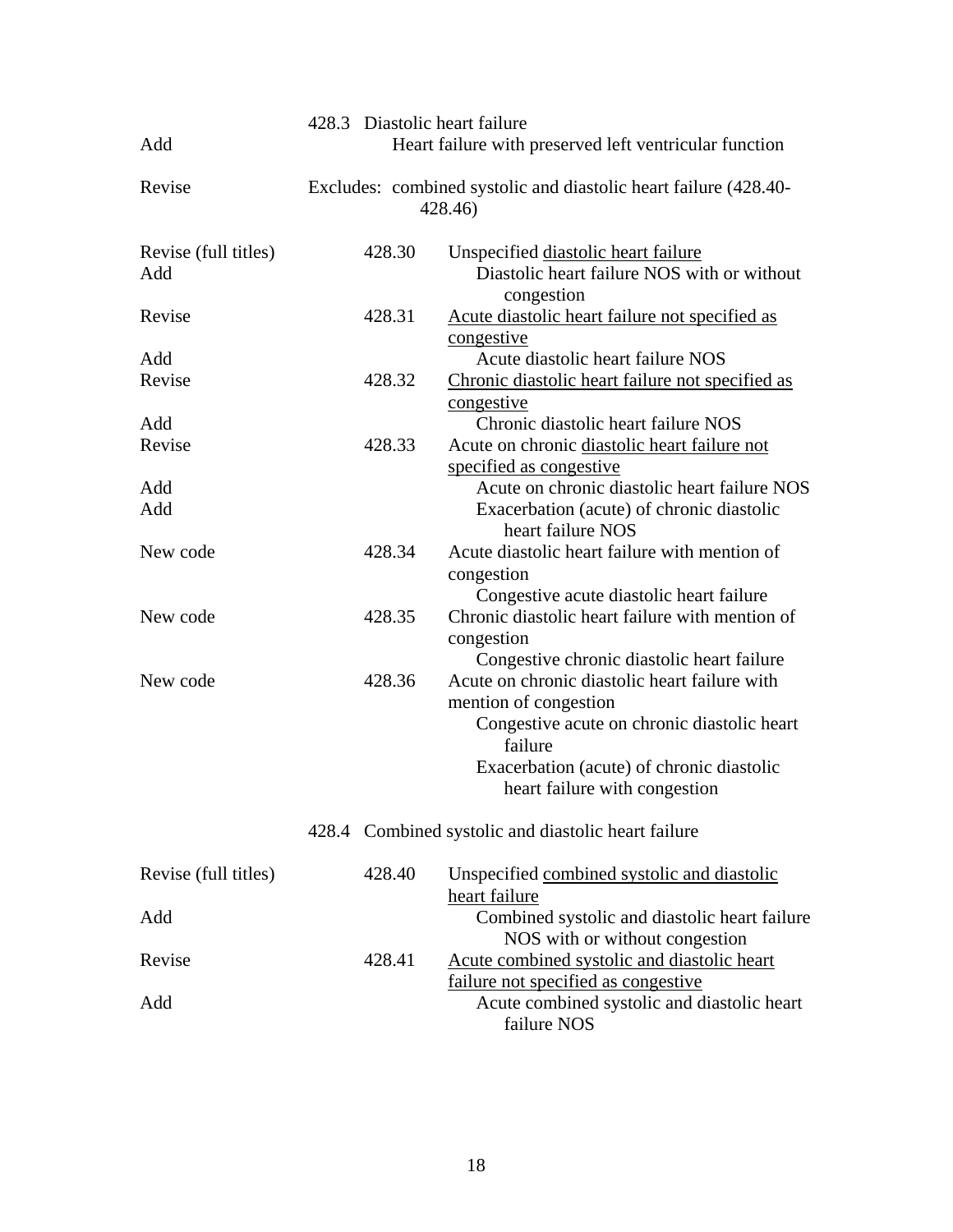| Revise   | 428.42 | Chronic combined systolic and diastolic heart       |
|----------|--------|-----------------------------------------------------|
|          |        | failure not specified as congestive                 |
| Add      |        | Chronic combined systolic and diastolic             |
|          |        | heart failure NOS                                   |
| Revise   | 428.43 | Acute on chronic combined systolic and              |
|          |        | diastolic heart failure not specified as congestive |
| Add      |        | Acute on chronic combined systolic and              |
|          |        | diastolic heart failure NOS                         |
| Add      |        | Exacerbation (acute) of chronic combined            |
|          |        | systolic and diastolic heart failure NOS            |
| New code | 428.44 | Acute combined systolic and diastolic heart         |
|          |        | failure with mention of congestion                  |
|          |        | Congestive acute combined systolic and              |
|          |        | diastolic heart failure                             |
| New code | 428.45 | Chronic combined systolic and diastolic heart       |
|          |        | failure with mention of congestion                  |
|          |        | Congestive combined systolic and diastolic          |
|          |        | heart failure                                       |
| New code | 428.46 | Acute on chronic combined systolic and              |
|          |        | diastolic heart failure with mention of             |
|          |        | congestion                                          |
|          |        | Congestive acute on chronic combined                |
|          |        | systolic and diastolic heart failure                |
|          |        | Exacerbation (acute) of chronic combined            |
|          |        | systolic and diastolic heart failure with           |
|          |        | congestion                                          |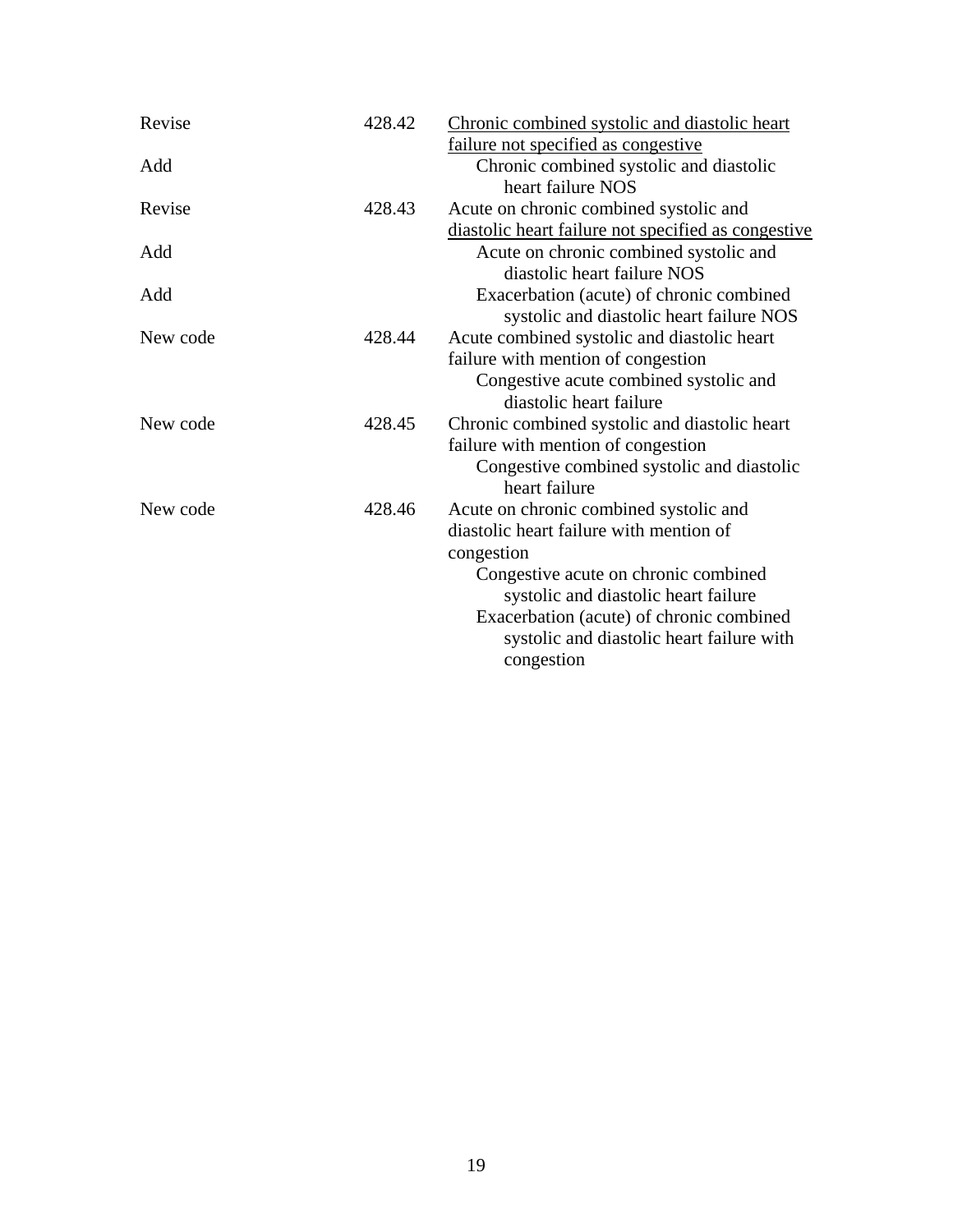### <span id="page-19-0"></span>**Acute Heart Failure Classification, and Related Heart Failure Issues**

Heart failure is a significant health problem in the United States, directly causing over one million hospitalizations annually, and contributing to millions of additional cases. Heart failure may be classified in a number of ways, with one important distinction being between acute heart failure and chronic heart failure. Acute heart failure itself may be further classified a number of complimentary ways. One method of classifying acute heart failure is by history of previous heart failure, thus into acute de novo heart failure (without history), and acute decompensation of chronic heart failure (with history).

Heart failure may be classified as "forward" or "backward." "Forward" failure indicates poor perfusion, with symptoms of cold extremities and potential ischemic effects on organs. "Backward" failure indicates symptoms primarily from congestion; these also may be termed "wet." Both types may occur together, with classification using presence or absence of each, with four quadrants separated on two axes of wet vs. dry, and cold vs. warm. Studies considering acute heart failure this way have found that cases classified as dry and warm have lower mortality than cases classified as wet and cold.

One recent method of acute heart failure classification is based on clinical presentation, and uses six broad categories: acute decompensated heart failure, hypertensive acute heart failure, acute heart failure with pulmonary edema, low-output syndrome with acute heart failure, high output failure, and right-sided acute heart failure. It is suggested that this classification system provides a useful basis for development of specific therapeutic strategies, and may also serve as a useful research tool for future trials.

Physicians may often diagnose acute heart failure without specifying further certain details, such as whether a case involves systolic failure or diastolic failure. Whether or not heart failure is acute is an important piece of clinical information. For example, in *Braunwald's Heart Disease, A Textbook of Cardiovascular Medicine*, 8<sup>th</sup> ed., 2007, an entire chapter (24) is devoted to "Diagnosis and Management of Acute Heart Failure." This is largely separate from the discussions of systolic failure and diastolic failure, which are in separate chapters related to heart failure with reduced ejection fraction, and heart failure with normal ejection fraction, respectively (chapters 25 and 26). (Reference: Braunwald's Heart Disease, A Textbook of Cardiovascular Medicine,  $8<sup>th</sup>$  ed., 2007)

Hypertensive acute heart failure is characterized by relatively preserved left ventricular systolic function, markedly elevated blood pressure, and signs and symptoms of acute pulmonary edema. Hypertensive heart failure may be coded using code 402.91, Hypertensive heart disease, Unspecified, With heart failure. If a typical case of hypertensive acute heart failure were identified as being acute and de novo, and involving diastolic heart failure (with preserved left ventricular systolic function and ejection fraction), then it could also be assigned code 428.31 for the acute diastolic heart failure. Thus, it is possible to use multiple codes from categories 402 and 428 to identify hypertensive acute heart failure.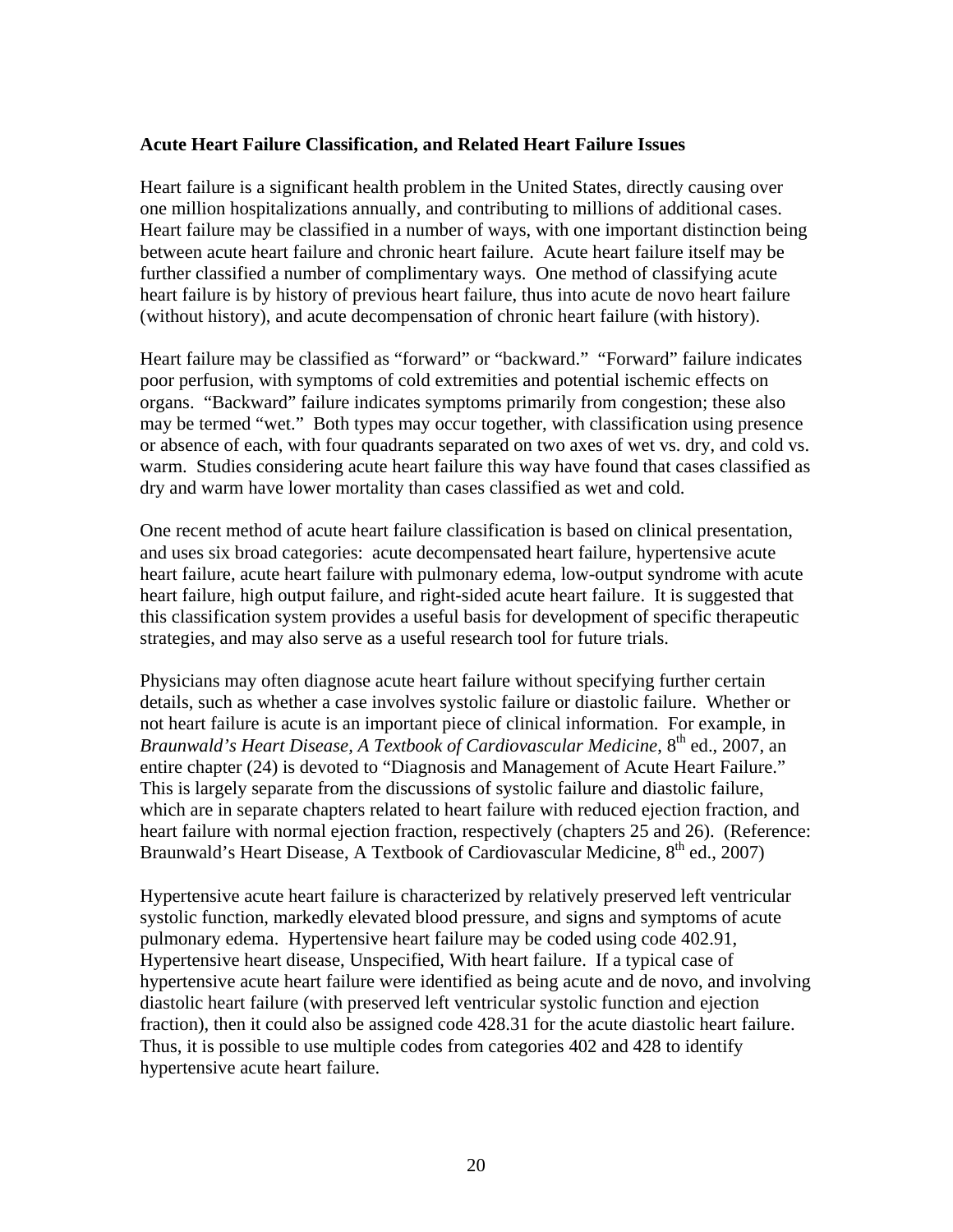Acute heart failure with pulmonary edema generally presents clinically with respiratory signs and symptoms of the pulmonary edema, including severe respiratory distress, orthopnea, rales, and hypoxemia. It would be useful to be able to separately identify when pulmonary edema is present, as would be possible if a separate code were used for it. That approach will be described in a separate proposal.

The remaining types of acute heart failure, including low-output syndrome with acute heart failure, high output failure, right-sided acute heart failure, and acute decompensated heart failure, will each be discussed in more detail below. This proposal originated with NCHS staff input and review of heart failure issues.

## **Part 1, Low Output Syndrome (with Acute Heart Failure)**

Low output syndrome involves "forward" heart failure, with tissue hypoperfusion, which can cause cold extremities and potentially organ damage.

Low output syndrome with acute heart failure involves tissue hypoperfusion because of heart failure despite adequate preload, and represents a continuum of severity ranging from a low-output state through to cardiogenic shock and to severe cardiogenic shock.

Acute right heart failure can also cause low output syndrome, although in that case, the cause is inadequate preload.

Low output (syndrome) heart failure is now indexed to code 428.9, Heart failure, unspecified. It should be noted that low output syndrome is a specific problem, and it provides complimentary additional clinical information beyond that in any of the existing ICD-9-CM codes. It would be possible to use this proposed code with other codes at the 428 category.

## TABULAR MODIFICATIONS

| Heart failure |
|---------------|
|               |

New code 428.5 Low output syndrome

Excludes: cardiogenic shock (785.51)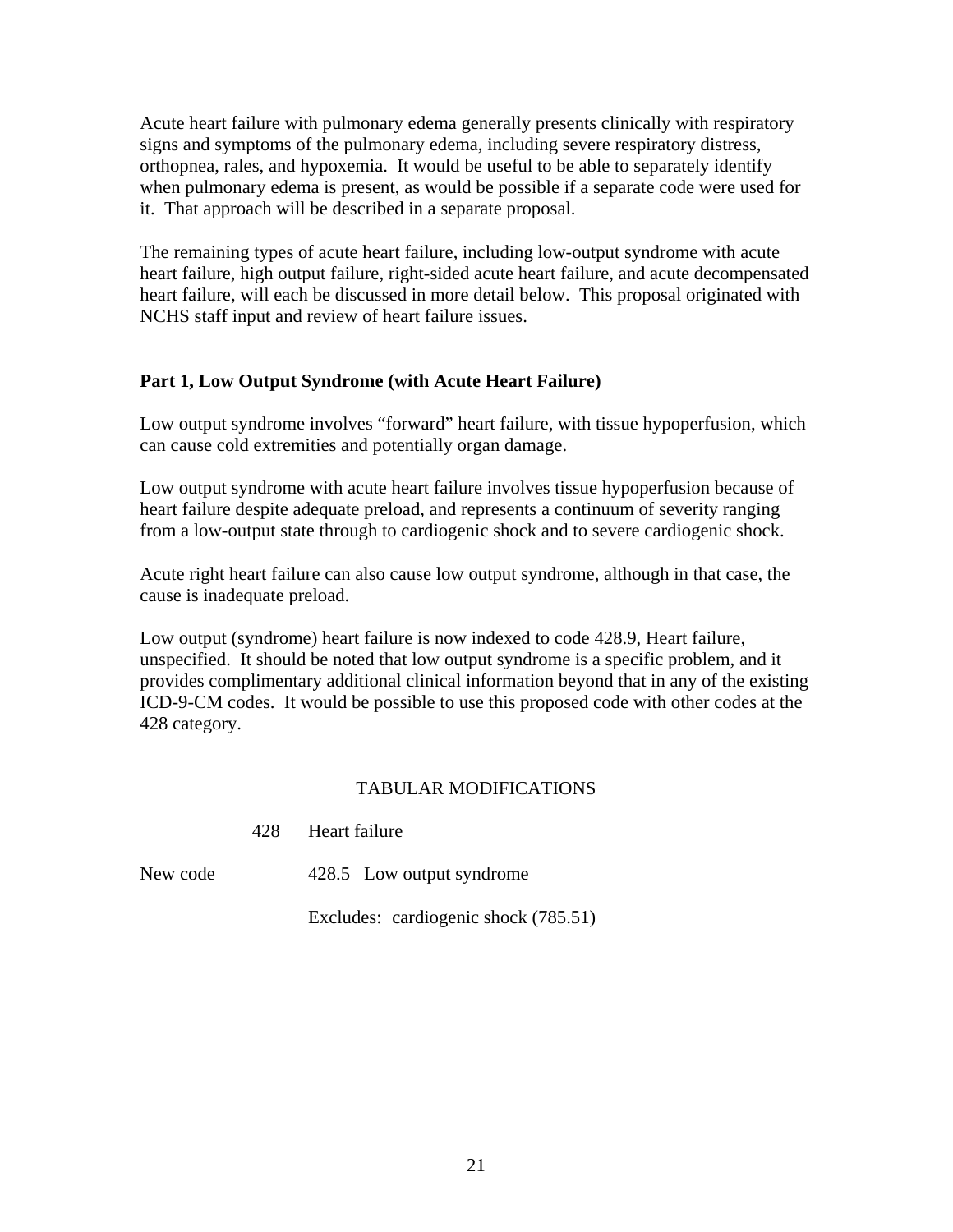## **Part 2, High Output Failure**

High output failure is a relatively uncommon cause of acute heart failure. It generally manifests with warm peripheral extremities, pulmonary congestion, and at times low blood pressure with high cardiac output and usually elevated heart rate. Underlying conditions that may cause high output failure include sepsis, arrhythmias, anemia, thyrotoxicosis, and Paget disease.

High output heart failure is now indexed to code 428.9, Heart failure, unspecified. While it is generally due to some other underlying cause, high output failure is a specific problem. Similarly to low output syndrome, it provides complimentary additional clinical information beyond that in any existing ICD-9-CM codes.

## TABULAR MODIFICATIONS

428 Heart failure

New code 428.6 High output failure

Excludes: septic shock (785.52)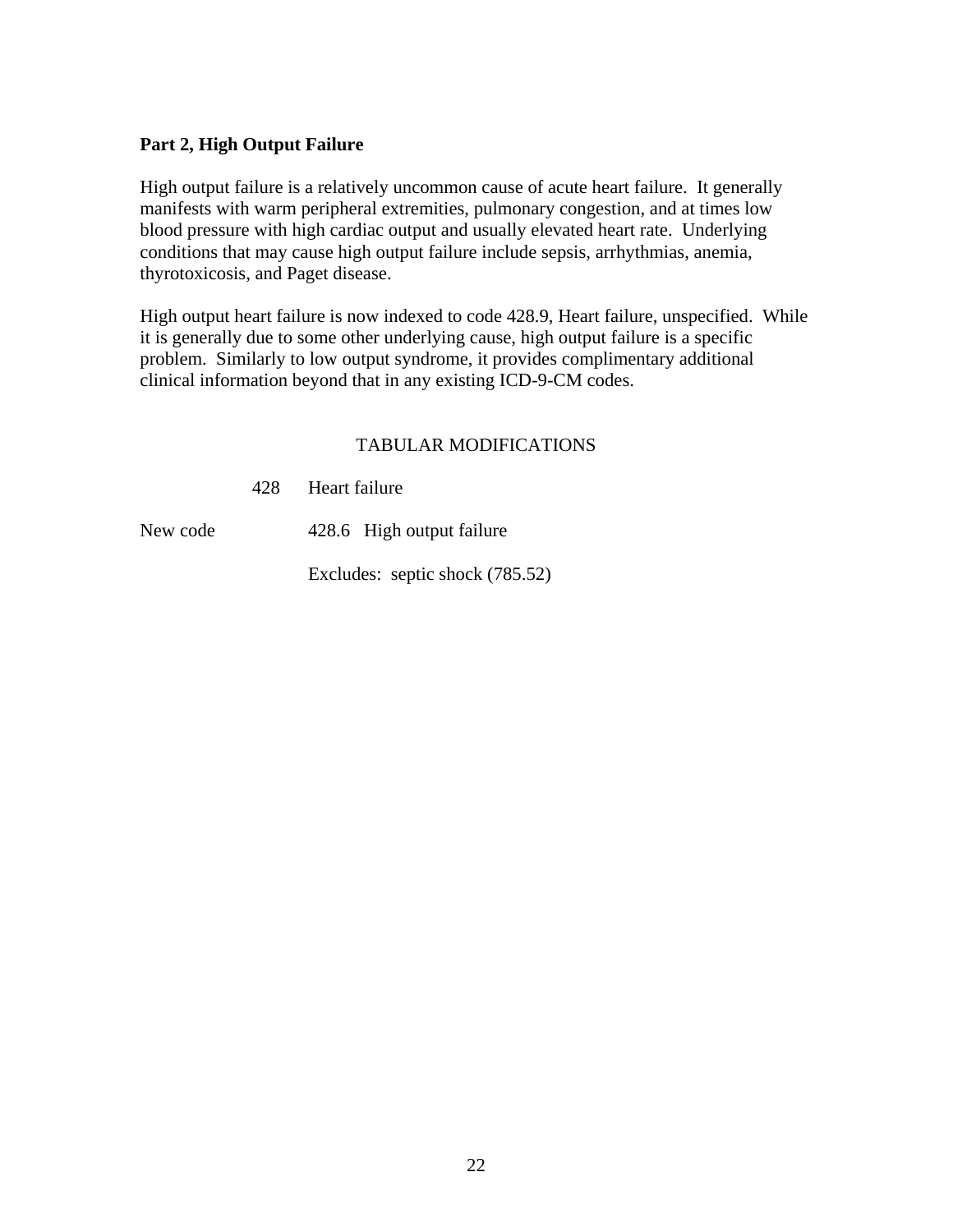#### **Part 3, Acute Right Heart Failure**

Right-sided acute heart failure presents with increased jugular venous pressure, evidence of right-sided congestion (such as hepatomegaly and peripheral edema), and evidence of low-output syndrome with hypotension (differentiated from the other type of low-output syndrome with acute heart failure by inadequate preload). Right-sided heart failure is increasingly recognized as patients with chronic obstructive pulmonary disease develop cor pulmonale, and as there is greater appreciation for the prevalence of pulmonary hypertension.

|          | 428 | Heart failure |        |                                                                                                                                                                       |
|----------|-----|---------------|--------|-----------------------------------------------------------------------------------------------------------------------------------------------------------------------|
| Delete   |     |               |        | 428.0 Congestive heart failure, unspecified<br>Right heart failure (secondary to left heart failure)                                                                  |
| Add      |     |               |        | Excludes: Right heart failure (428.70-428.73)                                                                                                                         |
|          |     |               |        | 428.7 Right heart failure, unspecified                                                                                                                                |
| New code |     |               | 428.70 | Right heart failure, unspecified<br>Right heart failure secondary to left heart<br>failure<br>Right congestive heart failure                                          |
| New code |     |               | 428.71 | Acute right heart failure<br>Acute right heart failure secondary to left<br>heart failure<br>Acute right congestive heart failure                                     |
| New code |     |               | 428.72 | Chronic right heart failure<br>Chronic right heart failure secondary to left<br>heart failure<br>Chronic right congestive heart failure                               |
| New code |     |               | 428.73 | Acute on chronic right heart failure<br>Acute on chronic right heart failure<br>secondary to left heart failure<br>Acute on chronic right congestive heart<br>failure |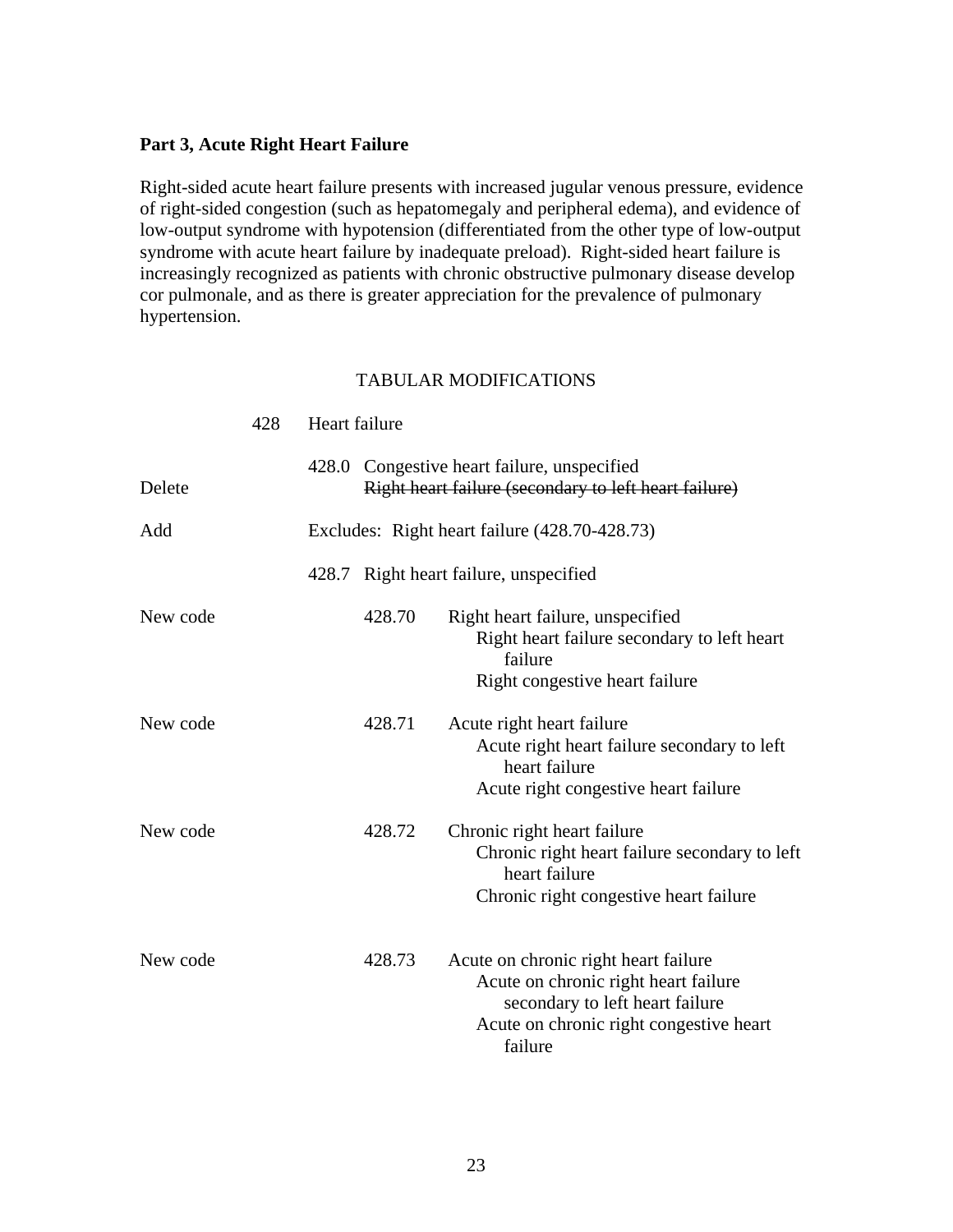## **Part 4, Acute Decompensated Heart Failure**

Acute decompensated heart failure typically presents with mild to moderate signs and symptoms of congestion and does not meet criteria for other categories of acute heart failure.

Decompensated heart failure is indexed to code 428.0, Congestive heart failure, unspecified. If a new code was created as shown in the congestive heart failure expansion proposal, 428.03, Acute on chronic congestive heart failure, then acute decompensated heart failure could be coded to that code. If additional information is given, then other codes could be assigned. It would be appropriate to index acute decompensated systolic heart failure to 428.23, Acute on chronic, Systolic heart failure. In similar fashion, acute decompensated diastolic heart failure should be indexed to 428.33, Acute on chronic, Diastolic heart failure. Also, acute decompensated combined systolic and diastolic heart failure should be indexed to 428.43, Acute on chronic, Combined systolic and diastolic heart failure.

## INDEX MODIFICATIONS

| Failure, failed |
|-----------------|
|                 |

heart (acute) (sudden) 428.9

decompensated (see also Failure, heart) 428.0

Add combined systolic and diastolic 428.43

Add diastolic 428.33

Add systolic 428.23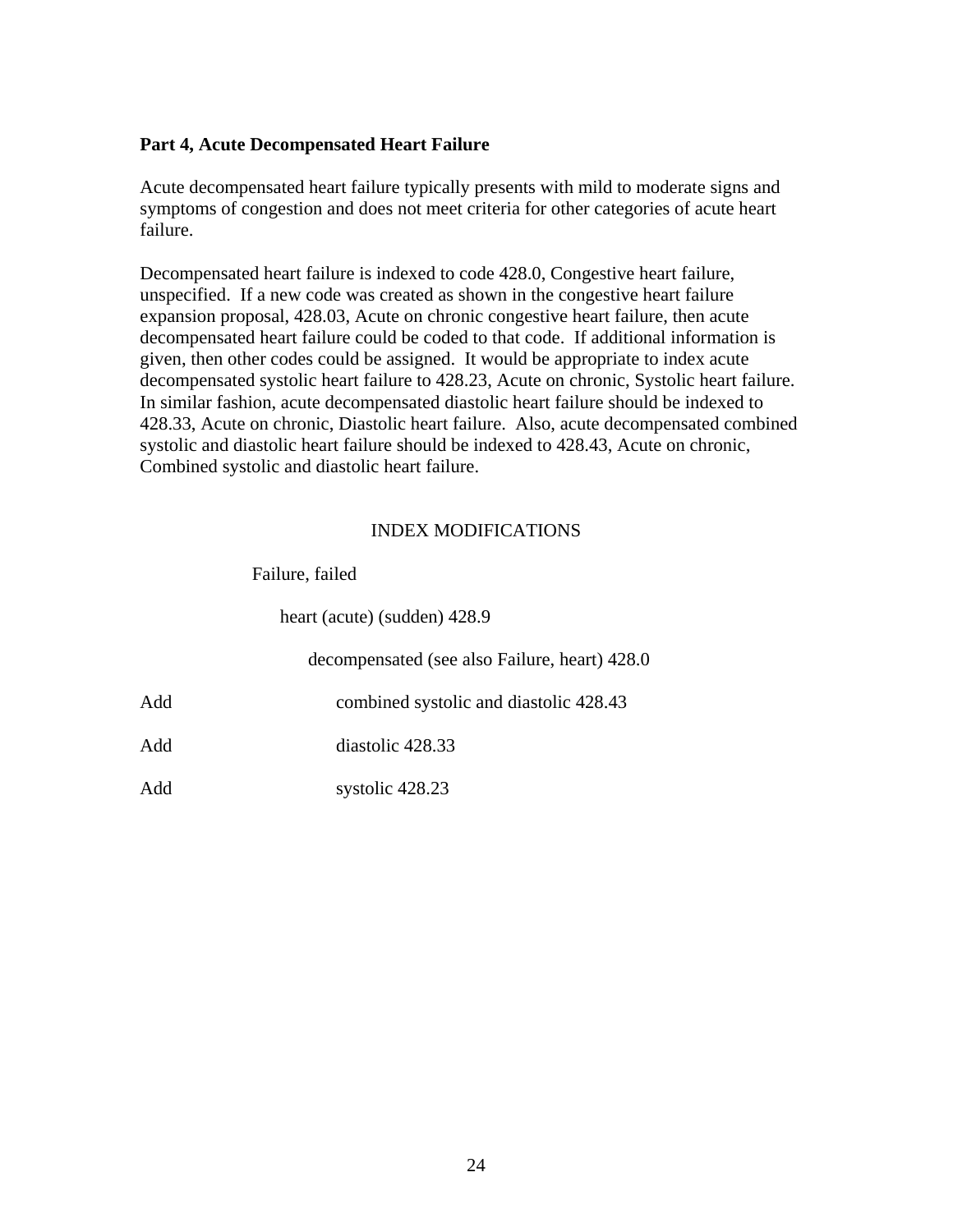## <span id="page-24-0"></span>**Heart Failure with Reduced Ejection Fraction, and with Normal Ejection Fraction**

It is proposed to add inclusion terms related to ejection fraction, for systolic heart failure, diastolic heart failure, and combined systolic and diastolic heart failure subcategories. The ejection fraction is a measure of the left ventricular function. In systolic heart failure, the ejection fraction is reduced. In diastolic heart failure, there is a normal ejection fraction. In combined systolic and diastolic heart failure, there is a reduced ejection fraction, along with diastolic dysfunction.

In *Braunwald's Heart Disease, A Textbook of Cardiovascular Medicine*, 8<sup>th</sup> ed., 2007, there is a chapter on systolic heart failure titled, "Management of Heart Failure Patients with Reduced Ejection Fraction" (chapter 25), and another on diastolic heart failure titled, "Heart Failure with Normal Ejection Fraction" (chapter 26). (Reference: Braunwald's Heart Disease, A Textbook of Cardiovascular Medicine,  $8<sup>th</sup>$  ed., 2007).

|     | 428 | Heart failure |                                                                                                                                  |
|-----|-----|---------------|----------------------------------------------------------------------------------------------------------------------------------|
| Add |     |               | 428.2 Systolic heart failure<br>Heart failure with reduced ejection fraction                                                     |
| Add |     |               | 428.3 Diastolic heart failure<br>Heart failure with normal ejection fraction                                                     |
| Add |     |               | 428.4 Combined systolic and diastolic heart failure<br>Heart failure with reduced ejection fraction and<br>diastolic dysfunction |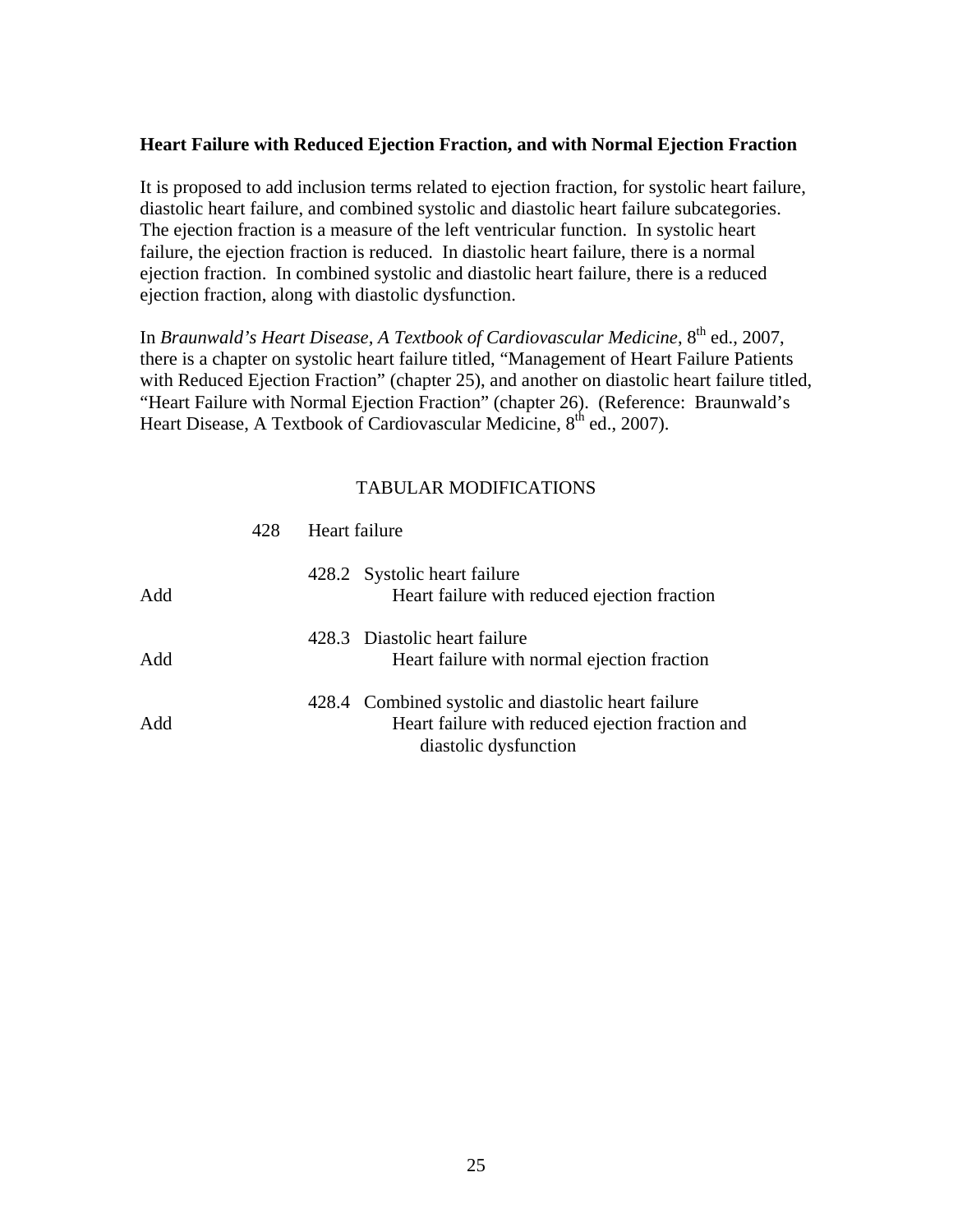### <span id="page-25-0"></span>**Acute Pulmonary Edema with Other Conditions**

Acute pulmonary edema may occur in respiratory conditions, and also in other conditions, including heart failure. This proposal would enable specific identification of pulmonary edema occurring with other conditions including heart failure by using an additional code. Thus, it shows a use additional code note for associated acute pulmonary edema, at category 428. In addition, the acute pulmonary edema code (518.4) is expanded, to create specific codes for postoperative pulmonary edema, and acute pulmonary edema with conditions classified elsewhere.

#### TABULAR MODIFICATIONS

|                            | 428 | Heart failure                                    |                                                                                                       |
|----------------------------|-----|--------------------------------------------------|-------------------------------------------------------------------------------------------------------|
| Add                        |     | applicable $(518.42)$                            | Use additional code to identify associated acute pulmonary edema, if                                  |
| Delete                     |     | 428.1 Left heart failure                         | Acute edema of lung with heart disease NOS or heart<br><u>failure</u>                                 |
| Delete                     |     |                                                  | Acute pulmonary edema with heart disease NOS or<br>heart failure                                      |
|                            | 514 |                                                  | Pulmonary congestion and hypostasis                                                                   |
| Revise<br>Delete           |     | Excludes: acute pulmonary edema:<br>NOS (518.40) | with mention of heart disease or failure (428.1)                                                      |
|                            | 518 | Other diseases of lung                           |                                                                                                       |
| Revise<br>Delete<br>Delete |     | Excludes: pulmonary edema:                       | 518.4 Acute edema of lung, unspecified<br>Acute pulmonary edema NOS<br>Pulmonary edema, postoperative |
| Delete                     |     |                                                  | acute, with mention of heart disease or failure<br>(428.1)                                            |
| New code                   |     | 518.40                                           | Acute pulmonary edema, unspecified<br>Acute pulmonary edema NOS                                       |
| New code<br>New code       |     | 518.41<br>518.42                                 | Postoperative pulmonary edema<br>Acute pulmonary edema with conditions<br>classified elsewhere        |

Code first associated condition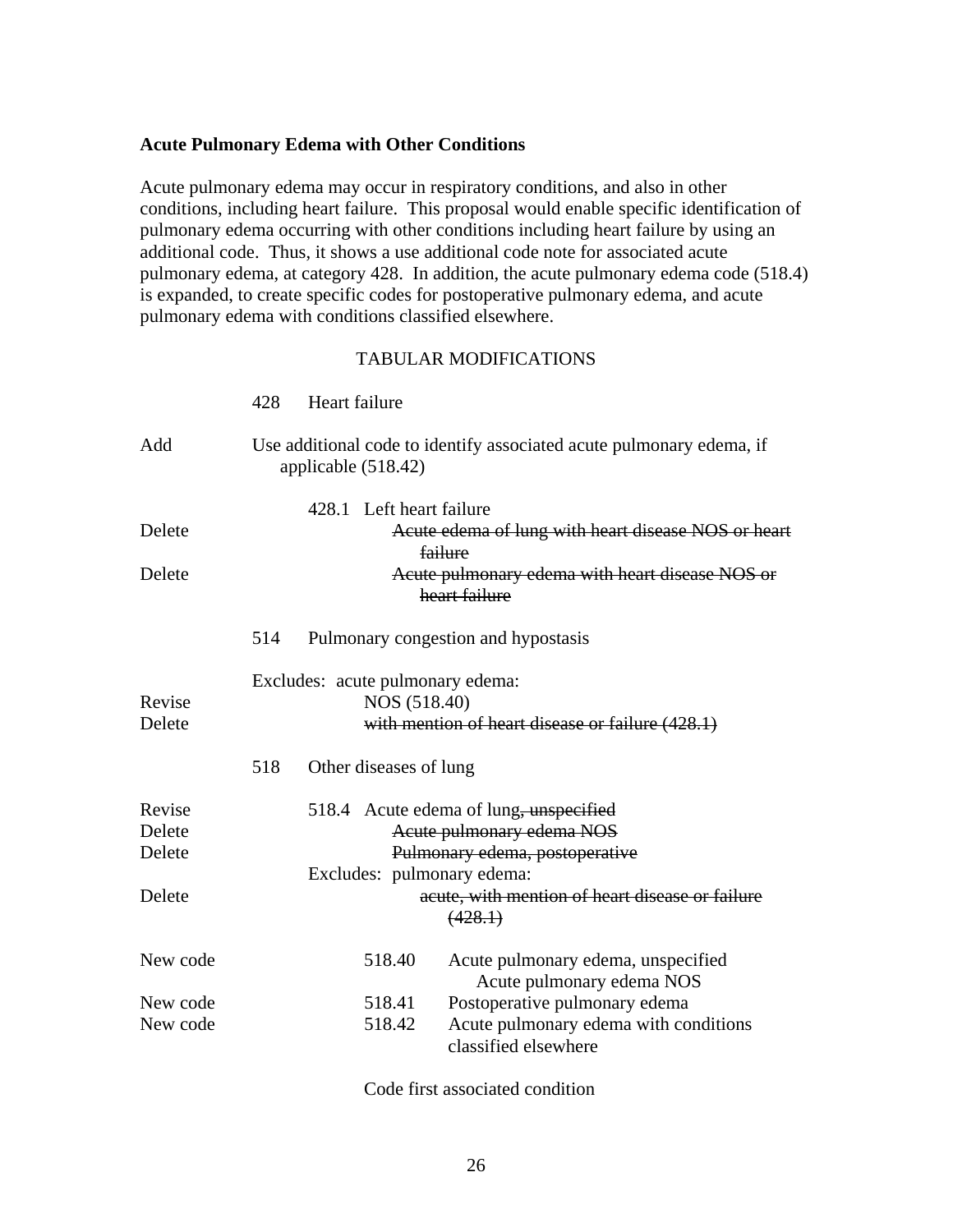## <span id="page-26-0"></span>**Aortic Ectasia**

Aortic ectasia includes diffuse and irregular dilation of the aorta that is less than 3 cm in diameter. In one study, close to 20% of the patients with ectatic aorta in the abdomen over time developed abdominal aortic aneurysm. It is recommended that there be consistent follow up and evaluation for ectatic aorta. (Cardiovasc Surg. 2003 Aug;11(4):273-6; <http://www.ncbi.nlm.nih.gov/pubmed/12802262>).

Ectasis, aorta, is indexed to code 441.9, Aortic aneurysm of unspecified site without mention of rupture. However, these patients do not have an aortic aneurysm. Even so, it is important to be able to track them. To support this, a distinct code for ectasis of the aorta has been requested by Susan Proctor. In order to differentiate from annuloaortic ectasia, involving dilation of the aortic valve root, it is also proposed to index that disorder to code 424.1, Aortic valve disorders.

|                             | 447                                                                                                                             |  |                                                 | Other disorders of arteries and arterioles                                                                        |
|-----------------------------|---------------------------------------------------------------------------------------------------------------------------------|--|-------------------------------------------------|-------------------------------------------------------------------------------------------------------------------|
| Delete                      |                                                                                                                                 |  |                                                 | 447.8 Other specified disorders of arteries and arterioles<br>Fibromuscular hyperplasia of arteries, except renal |
| New code                    |                                                                                                                                 |  | 447.81                                          | Aortic ectasia                                                                                                    |
| New code                    |                                                                                                                                 |  | 447.89                                          | Other specified disorders of arteries and<br>arterioles<br>Fibromuscular hyperplasia of arteries,<br>except renal |
|                             |                                                                                                                                 |  |                                                 | <b>INDEX MODIFICATION</b>                                                                                         |
| Revise<br>Add               |                                                                                                                                 |  | Aortectasia 441.9 447.81<br>with aneurysm 441.9 |                                                                                                                   |
| Revise                      | Dilatation                                                                                                                      |  |                                                 | aorta (focal) (general) (see also Aneurysm, aorta) 441.9 447.81                                                   |
| Revise<br>Add<br>Add<br>Add | Ectasia, ectasis<br>aorta (see also Aneurysm, aorta) 441.9 447.81<br>with aneurysm 441.9<br>aortic 447.81<br>annuloaortic 424.1 |  |                                                 |                                                                                                                   |
| Revise<br>Add               |                                                                                                                                 |  | with aneurysm 441.9                             | Widening aorta (see also Aneurysm, aorta) 441.9 447.81                                                            |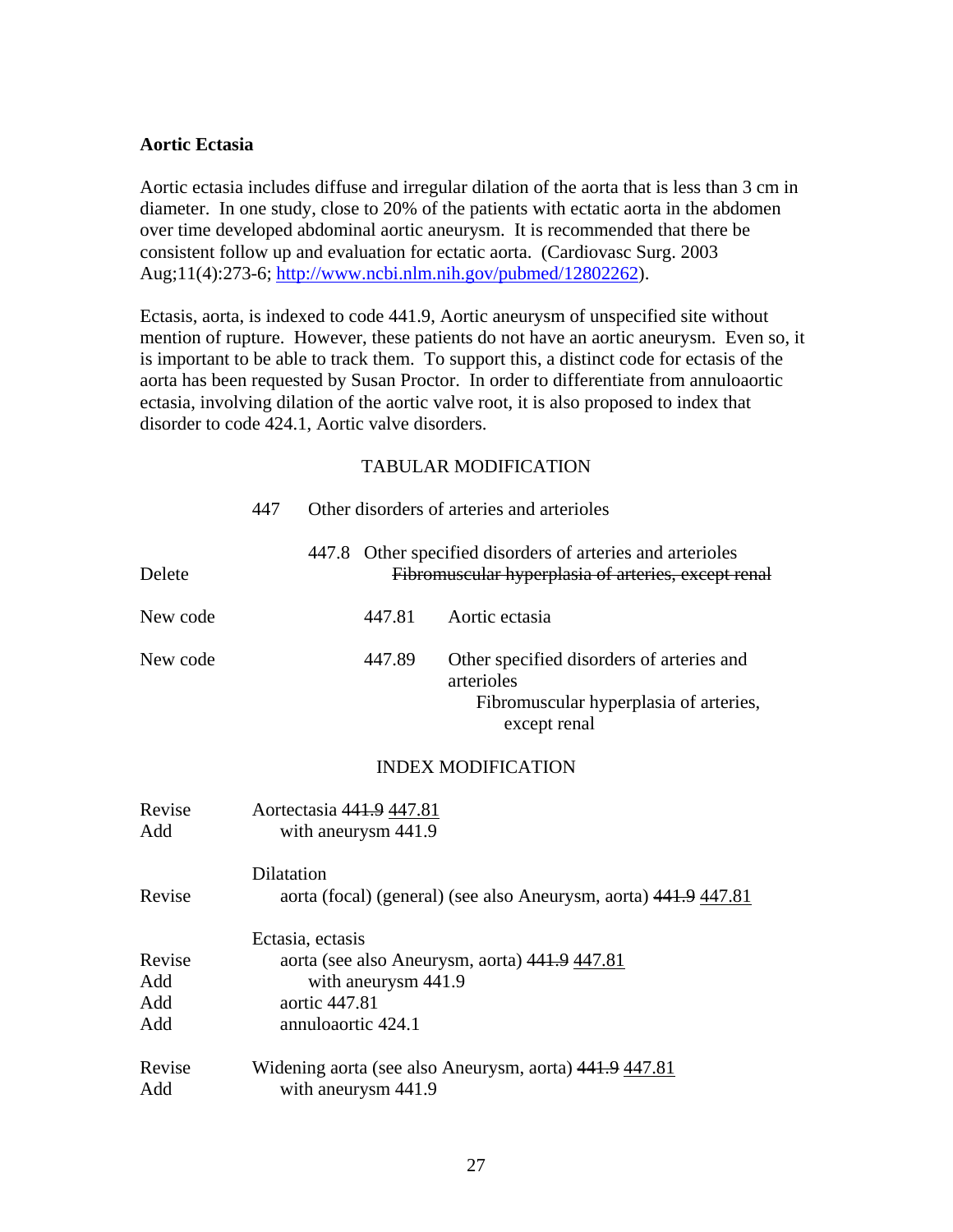## <span id="page-27-0"></span>**Difficult airway**

The American Society of Anesthesiologists has requested an ICD-9-CM diagnosis code to describe a difficult airway, where anatomical variations or abnormalities are causing or may cause difficulties with: spontaneous ventilation, controlled ventilation by mask, or endotracheal intubation. Anesthesiologists are called in to assist with intubation, maintaining airway, or ventilation problems because of the difficult airway. This code would be used to describe a general symptom of difficult airway when a related definitive diagnosis has not been established (confirmed) by the provider.

The following tabular modification is proposed:

|          | 786 |        | Symptoms involving respiratory system and other chest symptoms |  |  |
|----------|-----|--------|----------------------------------------------------------------|--|--|
|          |     |        | 786.0 Dyspnea and respiratory abnormalities                    |  |  |
| New code |     | 786.08 | Difficult airway<br>Difficult airway NOS                       |  |  |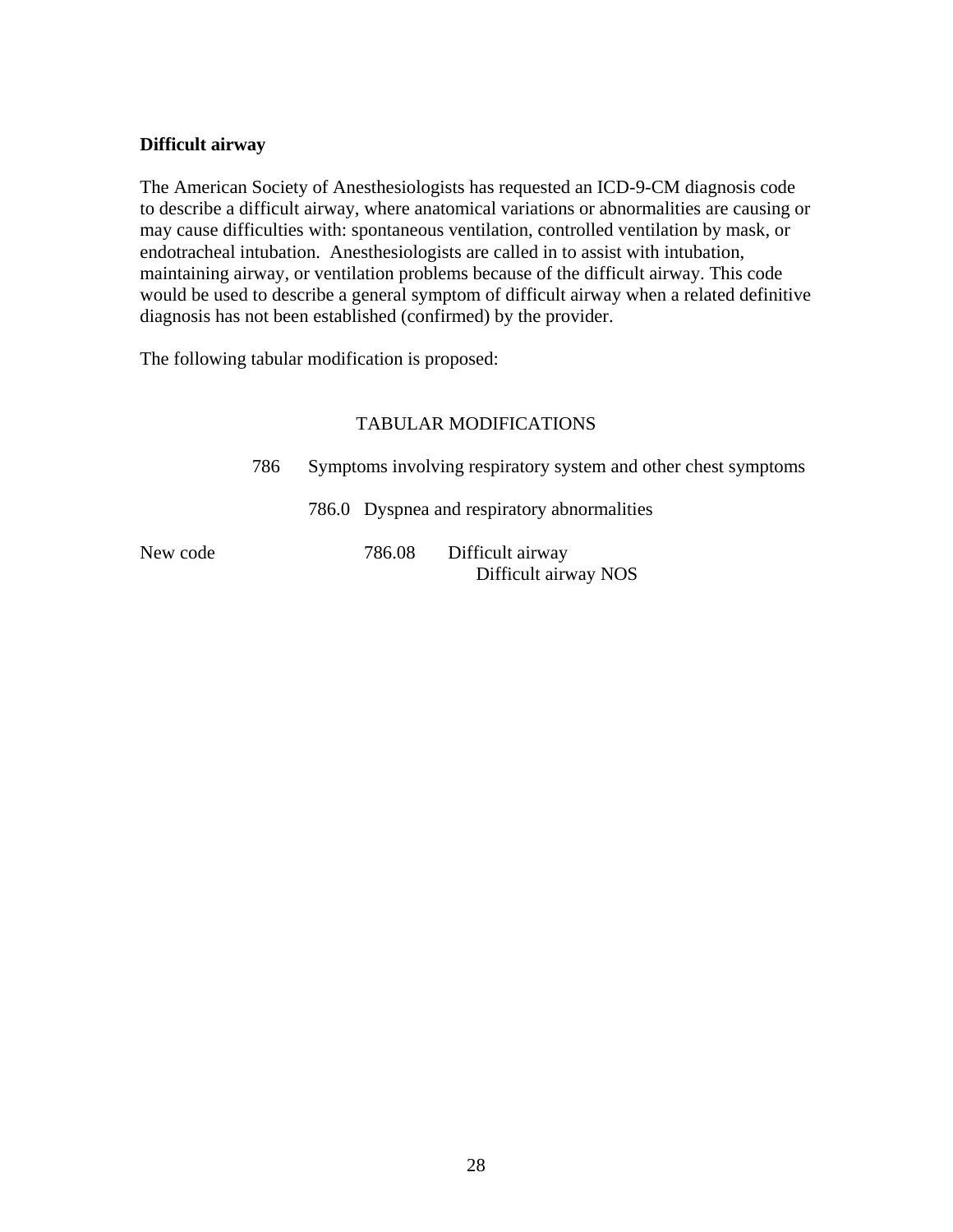### <span id="page-28-0"></span>**Awaiting Joint Prosthesis**

Sometimes it is necessary to remove a joint prosthesis (such as for infection of that site) and have the patient readmitted at a later time, after the infection heals, before completing the joint replacement procedure. It has been requested that a unique code be created to indicate that a person is in the status of awaiting a joint prosthesis. Currently, when the patient is admitted for the new joint prosthesis, coders have been advised to assign codes for an acquired deformity of the site (such as 736.39, other acquired deformity of hip). However, this does not accurately describe the nature of the acquired deformity. A complication code (for the joint prosthesis) would not apply, since the prosthesis is no longer in the patient. The Editorial Advisory Board for *Coding Clinic for ICD-9-CM*  suggested creating a code for this condition.

At the March 2008 ICD-9-CM Coordination and Maintenance Committee meeting a proposal was presented to create a code titled "awaiting joint prosthesis". Comments at the meeting and during the public comment period recommended creating two codes. However, after consultation with orthopedists the recommendation was to have one code with the following title. This code would indicate that the patient has had their prosthesis explanted whether or not the current admission/encounter is for a procedure to implant a new prosthesis. Procedure coding would capture that aspect of the admission/encounter.

|          | V54. | Other orthopedic aftercare |                                                                                 |
|----------|------|----------------------------|---------------------------------------------------------------------------------|
|          |      |                            | V54.8 Other orthopedic aftercare                                                |
| New code |      | V54.82                     | Aftercare following joint prosthesis explantation<br><b>Explantation status</b> |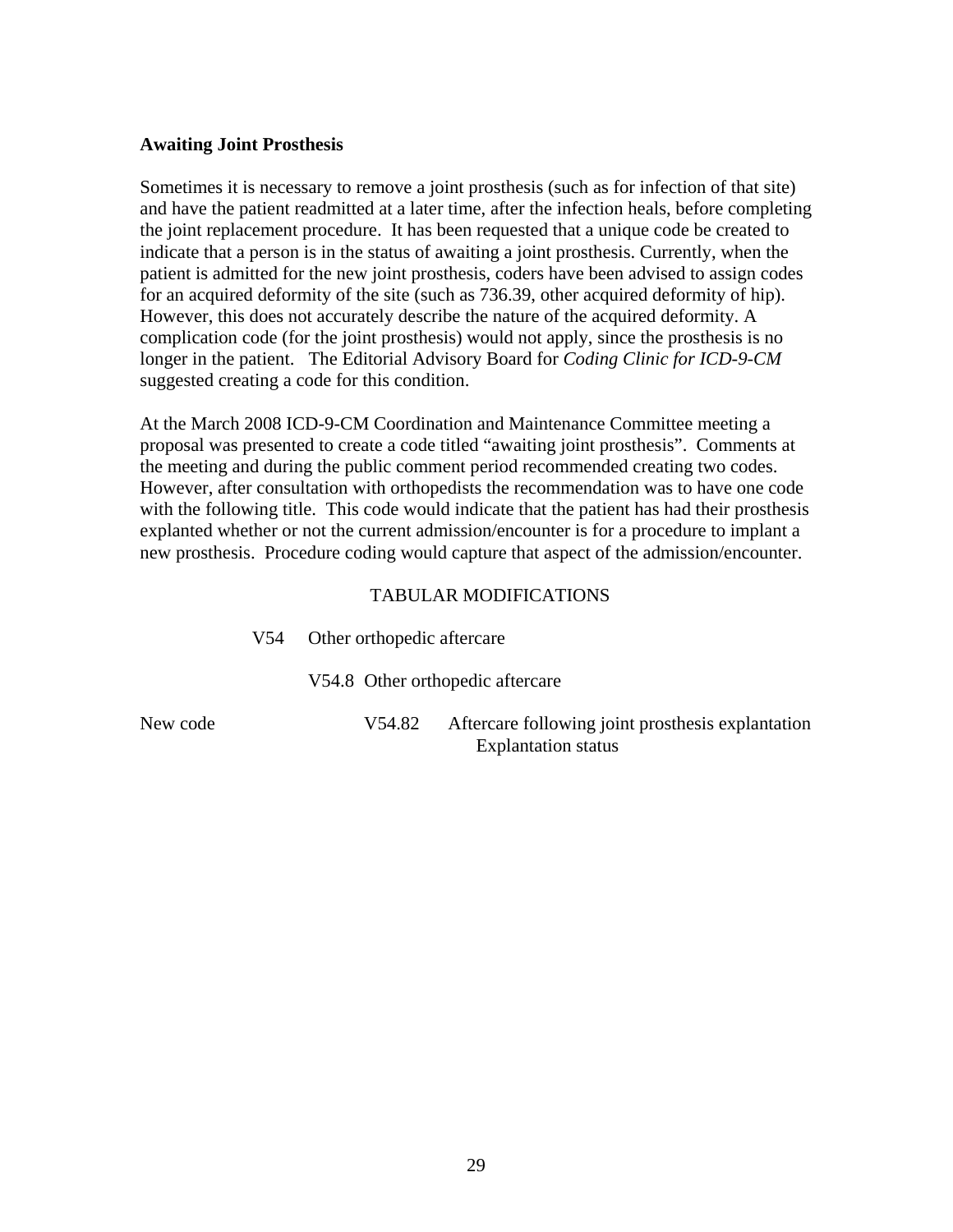## <span id="page-29-0"></span>**Cocaine poisoning**

It has been recommended to create a unique code for cocaine poisoning, which is currently indexed to code 970.8, Other specified central nervous system stimulants. The following tabular modifications are being proposed by NCHS.

|          | 970 |        | Poisoning by central nervous system stimulants          |
|----------|-----|--------|---------------------------------------------------------|
|          |     |        | 970.8 Other specified central nervous system stimulants |
| New code |     | 970.81 | Cocaine<br>Crack                                        |
| New code |     | 970.89 | Other central nervous system stimulants                 |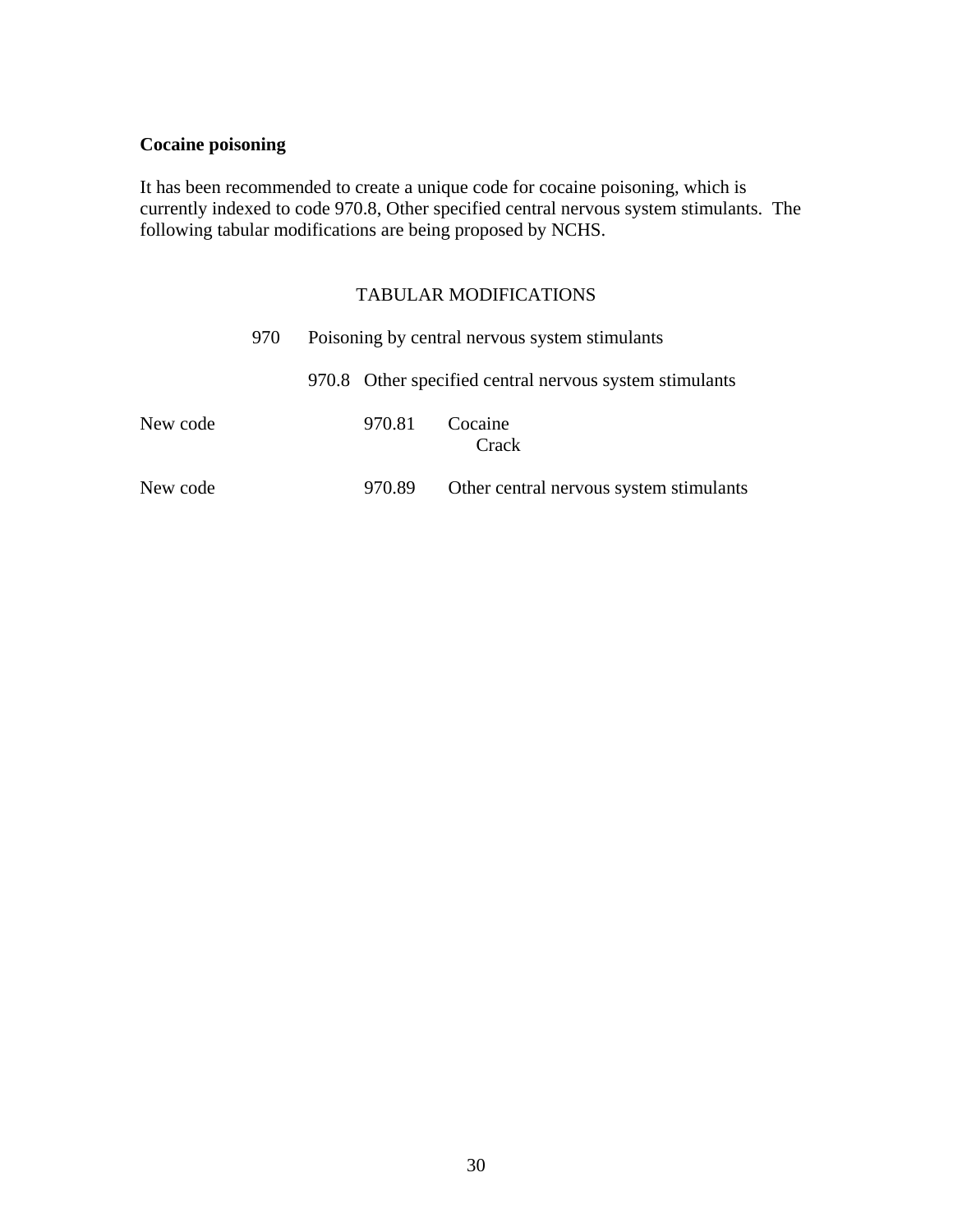## <span id="page-30-0"></span>**Body Mass Index (BMI)**

The American College of Obstetricians and Gynecologists (ACOG) has requested an expansion of the BMI codes to allow for specificity of BMI over 50. It is being proposed that the existing code V85.4, Body Mass Index 40 and over, adult, be expanded at the  $5<sup>th</sup>$ digit level to create new codes for BMI 40.0 to 49.9, and BMI 50 and over.

|          | V85 Body mass index (BMI) |                                          |  |  |  |
|----------|---------------------------|------------------------------------------|--|--|--|
|          |                           | V85.4 Body Mass Index 40 and over, adult |  |  |  |
| New code | V85.41                    | Body Mass Index 40.0 to 49.9, adult      |  |  |  |
| New code | V85.42                    | Body Mass Index 50 and over, adult       |  |  |  |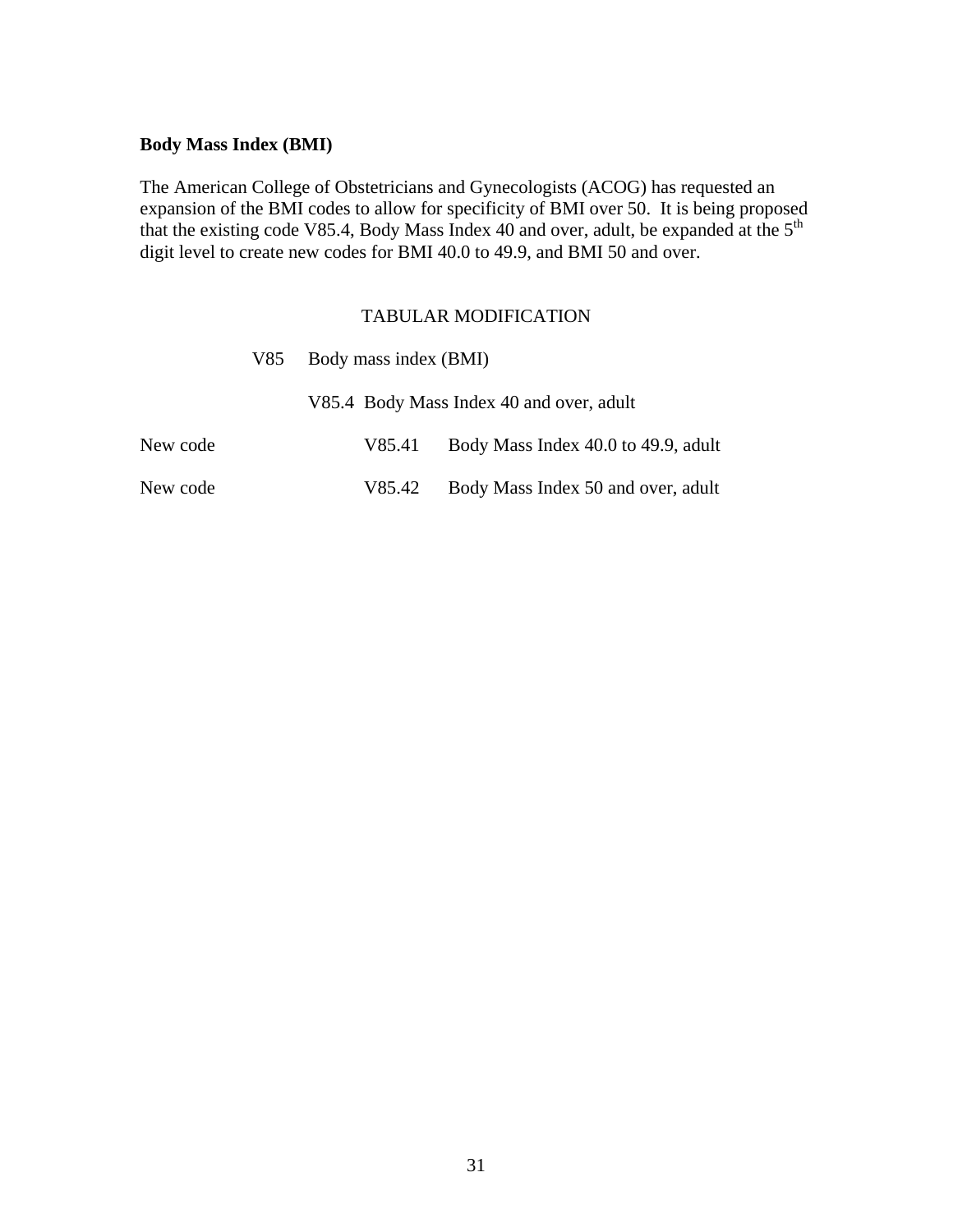## <span id="page-31-0"></span>**Fecal incontinence**

Various problems with the rectum and anal sphincter, including rectoceles, can result in problems with fecal incontinence. The incontinence may present as problematic symptoms such as fecal smearing, fecal urgency and incomplete defecation. Incomplete defecation is distinct from constipation and fecal impaction. The American College of Obstetricians and Gynecologists (ACOG) has asked for an expansion of the fecal incontinence code to allow for the classification of these symptoms.

Additionally, a unique code for fecal impaction is being proposed with appropriate instructional notes that distinguish the new symptom codes from the codes for fecal impaction and constipation.

|            | 307 |                    | Special symptoms or syndromes, not elsewhere classified                    |
|------------|-----|--------------------|----------------------------------------------------------------------------|
|            |     | 307.7 Encopresis   |                                                                            |
| Revise     |     |                    | Excludes: encopresis of unspecified cause (787.60-787.63)                  |
|            | 560 |                    | Intestinal obstruction without mention of hernia                           |
|            |     |                    | 560.3 Impaction of intestine                                               |
| New code   |     | 560.32             | Fecal impaction                                                            |
|            |     |                    | Excludes: constipation $(564.00-564.09)$<br>incomplete defecation (787.61) |
| Delete     |     | 560.39             | Other<br>Fecal impaction                                                   |
|            | 564 |                    | Functional digestive disorders, not elsewhere classified                   |
|            |     | 564.0 Constipation |                                                                            |
| Add<br>Add |     |                    | Excludes: fecal impaction (560.32)<br>incomplete defecation (787.61)       |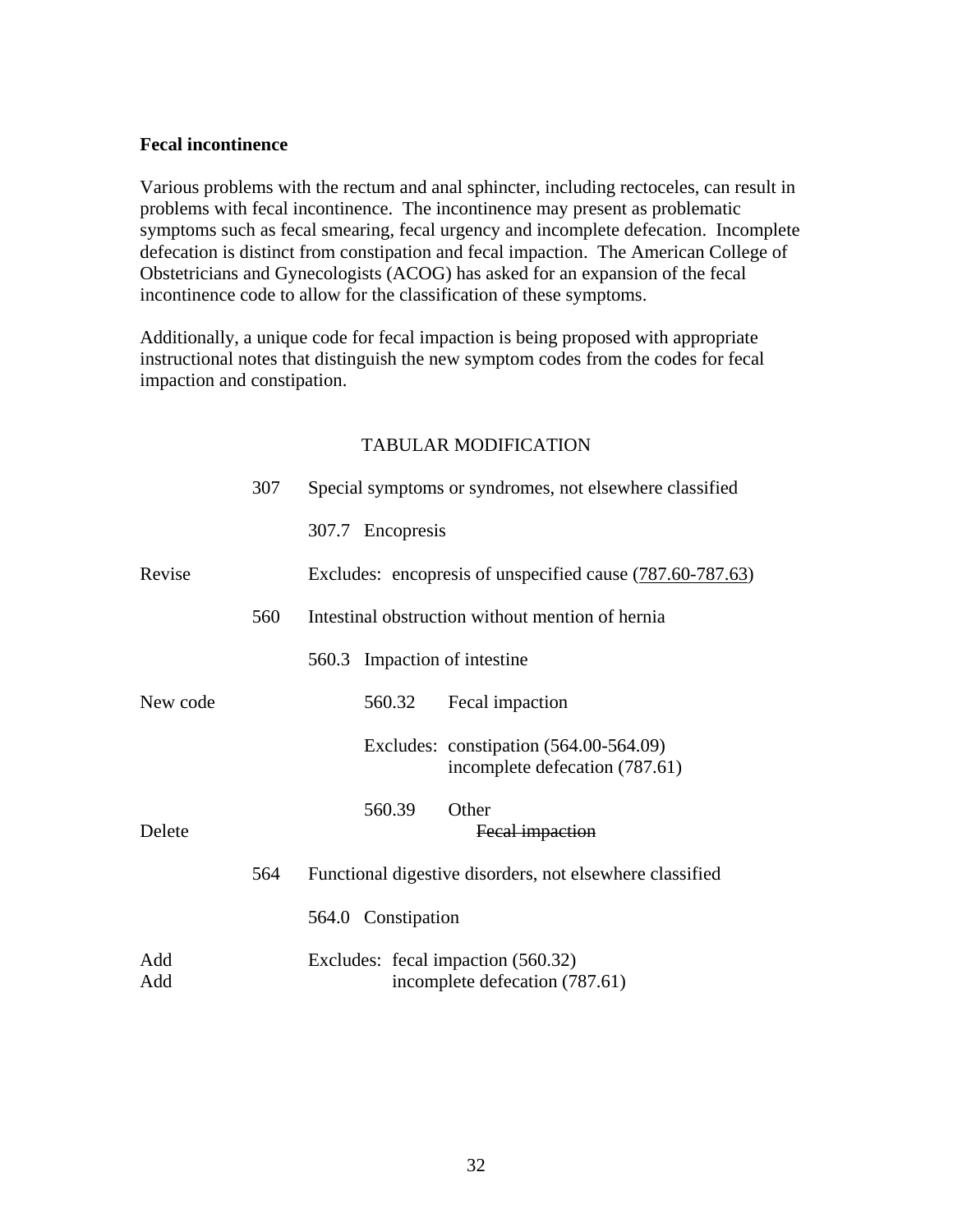|          | 569 | Other disorders of intestine |                                                                                  |  |
|----------|-----|------------------------------|----------------------------------------------------------------------------------|--|
|          |     |                              | 569.4 Other specified disorders of rectum and anus                               |  |
|          |     | 569.43                       | Anal sphincter tear (healed) (old)                                               |  |
| Revise   |     |                              | Use additional code for any associated fecal incontinence<br>$(787.60 - 787.63)$ |  |
|          |     | 569.49                       | Other                                                                            |  |
| Add      |     |                              | Use additional code for associated fecal incontinence<br>$(787.60 - 787.63)$     |  |
| Delete   |     |                              | Excludes: incontinence of sphincter ani (787.6)                                  |  |
|          | 618 | Genital prolapse             |                                                                                  |  |
|          |     | prolapse                     | 618.0 Prolapse of vaginal walls without mention of uterine                       |  |
|          |     | 618.04                       | Rectocele                                                                        |  |
| Add      |     |                              | Use additional code for associated fecal incontinence<br>$(787.60 - 787.63)$     |  |
|          | 787 |                              | Symptoms involving digestive system                                              |  |
|          |     | 787.6 Incontinence of feces  |                                                                                  |  |
| New code |     | 787.60                       | Full incontinence of feces<br><b>Fecal incontinence NOS</b>                      |  |
| New code |     | 787.61                       | Incomplete defecation                                                            |  |
|          |     |                              | Excludes: constipation (564.00-564.09)<br>fecal impaction (560.32)               |  |
| New code |     | 787.62                       | Fecal smearing<br>Fecal soiling                                                  |  |
| New code |     | 787.63                       | Fecal urgency                                                                    |  |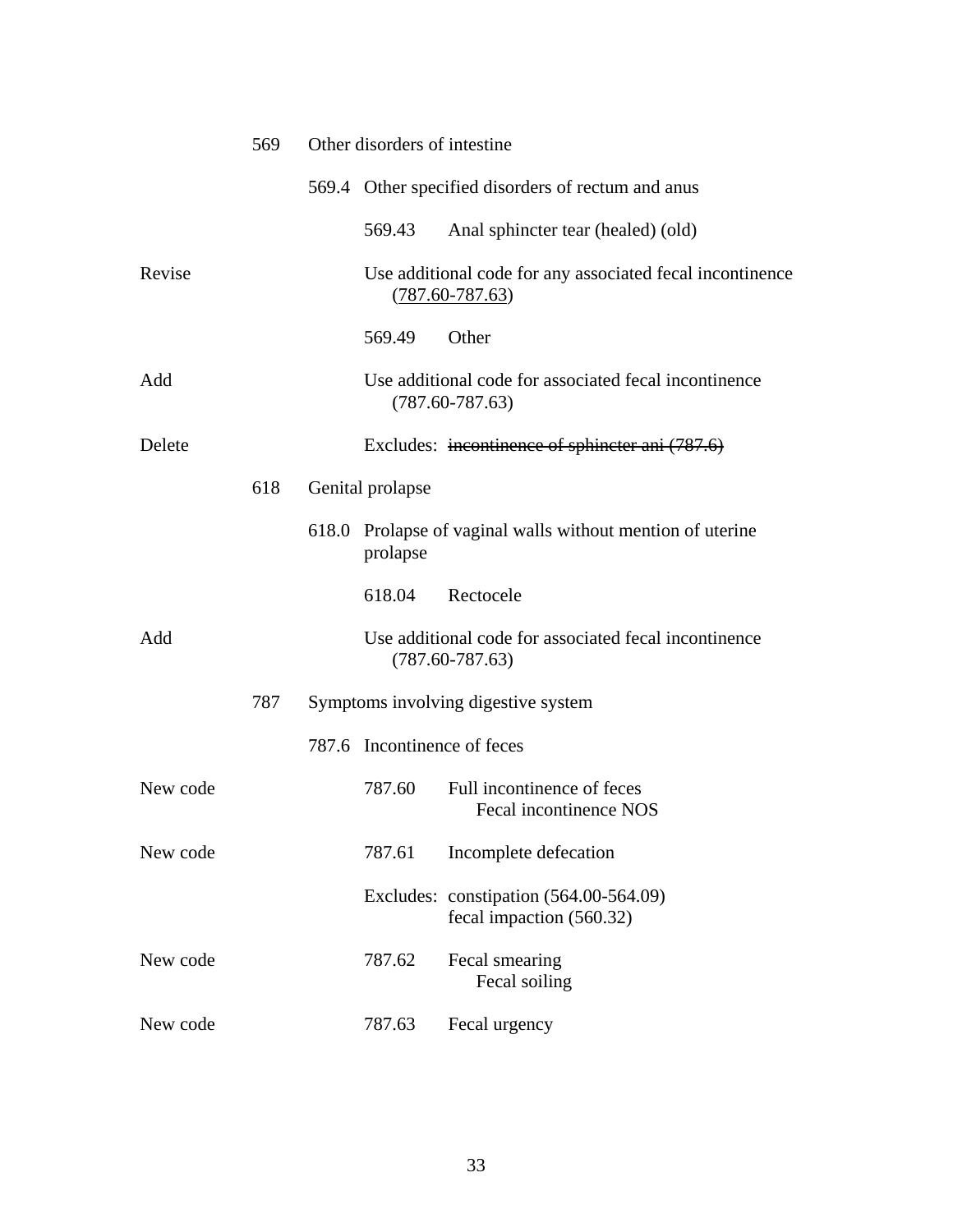## <span id="page-33-0"></span>**Müllerian anomalies**

The development of the female reproductive tract is a complex process that involves a highly orchestrated series of events including cellular differentiation, migration, fusion, and canalization. Failure of any part of the process results in congenital anomalies. Müllerian anomalies include all congenital anomalies of the uterus, cervix and vagina. They do not include congenital anomalies of the ovaries, which have a separate embryologic origin.

The American Society of Reproductive Medicine has identified seven types of uterine anomalies, agenesis, unicornuate, didelphus, bicornuate, septate, arcuate, and DES related anomalies. Of these, only didelphus and DES related anomalies have unique ICD-9-CM code, 795.2 and 760.76, respectively. It is important to be able to differentiate between these different types, since the appropriate diagnosis has specific gynecologic and obstetric implications and management.

The incidence of uterine anomalies is difficult to determine, since many women with this condition are asymptomatic and are not diagnosed unless there is a problem with conception or maintenance of a pregnancy. Depending on the anomaly, increased rates of first and second trimester spontaneous abortion, preterm labor, preterm delivery, and malpresentation are recognized.

Vaginal and cervical anomalies are less common than uterine anomalies. Many of these anomalies obstruct menstrual flow and can cause amenorrhea or cyclic pelvic pain, as well as causing problems with conception and pregnancy. Currently, the ICD-9-CM has unique codes only for imperforate hymen, 752.42, and embryonic cyst of cervix, vagina, and external female genitalia, 752.41.

The American College of Obstetricians and Gynecologists (ACOG) is requesting new codes for Müllerian anomalies. The availability of specific ICD-9-CM codes for these conditions will enhance patient care and improve communication among practitioners.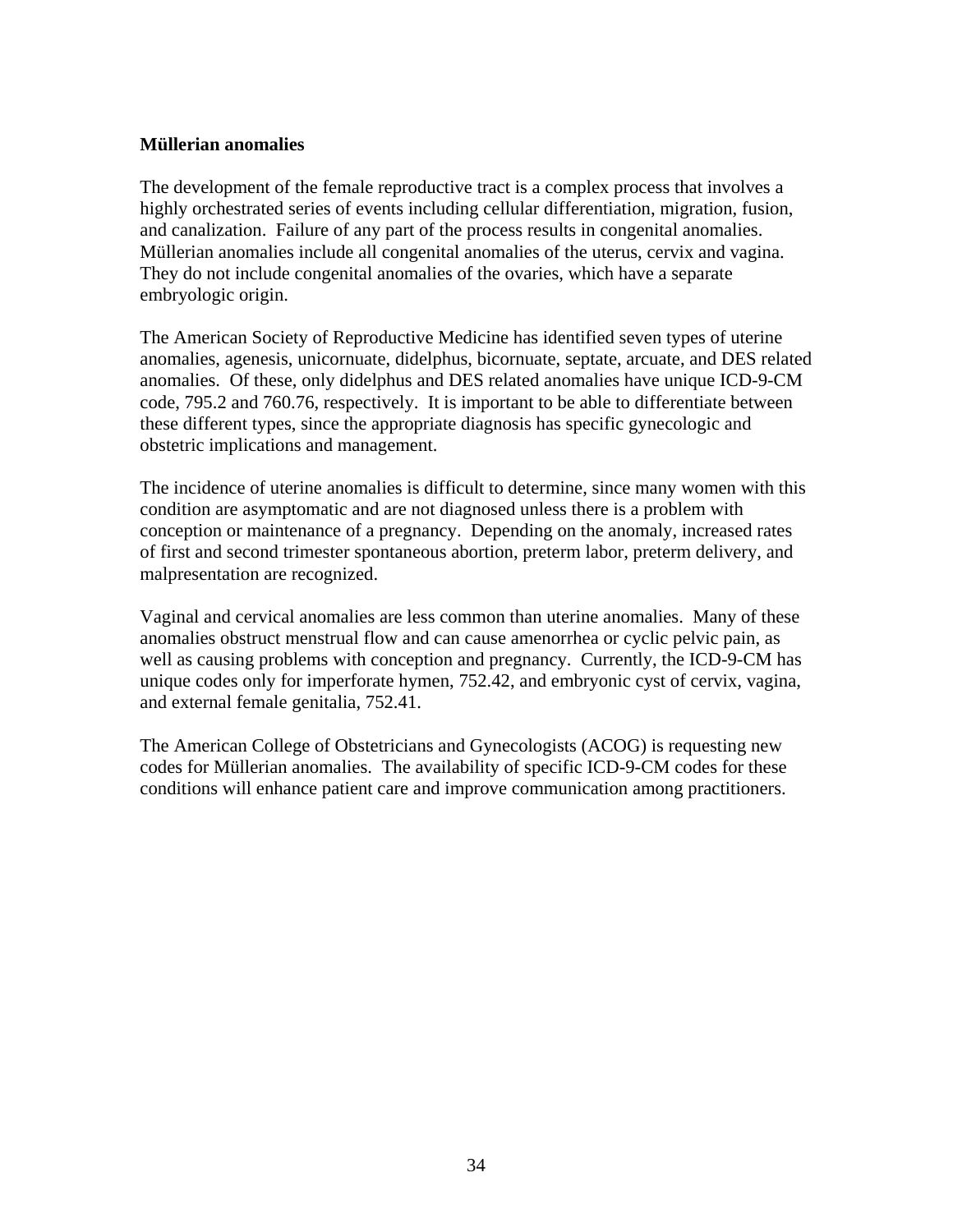|                                                | 752 |        | Congenital anomalies of genital organs                                                                                                                       |
|------------------------------------------------|-----|--------|--------------------------------------------------------------------------------------------------------------------------------------------------------------|
| Delete<br>Delete<br>Delete<br>Delete<br>Delete |     |        | 752.3 Other anomalies of uterus<br>Absence, congenital, of uterus<br><b>Agenesis of uterus</b><br>Aplasia of uterus<br>Bicornuate uterus<br>Uterus unicornis |
| Delete                                         |     |        | Uterus with only one functioning horn                                                                                                                        |
| New code                                       |     | 752.31 | Agenesis of uterus<br>Congenital absence of uterus                                                                                                           |
| New code                                       |     | 752.32 | Hypoplasia of uterus                                                                                                                                         |
| New code                                       |     | 752.33 | Unicornuate uterus<br>Unicornate uterus with or without a separate<br>uterine horn<br>Uterus with only one functioning horn                                  |
| New code                                       |     | 752.34 | Bicornuate uterus<br>Bicornuate uterus, complete or partial                                                                                                  |
| New code                                       |     | 752.35 | Septate uterus<br>Septate uterus, complete or partial                                                                                                        |
| New code                                       |     | 752.36 | Arcuate uterus                                                                                                                                               |
| New code                                       |     | 752.39 | Other anomalies of uterus<br>Aplasia of uterus NOS<br>Müllerian anomalies of the uterus, NEC                                                                 |
|                                                |     |        | Excludes: anomaly of uterus due to exposure to<br>Diethylstilbestrol [DES] in utero (760.76)<br>didelphic uterus (752.2)<br>doubling of uterus (752.2)       |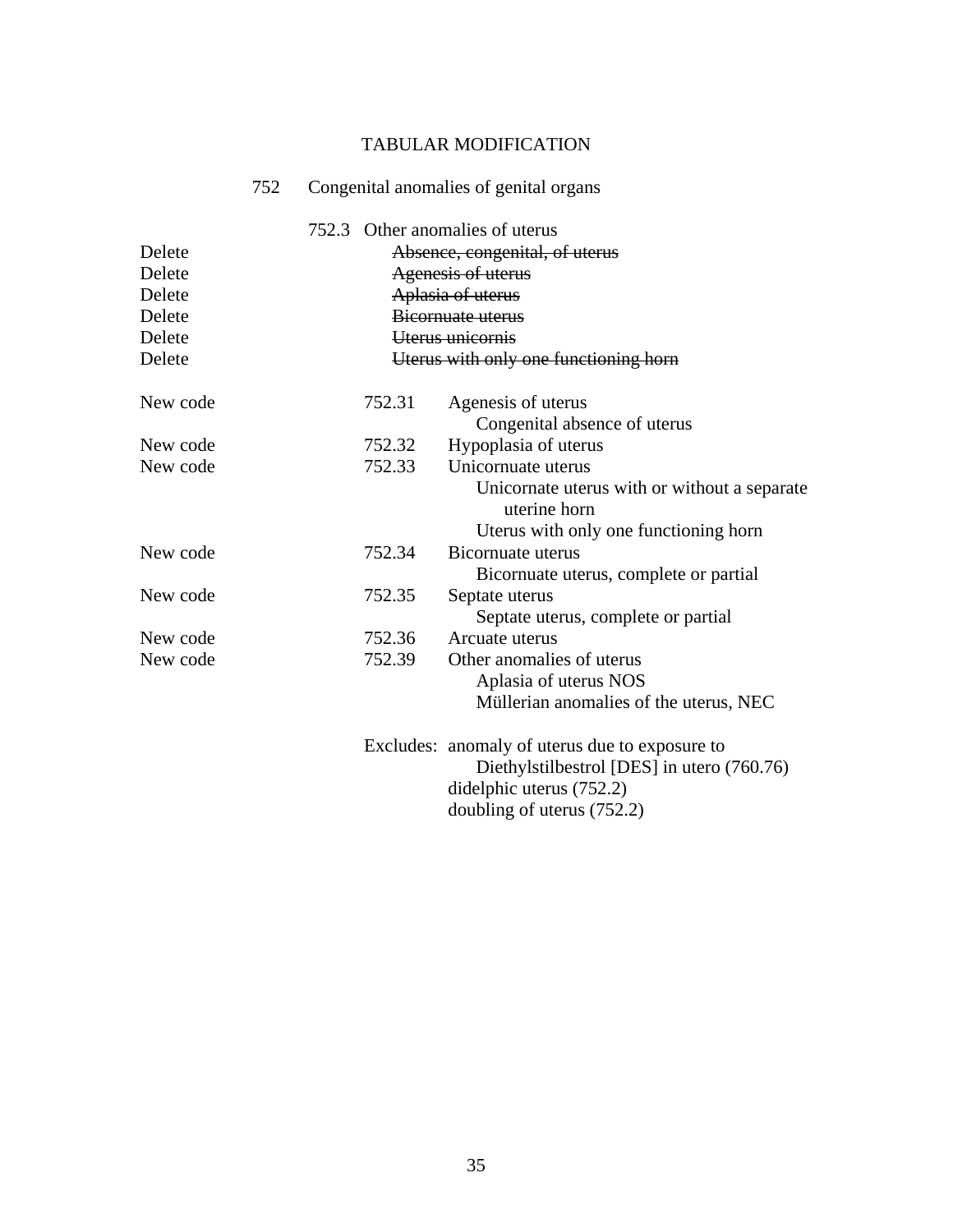| New code | 752.43 | Cervical agenesis                               |
|----------|--------|-------------------------------------------------|
|          |        | Cervical hypoplasia                             |
| New code | 752.44 | Cervical duplication                            |
| New code | 752.45 | Vaginal agenesis                                |
|          |        | Agenesis of vagina, total or partial            |
| New code | 752.46 | Transverse vaginal septum                       |
| New code | 752.47 | Longitudinal vaginal septum                     |
|          |        | Longitudinal vaginal septum with or without     |
|          |        | obstruction                                     |
|          | 752.49 | Other anomalies of cervix, vagina, and external |
|          |        | female genitalia                                |
| Revise   |        | Absence of eervix, clitoris, vagina, or vulva   |
| Revise   |        | Agenesis of cervix, clitoris, vagina, or vulva  |
| Add      |        | Anomalies of cervix, NEC                        |
| Add      |        | Anomalies of hymen, NEC                         |
| Add      |        | Müllerian anomalies of the cervix and           |
|          |        | vagina, NEC                                     |

## 752.4 Anomalies of cervix, vagina, and external female genitalia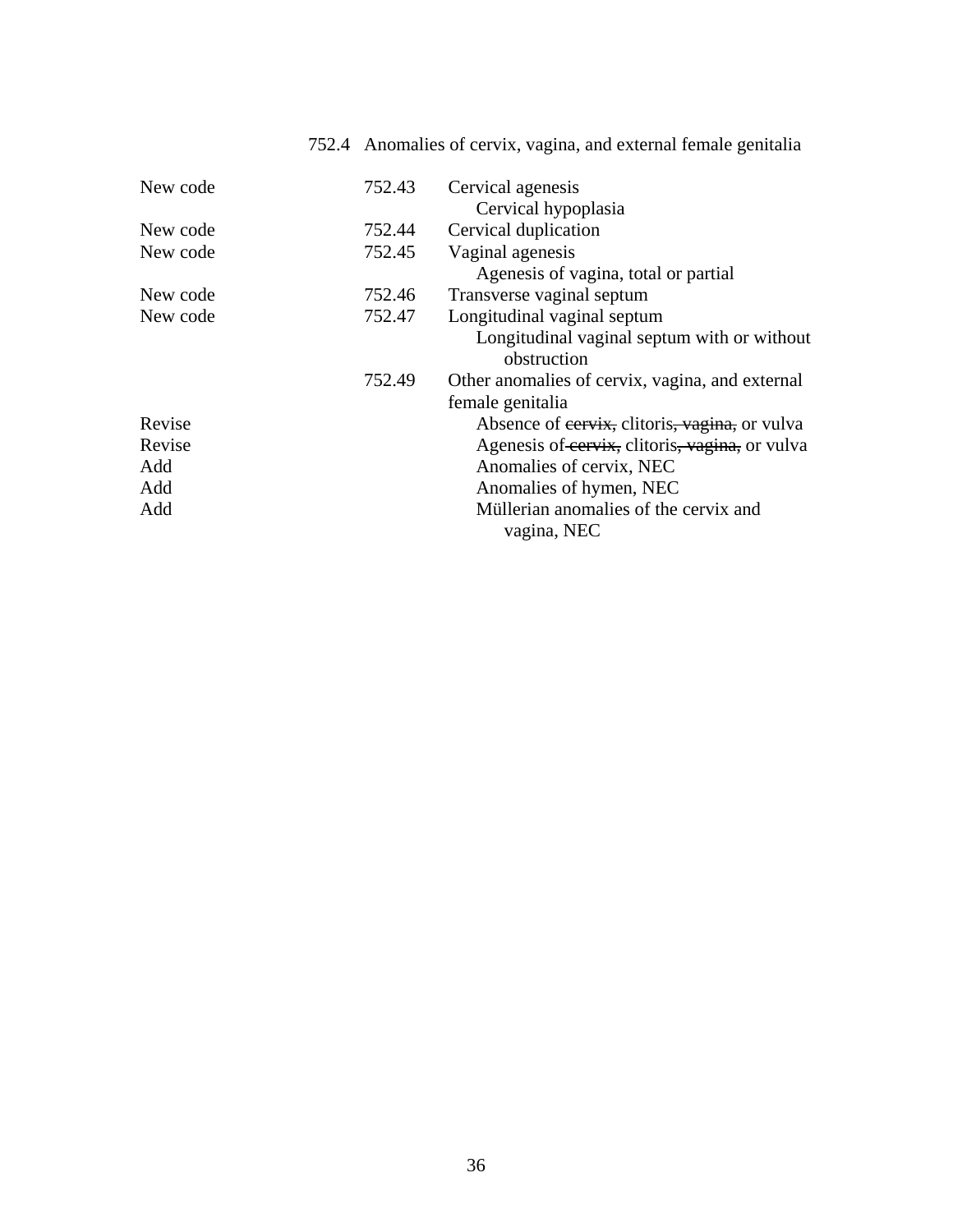### <span id="page-36-0"></span>**Personal history of vaginal and vulvar dysplasia**

The American College of Obstetricians and Gynecologists (ACOG) is requesting new codes for personal history of vaginal and vulvar dysplasia. Patients who have had vaginal or vulvar dysplasia are seen every 4 to 6 months following treatment to verify that there has been no recurrence. This history may be the sole reason for the encounter. These codes are needed to explain the reason for these encounters. This proposal parallels the existing code for personal history of cervical dysplasia.

|          | V13 | Personal history of other diseases |                                                                                                         |
|----------|-----|------------------------------------|---------------------------------------------------------------------------------------------------------|
|          |     |                                    | V13.2 Other genital system and obstetric disorders                                                      |
| New code |     | V13.23                             | Personal history of vaginal dysplasia<br>Personal history of conditions classifiable to<br>623.0        |
|          |     |                                    | Excludes: personal history of malignant neoplasm of<br>vagina $(V10.44)$                                |
| New code |     | V13.24                             | Personal history of vulvar dysplasia<br>Personal history of conditions classifiable to<br>624.01-624.02 |
|          |     |                                    | Excludes: personal history of malignant neoplasm of vulva<br>(V10.44)                                   |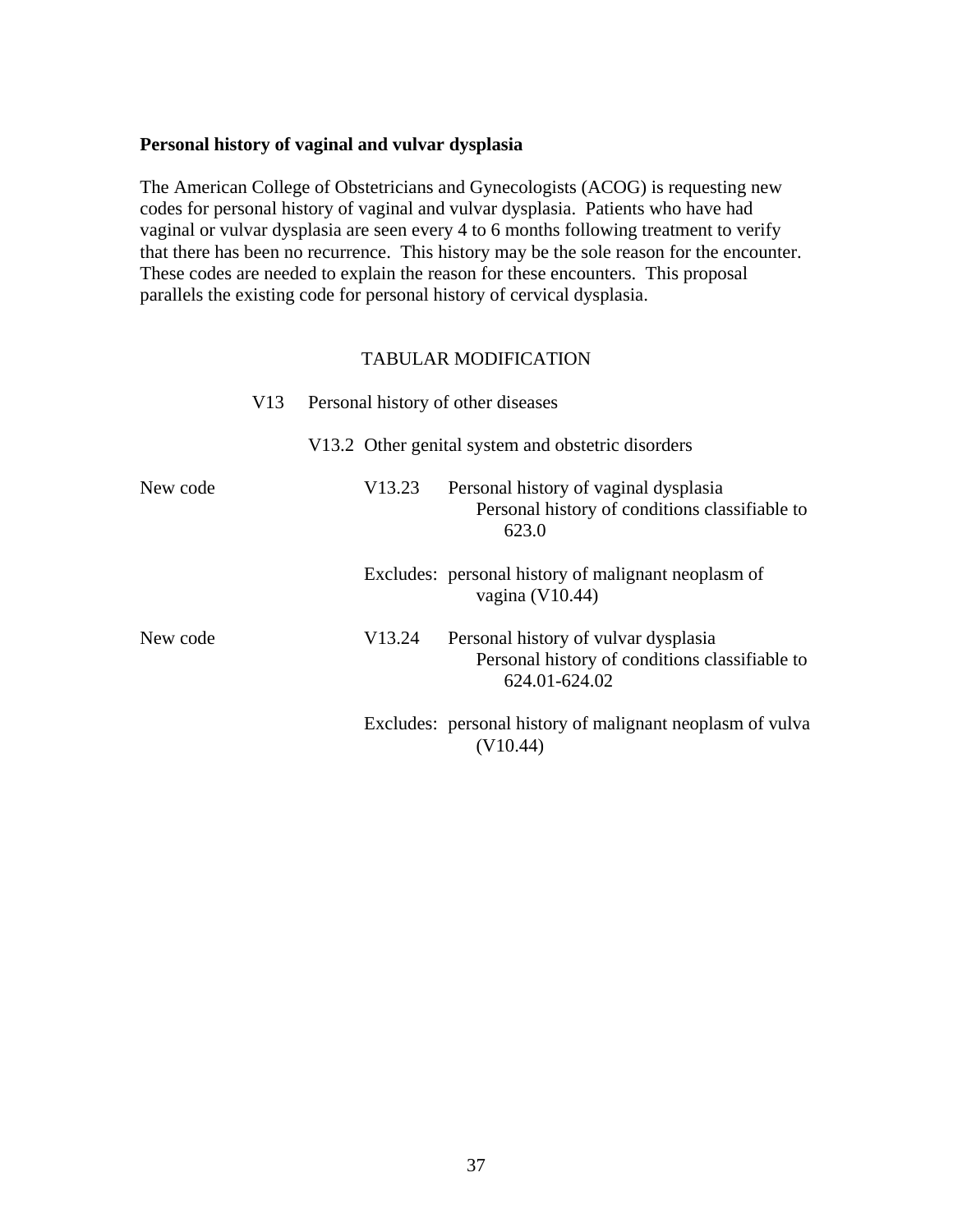## <span id="page-37-0"></span>**ADDENDA**

## ITEMS FOR CONSIDERATION FOR OCTOBER 1, 2009

## TABULAR

|                            | 078 |                       | Other diseases due to viruses and Chlamydiae                                                                                                                                                      |
|----------------------------|-----|-----------------------|---------------------------------------------------------------------------------------------------------------------------------------------------------------------------------------------------|
|                            |     |                       | 078.8 Other specified diseases due to viruses and Chlamydiae                                                                                                                                      |
| Delete                     |     | 078.89                | Other specified diseases due to viruses<br><b>Tanapox</b>                                                                                                                                         |
|                            | 209 | Neuroendocrine tumors |                                                                                                                                                                                                   |
|                            |     |                       | 209.3 Malignant poorly differentiated neuroendocrine tumors                                                                                                                                       |
| Delete<br>Delete<br>Delete |     | 209.37                | Merkel cell carcinoma, unknown primary site<br>Merkel cell carcinoma nodal presentation<br>Merkel cell carcinoma visceral metastatic<br>presentation                                              |
|                            |     |                       | 209.7 Secondary neuroendocrine tumors<br>Secondary carcinoid tumors                                                                                                                               |
| Delete                     |     |                       | Excludes: secondary Merkel cell carcinoma (209.37)                                                                                                                                                |
| New code                   |     | 209.75                | Merkel cell carcinoma, unknown primary site<br>Merkel cell carcinoma nodal presentation<br>Merkel cell carcinoma visceral metastatic<br>presentation<br>Secondary Merkel cell carcinoma, any site |
|                            | 453 |                       | Other venous embolism and thrombosis                                                                                                                                                              |
| Revise                     |     |                       | 453.2 Of inferior vena cava                                                                                                                                                                       |
|                            | 593 |                       | Other disorders of kidney and ureter                                                                                                                                                              |
| Delete                     |     |                       | 593.9 Unspecified disorder of kidney and ureter<br>Acute renal disease                                                                                                                            |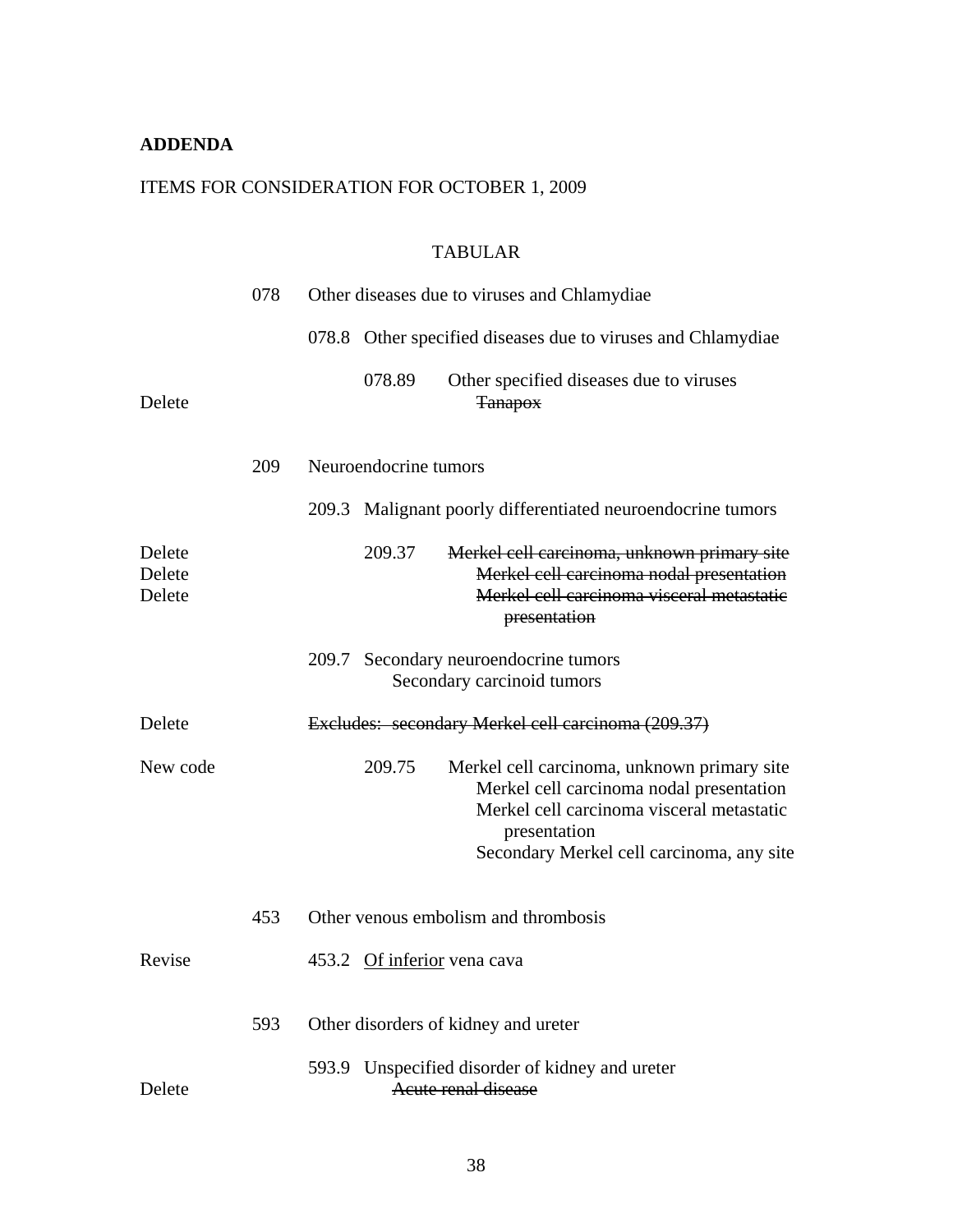|     | V10 | Personal history of malignant neoplasm |                                                                       |  |
|-----|-----|----------------------------------------|-----------------------------------------------------------------------|--|
|     |     |                                        | V10.9 Other and unspecified personal history of malignant<br>neoplasm |  |
|     |     | V <sub>10.90</sub>                     | Personal history of unspecified type of                               |  |
|     |     |                                        | malignant neoplasm                                                    |  |
| Add |     |                                        | Personal history of malignant neoplasm                                |  |
|     |     |                                        | <b>NOS</b>                                                            |  |
| Add |     |                                        | Personal history of malignant neoplasm of                             |  |
|     |     |                                        | unspecified site and unspecified                                      |  |
|     |     |                                        | histology                                                             |  |

# **Changes to Official ICD-9-CM CD-ROM for October 1, 2009**

Tabular changes:

|                            |     | 587 Renal sclerosis, unspecified                                |
|----------------------------|-----|-----------------------------------------------------------------|
| Revise                     |     | Includes: Atrophy of kidney                                     |
|                            | 854 | Intracranial injury of other and unspecified nature             |
| Revise<br>Revise<br>Revise |     | Includes: injury:<br>brain injury NOS<br>intracranial injury    |
|                            | 945 | Burn of lower $limb(s)$                                         |
| Revise                     |     | 945.0 Unspecified degree<br>$[0-6, 9]$                          |
| Revise                     |     | 945.1 Erythema [first degree]<br>$[0-6, 9]$                     |
| Revise                     |     | 945.2 Blisters, epidermal loss [second degree]<br>$[0-6, 9]$    |
| Revise                     |     | 945.3 Full-thickness skin loss [third degree NOS]<br>$[0-6, 9]$ |
|                            |     | 945.4 Deep necrosis of underlying tissues [deep third degree]   |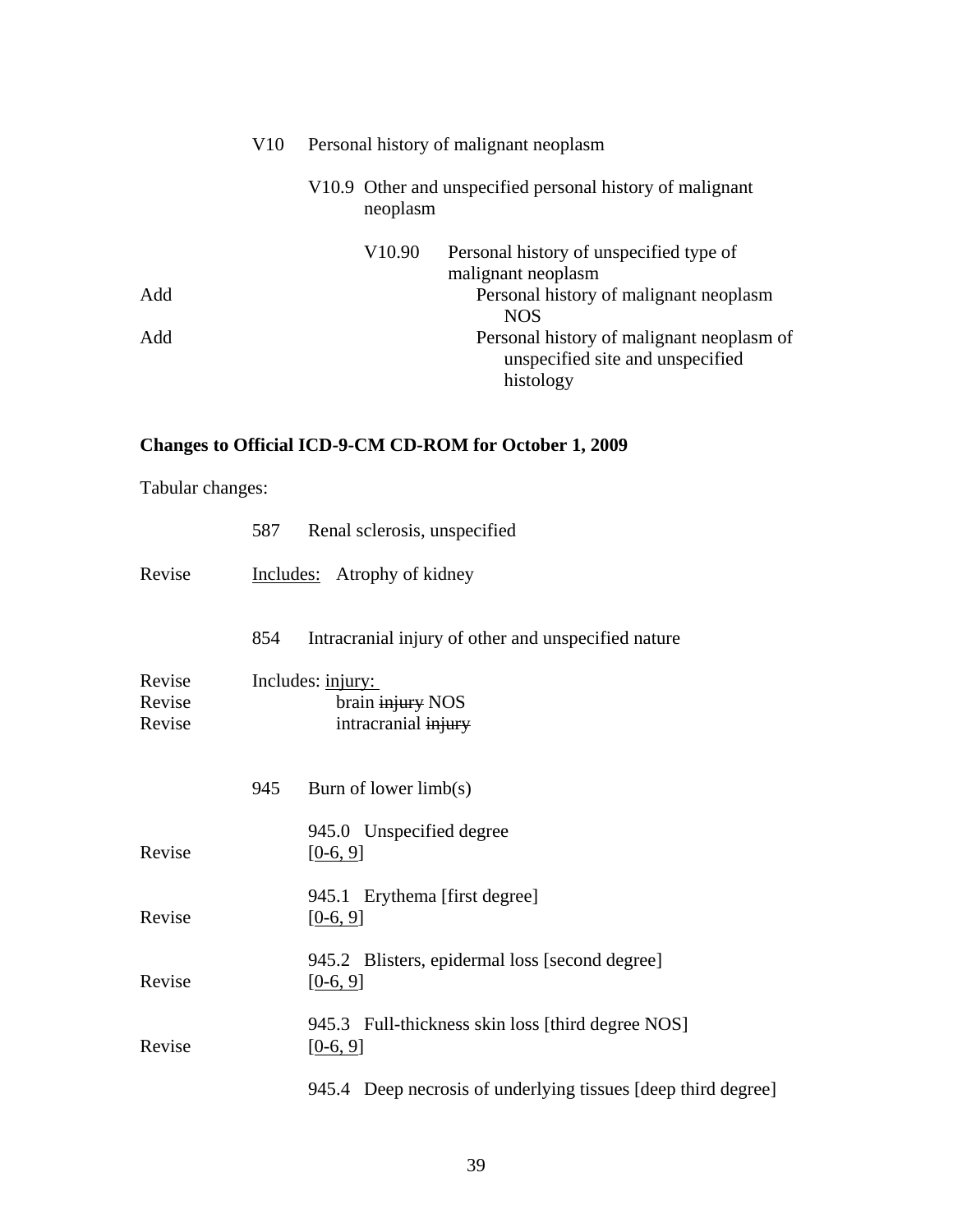| Revise             |       | $[0-6, 9]$ | without mention of loss of a body part                                                                                                                  |
|--------------------|-------|------------|---------------------------------------------------------------------------------------------------------------------------------------------------------|
|                    |       |            | 945.5 Deep necrosis of underlying tissues [deep third degree]<br>with loss of a body part                                                               |
| Revise             |       | $[0-6, 9]$ |                                                                                                                                                         |
|                    | 995   |            | Certain adverse effects not elsewhere classified                                                                                                        |
| Revise             |       |            | 995.2 Other and unspecified adverse effect of drug, medicinal and<br>biological substance (due) to correct medicinal substance<br>properly administered |
| Index corrections: |       |            |                                                                                                                                                         |
|                    | Tumor |            |                                                                                                                                                         |
|                    |       |            | carcinoid (M8240/1) 209.60                                                                                                                              |
|                    |       |            | malignant (of) 209.20                                                                                                                                   |
|                    |       |            | transverse colon 209.14                                                                                                                                 |
| Delete             |       |            | neuroendocrine 209.60                                                                                                                                   |
|                    |       |            | malignant poorly differentiated 209.30                                                                                                                  |
|                    |       |            | myoepithelial (M8982/0) - see Neoplasm, by site, benign                                                                                                 |
| Add                |       |            | neuroendocrine 209.60                                                                                                                                   |
|                    |       |            | malignant poorly differentiated 209.30                                                                                                                  |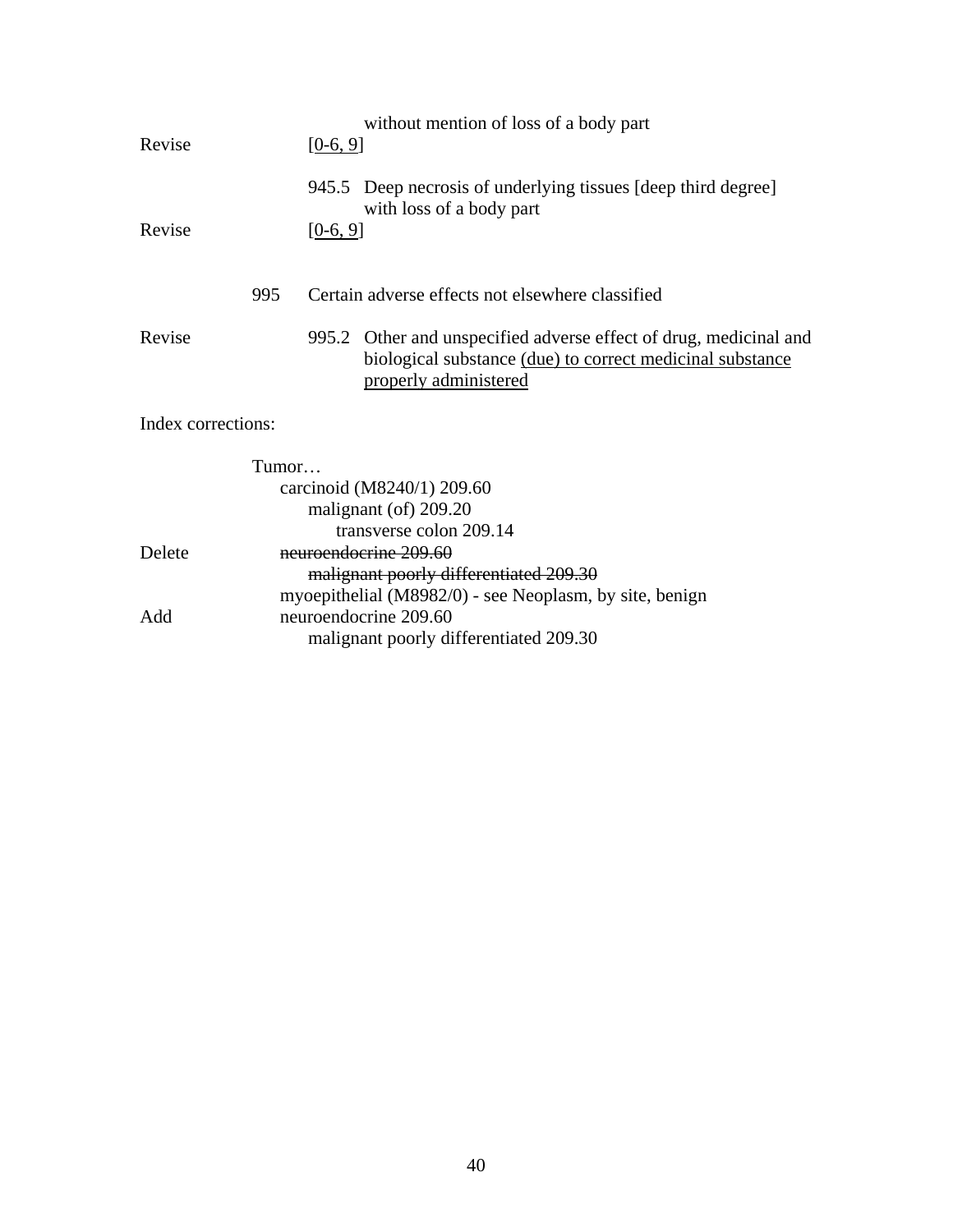## ITEMS FOR CONSIDERATION FOR OCTOBER 1, 2010

## TABULAR

|            | 244   | Acquired hypothyroidism                                                                                                                                                                                                                                                                                                                                           |  |  |
|------------|-------|-------------------------------------------------------------------------------------------------------------------------------------------------------------------------------------------------------------------------------------------------------------------------------------------------------------------------------------------------------------------|--|--|
|            |       | 244.2 Iodine hypothyroidism                                                                                                                                                                                                                                                                                                                                       |  |  |
| Add        |       | Excludes: hypothyroidism resulting from administration of<br>radioactive iodine (244.1)                                                                                                                                                                                                                                                                           |  |  |
|            | 279   | Disorders involving the immune mechanism                                                                                                                                                                                                                                                                                                                          |  |  |
| Add        |       | Use additional code for associated manifestations                                                                                                                                                                                                                                                                                                                 |  |  |
|            | 438   | Late effects of cerebrovascular disease                                                                                                                                                                                                                                                                                                                           |  |  |
| Revise     | Note: | This category is to be used to indicate conditions in 430-437 as the<br>cause of late effects. The "late effects" include conditions<br>specified as such, or as sequelae, which may occur at any time<br>after the onset of the causal condition. They are not for use for<br>manifestations that are treated and resolve during the initial<br>episode of care. |  |  |
| Add        |       | Excludes: manifestations occurring during initial episode of<br>care-code to manifestations                                                                                                                                                                                                                                                                       |  |  |
|            | 453   | Other venous embolism and thrombosis                                                                                                                                                                                                                                                                                                                              |  |  |
|            |       | 453.5 Chronic venous embolism and thrombosis of deep vessels<br>of lower extremity                                                                                                                                                                                                                                                                                |  |  |
|            |       | Chronic venous embolism and thrombosis of<br>453.51<br>deep vessels of proximal lower extremity                                                                                                                                                                                                                                                                   |  |  |
| Add        |       | Femoral                                                                                                                                                                                                                                                                                                                                                           |  |  |
| Add        |       | <b>Iliac</b>                                                                                                                                                                                                                                                                                                                                                      |  |  |
| Add        |       | Popliteal                                                                                                                                                                                                                                                                                                                                                         |  |  |
| Add<br>Add |       | Thigh<br><b>Upper leg NOS</b>                                                                                                                                                                                                                                                                                                                                     |  |  |
|            |       |                                                                                                                                                                                                                                                                                                                                                                   |  |  |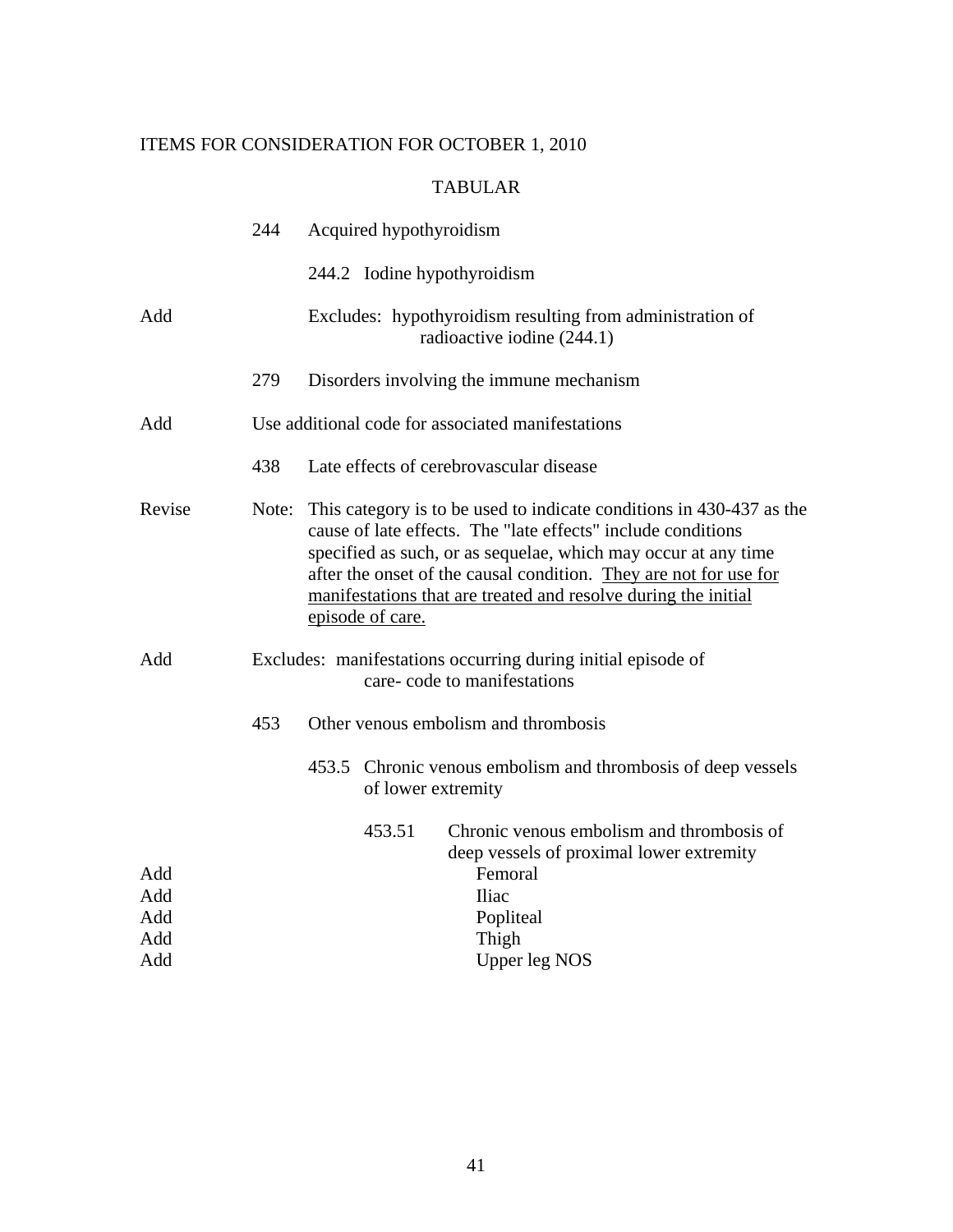| Add<br>Add<br>Add<br>Add |     | Chronic venous embolism and thrombosis of<br>453.52<br>deep vessels of distal lower extremity<br>Calf<br>Lower leg NOS<br>Peroneal<br>Tibial |
|--------------------------|-----|----------------------------------------------------------------------------------------------------------------------------------------------|
|                          |     | 453.6 Venous embolism and thrombosis of superficial vessels of<br>lower extremity<br>Saphenous vein (greater) (lesser)                       |
| Add                      |     | Use additional code, if applicable, for associated long-term<br>(current) use of anticoagulants (V58.61)                                     |
|                          | 626 | Disorders of menstruation and other abnormal bleeding from<br>female genital tract                                                           |
| Add                      |     | Excludes: precocious puberty (259.1)                                                                                                         |
|                          | 664 | Trauma to perineum and vulva during delivery                                                                                                 |
| Add                      |     | 664.8 Other specified trauma to perineum and vulva<br>Periurethral trauma                                                                    |
|                          | 665 | Other obstetrical trauma                                                                                                                     |
|                          |     | 665.5 Other injury to pelvic organs                                                                                                          |
| Add                      |     | Excludes: periurethral trauma (664.8)                                                                                                        |
|                          | 670 | Major puerperal infection                                                                                                                    |
|                          |     | 670.2 Puerperal sepsis                                                                                                                       |
| Add                      |     | Use additional code to identify severe sepsis (995.92) and any<br>associated acute organ dysfunction, if applicable                          |
|                          | 671 | Venous complications in pregnancy and the puerperium                                                                                         |
|                          |     | 671.2 Superficial thrombophlebitis                                                                                                           |
| Add                      |     | Use additional code to identify the superficial thrombophlebitis<br>(453.6, 453.71, 453.81)                                                  |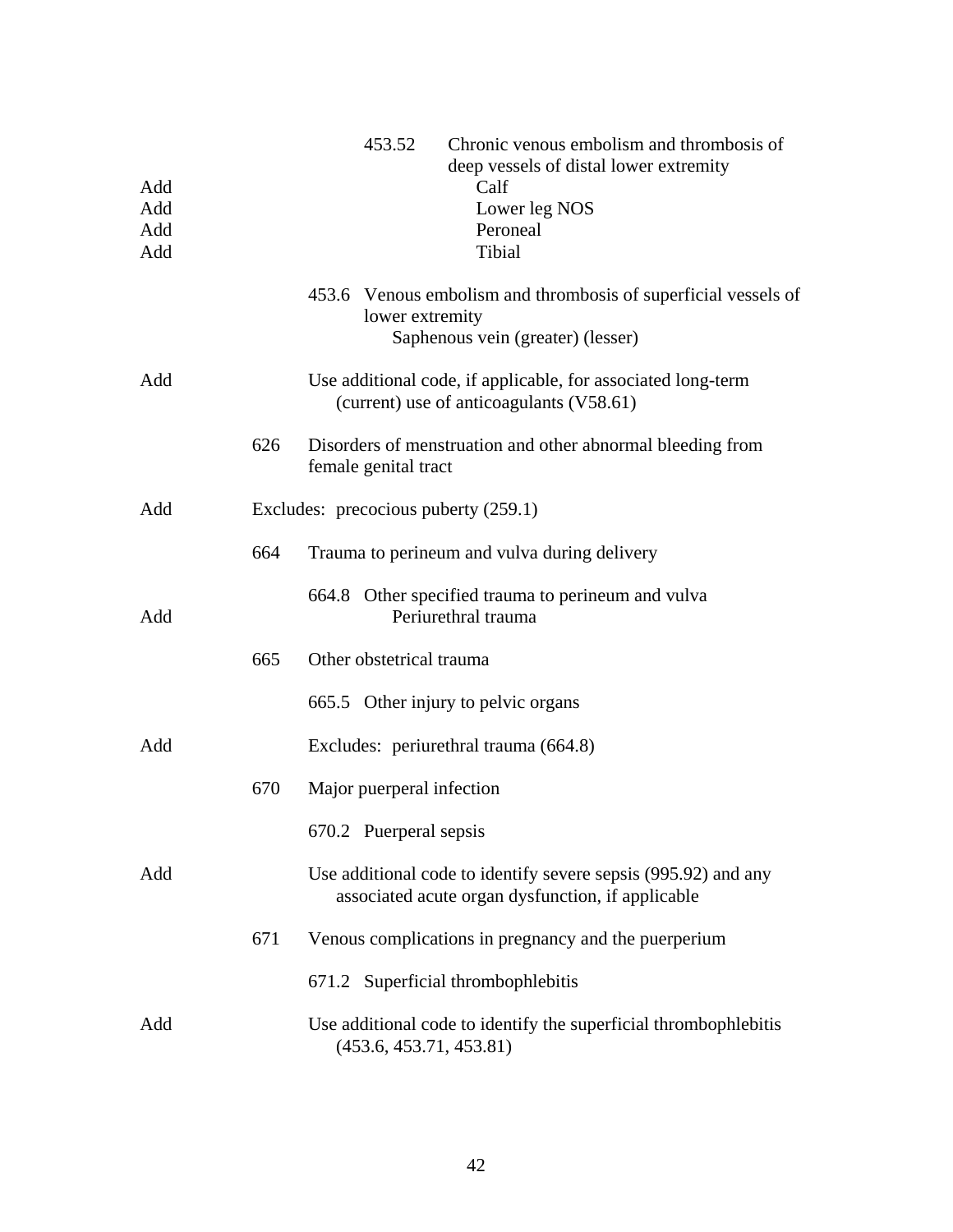|                   | 771              |                               |                                                        | Infections specific to the perinatal period                                          |
|-------------------|------------------|-------------------------------|--------------------------------------------------------|--------------------------------------------------------------------------------------|
|                   |                  |                               |                                                        | 771.8 Other infections specific to the perinatal period                              |
| Revise            |                  |                               | $(041.00 - 041.9)$                                     | Use additional code to identify organism or specific infection                       |
|                   | V45              |                               | Other postprocedural states                            |                                                                                      |
|                   |                  |                               |                                                        | V45.0 Cardiac device in situ                                                         |
|                   |                  |                               | V45.01                                                 | Cardiac pacemaker                                                                    |
| Add               |                  |                               |                                                        | Excludes: cardiac pacemaker with cardiac<br>defibrillator (V45.02)                   |
| Add               |                  |                               | V45.02                                                 | Automatic implantable cardiac<br>defibrillator<br>with synchronous cardiac pacemaker |
|                   |                  |                               |                                                        | <b>INDEX</b>                                                                         |
| Add               |                  | iliac 440.8                   |                                                        | Arteriosclerosis, arteriosclerotic (artery)                                          |
| Add               |                  |                               | fracture -omit code                                    | Blister - see also Injury, superficial, by site                                      |
| Revise            |                  |                               |                                                        | Cerebromalacia (see also Softening, brain) 348.8                                     |
| Revise<br>Add     |                  |                               | Delirium, delirious 780.09<br>acute (psychotic) 780.09 | due to conditions classified elsewhere 293.0                                         |
| Add<br>Add<br>Add |                  | Depression 311<br>major 296.2 | recurrent episode 296.3<br>single episode 296.2        |                                                                                      |
|                   | Diabetes<br>with |                               |                                                        |                                                                                      |
| Add               |                  |                               |                                                        | loss of protective sensation (LOPS) – see Diabetes, neuropathy                       |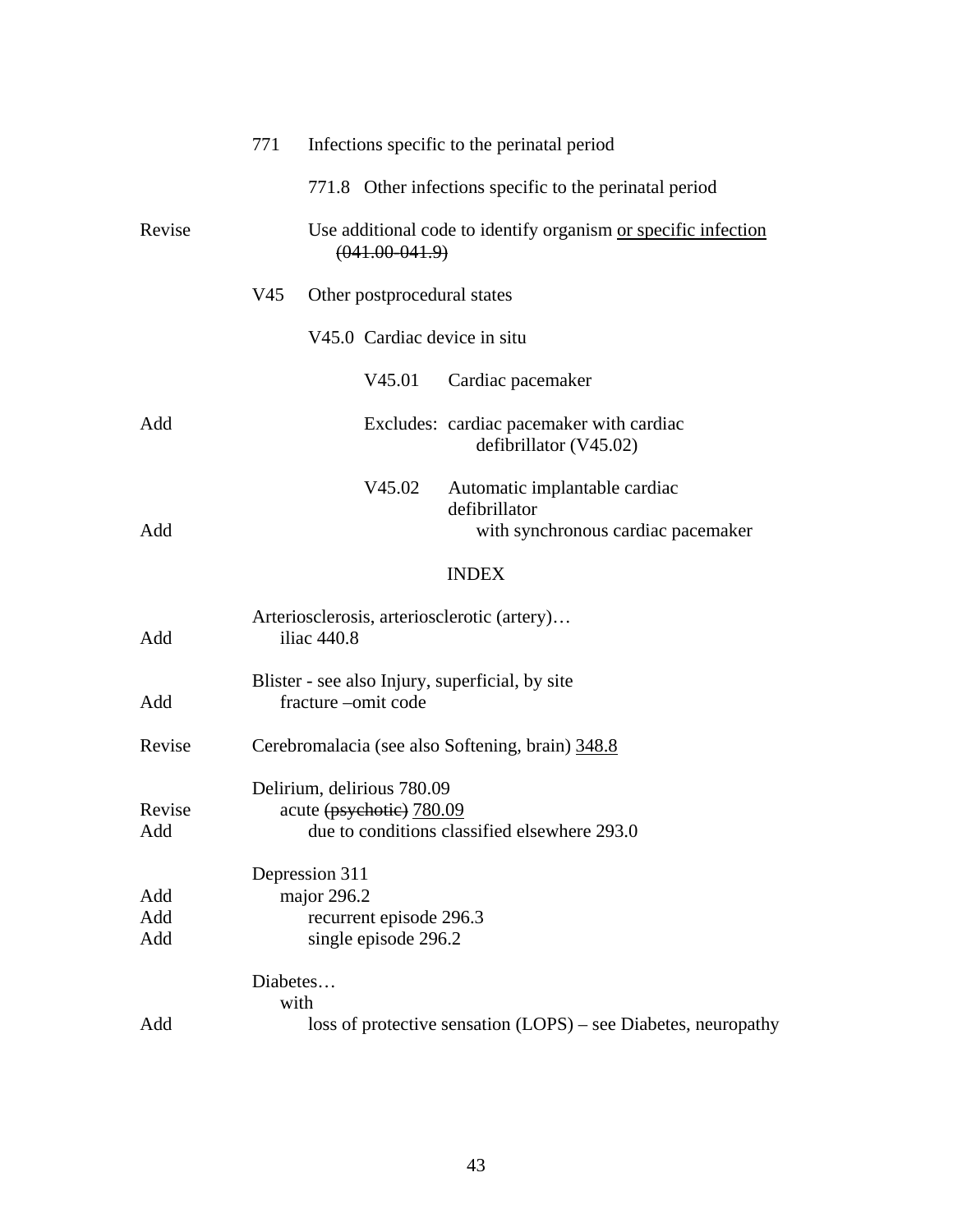|        | Dislocation                                                                |
|--------|----------------------------------------------------------------------------|
|        | femur                                                                      |
|        | distal end (closed) 836.50                                                 |
| Revise | lateral 836.54                                                             |
| Revise | open 836.64                                                                |
| Revise | medial 836.53                                                              |
| Revise | open 836.63                                                                |
|        |                                                                            |
|        | Edema, edematous 782.3                                                     |
| Revise | brain (cytotoxic) (vasogenic) 348.5                                        |
|        |                                                                            |
| Revise | Encephalomalacia (brain) (cerebellar) (cerebral) (cerebrospinal) (see also |
|        | Softening, brain) 348.8                                                    |
|        |                                                                            |
|        | Findings, abnormal                                                         |
|        | cervical                                                                   |
| Add    | non-atypical endometrial cells 795.09                                      |
| Add    | cytology NEC 796.9                                                         |
|        | Papanicolaou (smear) 796.9                                                 |
|        | cervix 795.00                                                              |
|        | with                                                                       |
| Add    | non-atypical endometrial cells 795.09                                      |
| Add    | non-atypical endometrial cells 795.09                                      |
|        |                                                                            |
|        | Ischemia                                                                   |
| Add    | demand (see also Angina) 414.9                                             |
| Add    | supply (see also Angina) 414.9                                             |
|        |                                                                            |
|        | Malnutrition (calorie) 263.9                                               |
|        | degree                                                                     |
| Revise | mild (protein) 263.1                                                       |
| Revise | moderate (protein) 263.0                                                   |
| Revise | mild $(protein) 263.1$                                                     |
| Revise | moderate (protein) 263.0                                                   |
|        | protein 260                                                                |
| Add    | mild 263.1                                                                 |
| Add    | moderate 263.0                                                             |
| Revise | Papulosis, malignant 447.8                                                 |
| Add    | lymphomatoid 709.8                                                         |
|        |                                                                            |
| Add    | malignant 447.8                                                            |
|        | Pneumonia                                                                  |
| Add    | cryptogenic organizing 516.8                                               |
| Add    | multilobar – See Pneumonia, by type                                        |
|        |                                                                            |